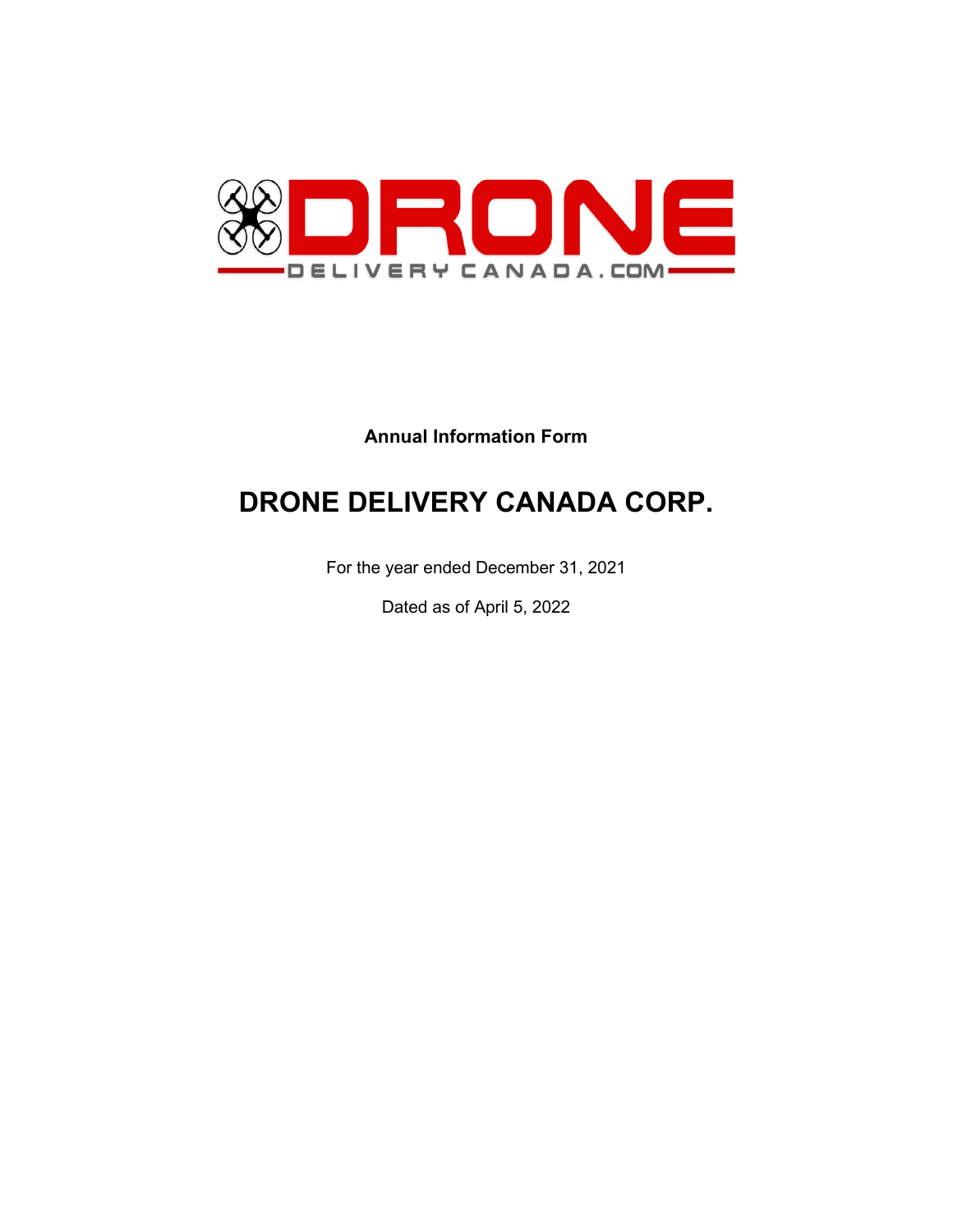## **TABLE OF CONTENTS**

|                                                    | .21 |
|----------------------------------------------------|-----|
|                                                    |     |
|                                                    |     |
|                                                    |     |
| <b>ESCROWED SECURITIES.</b>                        |     |
|                                                    |     |
|                                                    |     |
| INTERESTS OF MANAGEMENT IN MATERIAL TRANSACTIONS42 |     |
|                                                    |     |
| <b>MATERIAL CONTRACTS</b>                          | .42 |
|                                                    | .43 |
|                                                    | .43 |
|                                                    |     |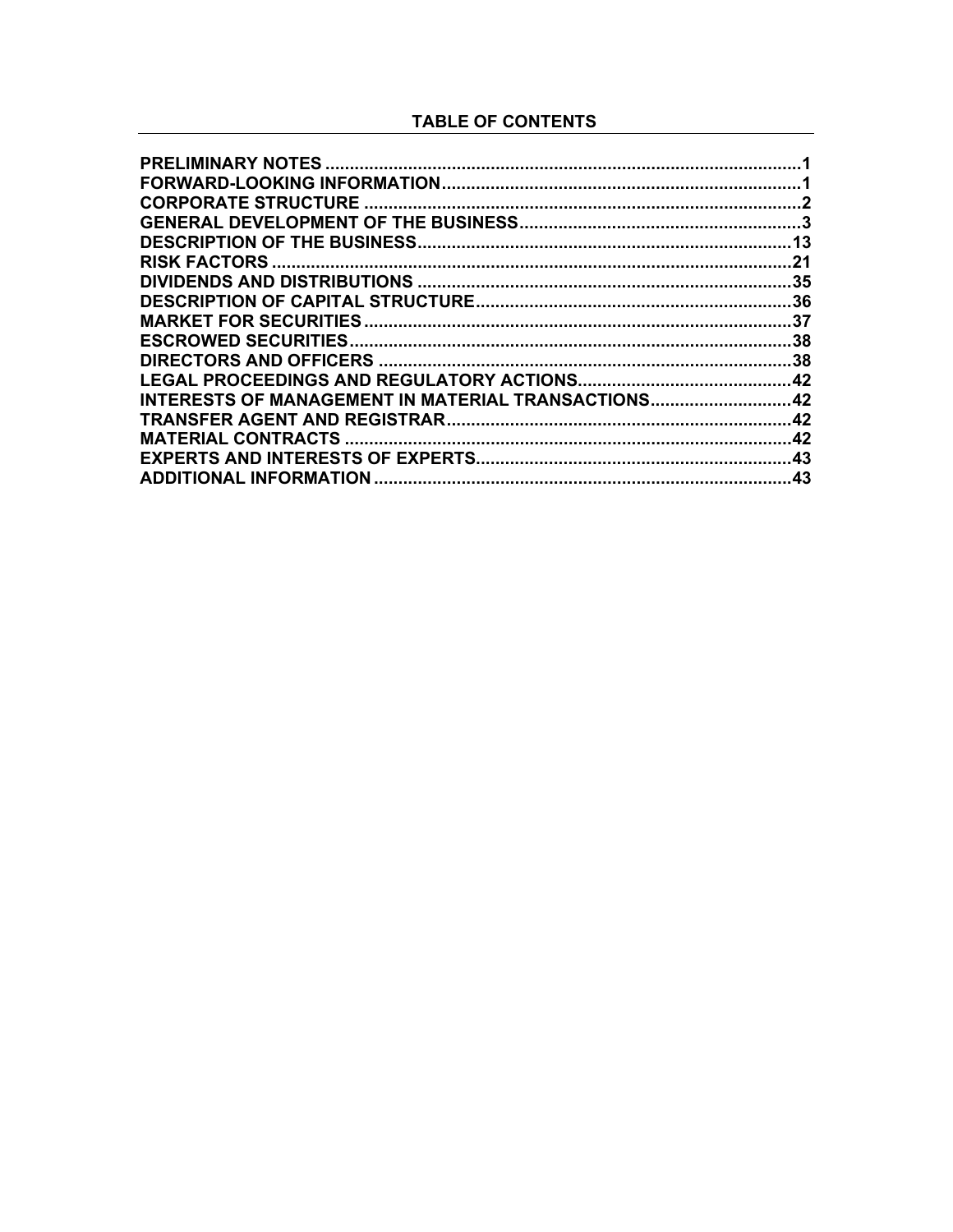## **PRELIMINARY NOTES**

This annual information form ("**AIF**") of Drone Delivery Canada Corp. (the "**Company**") is prepared in the form prescribed by National Instrument 51-102 – *Continuous Disclosure Obligations* of the Canadian Securities Administrators. All dollar amounts in this AIF are expressed in Canadian dollars unless otherwise indicated. All information in this AIF is as of December 31, 2021, unless otherwise indicated.

## **FORWARD-LOOKING INFORMATION**

This AIF and the documents incorporated into this AIF contain forward looking statements and forward-looking information within the meaning of applicable Canadian securities laws (such forward looking statements and forward-looking information being collectively hereinafter referred to as "forward-looking statements"). Such forward-looking statements are based on expectations, estimates and projections as at the date of this AIF or the dates of the documents incorporated by reference herein, as applicable. Any statements that involve discussions with respect to predictions, expectations, beliefs, plans, projections, objectives, assumptions or future events or performance (often but not always using phrases such as "expects", "is expected", "anticipates", "plans", "budget", "scheduled", "forecasts", "estimates", "believes" or "intends", or variations of such words and phrases (including negative and grammatical variations), or stating that certain actions, events or results "may", "could", "would", "should", "might" or "will" be taken, occur or be achieved) are not statements of historical fact and may be forward-looking statements and are intended to identify forward-looking statements. These forward-looking statements include, but are not limited to, statements and information concerning: the intentions, plans and future actions of the Company; statements relating to the business and future activities of the Company after the date of this AIF; market position; ability to compete and future financial or operating performance of the Company after the date of this AIF; anticipated developments in the operations of the Company; the timing and amount of funding required to execute the Company's business plans; capital expenditures; the effect on the Company of any changes to existing or new legislation or policy or government regulation; the length of time required to obtain permits, certifications and approvals; the availability of labour; the planned expansion into the United States and other international jurisdictions selected by the Company; estimated budgets; currency fluctuations; requirements for additional capital; limitations on insurance coverage; the timing and possible outcome of litigation in future periods; the timing and possible outcome of regulatory and permitting matters; goals; strategies; future growth; the adequacy of financial resources; and other events or conditions that may occur in the future.

Forward-looking statements are based on the beliefs of the Company's management, as well as on assumptions, which management of the Company believes to be reasonable based on information available at the time such statements were made. However, by their nature, forwardlooking statements are based on assumptions and involve known and unknown risks, uncertainties and other factors which may cause the actual results, performance or achievements to be materially different from any future results, performance or achievements expressed or implied by the forwardlooking statements. Forward-looking statements are subject to a variety of risks, uncertainties and other factors which could cause results, performance or achievements to differ from those expressed or implied by the forward-looking statements, including, without limitation, related to the following: the uncertainty regarding legislation or regulatory framework for commercial drone use in Canada, the United States and other international jurisdictions; operational risks; regulation and permitting; evolving markets; industry growth; uncertainty of new business models; speed of introduction of products to the marketplace; undetected flaws; risks of operation in urban areas; marketing risks; geographical expansion; limited operating history; substantial capital requirements; history of losses; reliance on management and key employees; management of growth; COVID-19 outbreak, risk associated with foreign operations in other countries; risks associated with acquisitions; electronic communication security risks; insurance coverage; tax risk; currency fluctuations; conflicts of interest; competitive markets; uncertainty and adverse changes in the economy; reliance on components and raw materials; change in technology; quality of products and services; maintenance of technology infrastructure; privacy protection; development costs; product defects; insufficient research and development funding; uncertainty related to exportation; legal proceedings; reliance on business partners; protection of intellectual property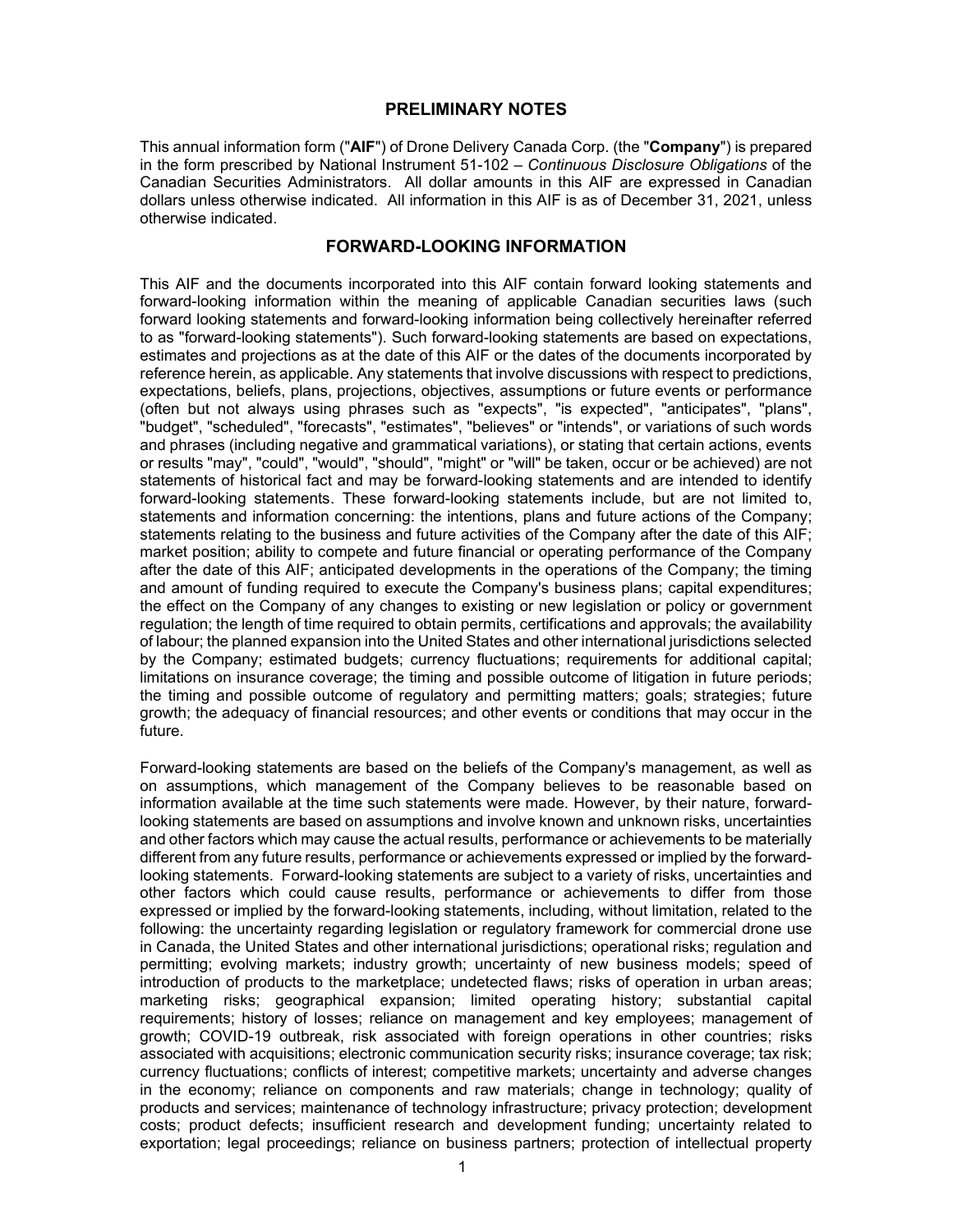rights; infringement by the Company of intellectual property rights; international conflict; resale of shares; market for securities; dividends; and global financial conditions, which are outlined under the heading *"Risk Factors"* in this AIF.

The list of risk factors set out in this AIF is not exhaustive of the factors that may affect any forwardlooking statements of the Company. Forward-looking statements are statements about the future and are inherently uncertain. Actual results, performance or achievements could differ materially from those projected in the forward-looking statements as a result of the matters set out or incorporated by reference in this AIF generally and certain economic and business factors, some of which may be beyond the control of the Company. In addition, global financial and credit markets have experienced significant debt and equity market and commodity price volatility which could have a particularly significant, detrimental and unpredictable effect on forward-looking statements. The Company does not intend, and does not assume any obligation, to update any forward-looking statements, other than as required by applicable law. For all of these reasons, the Company's securityholders should not place undue reliance on forward-looking statements.

## **CORPORATE STRUCTURE**

## **Name, Address and Incorporation**

The Company was incorporated as "Asher Resources Corporation" under the *Business Corporations Act* (British Columbia) on February 2, 2011. Effective June 6, 2016, the Company completed a business combination transaction (the "**Amalgamation**") whereby (i) it changed its name to "Drone Delivery Canada Corp." (the "**Name Change**"), (ii) it consolidated its common shares (the "**Common Shares**") on a 4:1 basis (the "**Consolidation**"), and (iii) its wholly-owned subsidiary 2500527 Ontario Ltd. ("**Subco**") amalgamated with Drone Delivery Canada Inc. ("**Former Drone Inc.**") to form the amalgamated wholly-owned subsidiary of the Company named Drone Delivery Canada Inc. ("**Drone Inc.**").

The Company's registered office is located at 1100-736 Granville Street, Vancouver, British Columbia, V6Z 1G3 and its head office is located at 6-6221 Highway 7, Vaughan, Ontario L4H 0R6.

The Company is a reporting issuer in each of the provinces of Canada. The Common Shares are listed for trading on the TSX Venture Exchange ("**TSXV**") under the symbol "FLT" and on the Frankfurt Stock Exchange under the symbol "A2AMGZ" and are quoted on the OTCQX Venture Market in the United States under the symbol "TAKOF".

#### **Inter-corporate Relationships**

Set out below is the corporate structure of the Company and its subsidiaries, including the corporate jurisdiction and the percentage of shares of the subsidiary owned, controlled or directed by the Company. Asher Resources US Inc., which was an inactive wholly owned subsidiary of the Company, was dissolved effective June 2<sup>nd</sup>, 2021.

Drone Delivery Canada Inc., which was the Ontario incorporated wholly owned operating subsidiary of the Company, continued to British Columbia and, effective January 1, 2022, amalgamated with the Company.



*Note:*

*(1) Drone Delivery US Inc. is an inactive subsidiary of the Company with no active business, assets or liabilities.*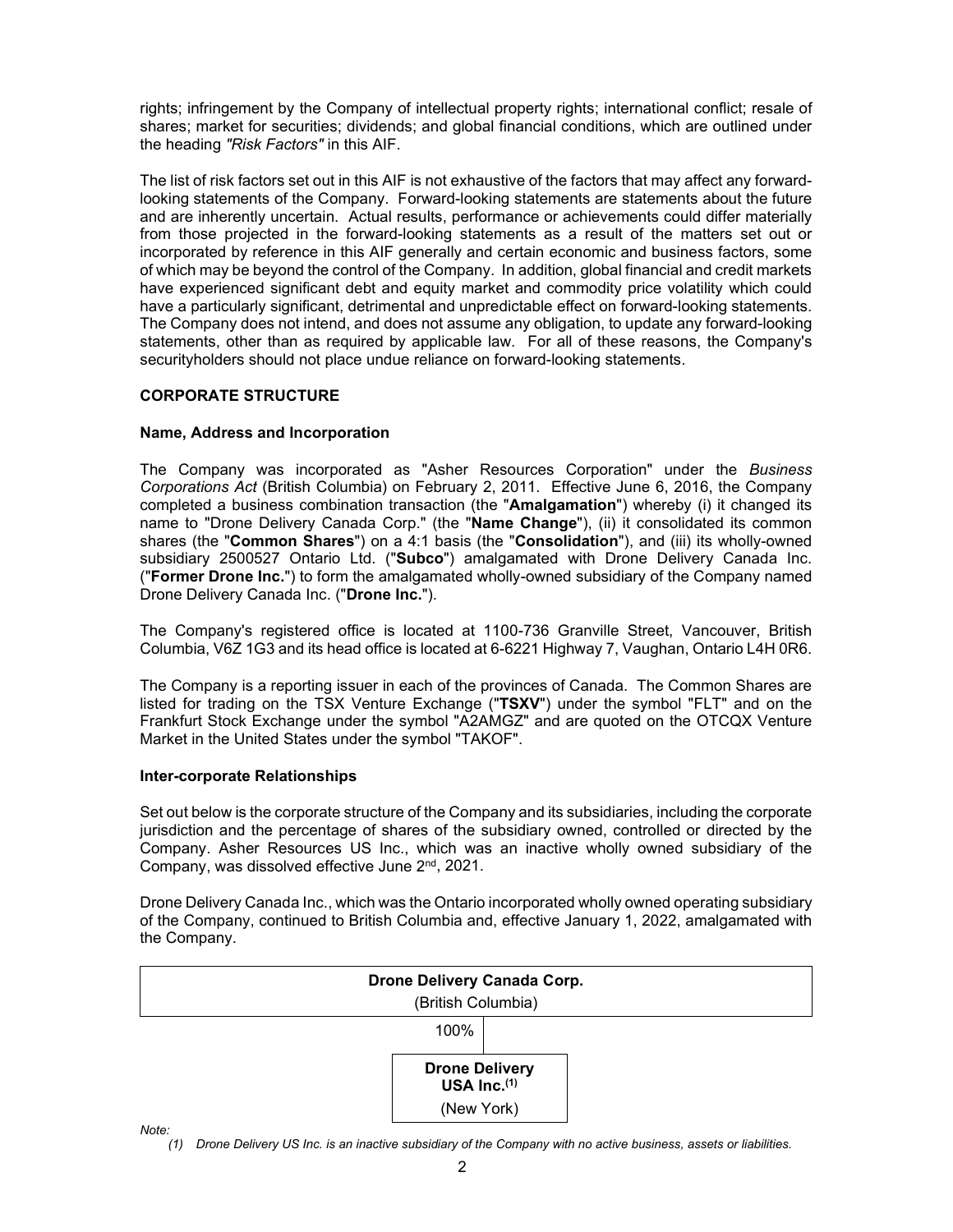#### **GENERAL DEVELOPMENT OF THE BUSINESS**

The Company is a drone technology company focused on the design, development and implementation of its proprietary turnkey logistics platform for a commercially viable drone delivery system within Canada and internationally. The Company's platform is intended to be used in a Software as a Service ("**SaaS**") business model for government and corporate organizations.

#### **Three Year History**

#### Year ended December 31, 2019

On January 30, 2019, the Company announced that Transport Canada had granted the Company a Compliant Operator Special Flight Operations Certificate ("**SFOC**") approving the Company to commence testing of "the Falcon" cargo delivery drone in Southern Ontario. The Falcon had a lifting capability of 50 pounds of payload and a travel range of 60km.

On February 5, 2019, the Company announced that it would be launching its commercial operations in a 16,000 square foot facility located in Vaughan, Ontario, Canada as commercial operations commence in 2019 (the "**Vaughan Facility**").

On February 11, 2019, the Company unveiled "the Condor" cargo delivery drone. The Condor has an expected lifting capability of 180kg of payload and a potential travel range of up to 200km.

On February 24, 2019, Richard Buzbuzian resigned as a director and officer of the Company, and Kevin Sherkin was appointed as a director to fill the vacancy on the Company's board of directors (the "**Board**"). Mr. Buzbuzian was engaged by the Company as a consultant to provide advisory services in respect of corporate finance and strategic transactions and joined the advisory board of the Company (the "**Advisory Board**"). In connection with the resignation of Mr. Buzbuzian as President of the Company, Mr. Buzbuzian received a lump sum severance payment of \$584,000 and entered into a consulting agreement with the Company for ongoing advisory services pursuant to which he will receive compensation of \$23,500 per month for a three-year term.

On March 25, 2019, the Company closed a bought-deal prospectus offering underwritten by GMP Securities L.P., Canaccord Genuity Corp. and Echelon Wealth Partners Inc., pursuant to which the Company issued an aggregate of 8,350,000 units ("**Units**") at a price of \$1.20 per Unit, for aggregate gross proceeds to the Company of \$10,020,000 (the "**March 2019 Financing**"). Each Unit consisted of one Common Share and one-half of one Common Share purchase warrant of the Company (each whole such warrant a "**March 2019 Warrant**"). Each March 2019 Warrant entitled the holder thereof to purchase one Common Share at a price of \$1.50 until March 25, 2021. If the volume weighted average price of the Common Shares on the TSXV is equal to or greater than \$2.00 for a period of 10 consecutive trading days, then the Company may, within ten business days, accelerate the expiry date of the March 2019 Warrants to the date that is 30 days following the date on which the Company issues notice to all the March 2019 Warrant holders of the new expiry date. In connection with the 2019 Financing, 250,500 compensation options were issued, with each compensation option entitling the holder thereof to acquire one Unit at \$1.20 until March 25, 2021. In addition, in connection with the 2019 Financing, the Company granted the underwriters for the March 2019 Financing an over-allotment option to purchase up to an additional 1,252,500 Units at \$1.20 per Unit, exercisable in whole or in part, at any time on or prior to April 24, 2019 (the "**March 2019 Over-Allotment Option**").

On March 27, 2019, the Company announced that it appointed Mr. Duncan Card to the Advisory Board.

On April 12, 2019, the Company announced that the underwriters for the March 2019 Financing partially exercised the March 2019 Over-Allotment Option for 344,200 Units for additional proceeds of \$482,352. In connection with the exercise of the March 2019 Over-Allotment Option, 23,951 compensation options were issued, with each compensation option entitling the holder thereof to acquire one Unit at \$1.20 until March 25, 2021.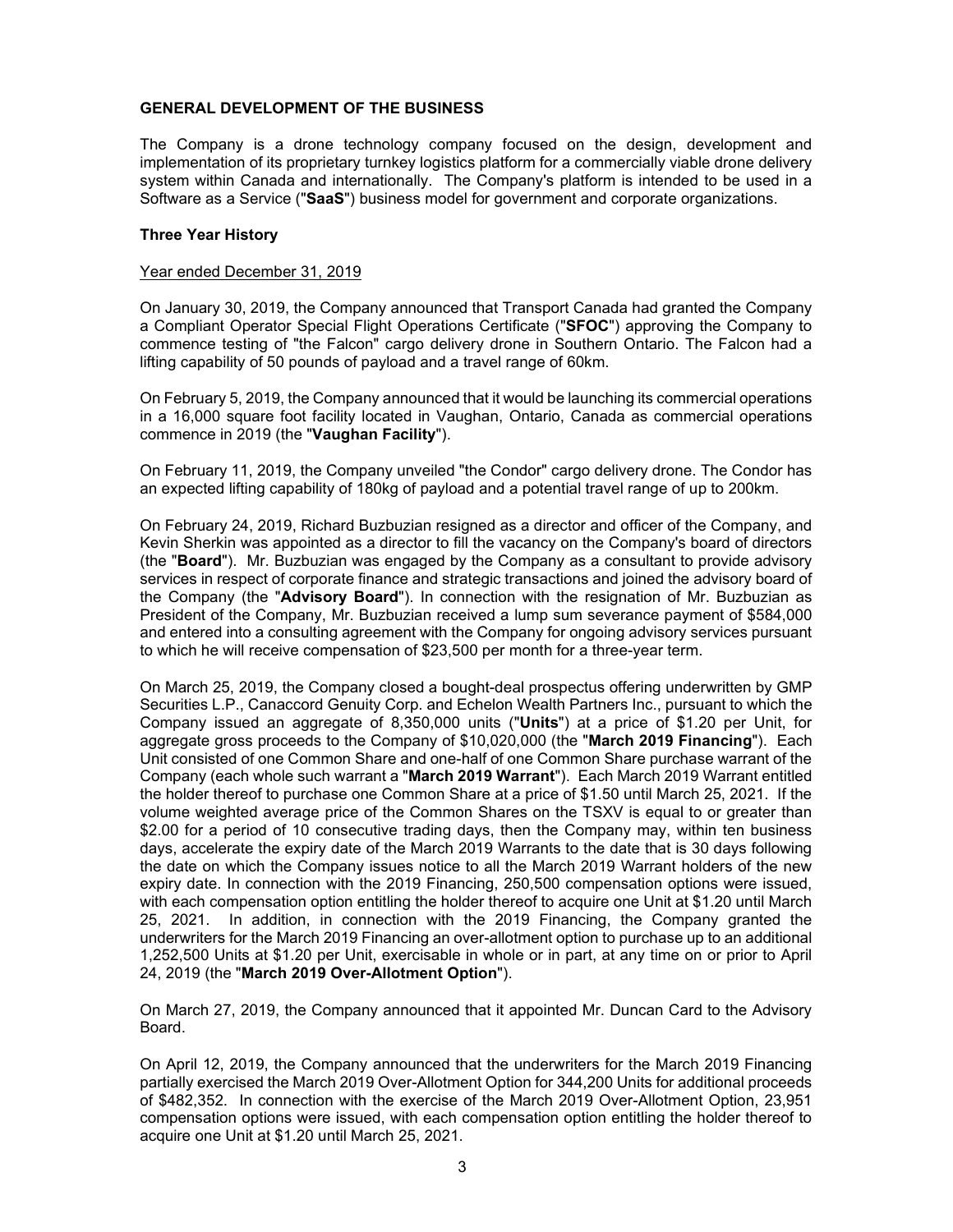On June 4, 2019, the Company announced that it had entered into an agreement with Air Canada effective May 29, 2019 (the "**Air Canada Agreement**") whereby Air Canada Cargo will market, sell and promote the Company's drone delivery services in Canada using Air Canada Cargo's marketing and sales platforms and resources. These routes, which are required to be agreed to by the parties and are subject to the Company obtaining the applicable regulatory approvals, will include timetables, flight schedules, payload capacities, type of drones to be deployed and payment terms. The Company's services will be marketed by Air Canada Cargo as a premium offering and Air Canada Cargo has agreed that it will not use or engage with any other drone delivery service providers. The initial term of the Air Canada Agreement is ten years from the effective date of May 29, 2019.

On June 6, 2019, the Company announced that it was admitted to the Nasdaq Stock Market's International Designation program effective June 6, 2019 under the symbol "OTC – Nasdaq Intl: TAKOF". Member companies of the Nasdaq International Designation are not listed or traded on The Nasdaq Stock Exchange and are not subject to the same regulatory requirements as the companies which are listed on The Nasdaq Stock Exchange.

On June 10, 2019, the Company announced that Tony Di Benedetto resigned as the Chief Executive Officer and a director of the Company and Michael Zahra was appointed in his stead. Mr. Zahra was also appointed as the President of the Company. Mr. Di Benedetto was engaged by the Company as a consultant to provide advisory services in respect of the strategic business development of the Company. In connection with the resignation of Mr. Di Benedetto as the Chief Executive Officer, Mr. Di Benedetto received a lump sum severance payment of \$584,000 and entered into a consulting agreement with the Company for ongoing advisory services pursuant to which he will receive compensation of \$23,500 per month for a three-year term. In addition, the Company announced the appointment of Vijay Kanwar to the Board.

On June 26, 2019, the Company announced that in connection with the Peel Region Project it successfully completed phase one of its AED on the Fly Pilot with the Peel Region Paramedics and achieved 100% success rate concluding that utilizing the Company's proprietary drone delivery platform to enable rapid first responder technology via drone produces reduced response time. The AED on the Fly Pilot was to determine the effectiveness of delivery of an AED via drone versus a traditional ambulance. To determine this, phase one of the AED on the Fly Pilot consisted of simulating 911 emergency calls in the Township of Caledon in the Region of Peel dispatching the Company's Sparrow drone equipped with specialized first responder payload that included an AED. The delivery time of the Company's Sparrow drone was then compared against the traditional dispatching of first responder paramedics. Several staged 911 calls were then executed and, in all cases, the Company's Sparrow drone arrived on-site ahead of the traditional first responder vehicles. The Company's Sparrow was able to reduce response times on all calls making the AED on the Fly Pilot a success.

On July 9, 2019, the Company announced that it appointed Dr. Sheldon Cheskes to the Advisory Board.

On July 17, 2019, the Company announced that on July 16, 2019, the United States Patent Office granted the Company Patent #: 10,351,239 which covers the Company's proprietary FLYTE management software system along with its drone delivery technology and processes. The patent is directed to aspects of the Company's proprietary FLYTE management which is a core component of the Company's drone delivery platform. Additionally, the patent is also directed to the Company's "RAILWAY IN THE SKY" system that is intended to simplify routing and control of delivery drones particularly in crowded urban areas. The "RAILWAY IN THE SKY" system provides a database for a flight route network that includes a number of route sections that can be selected to provide a desired routing.

On August 30, 2019, the Company announced that it had granted to certain directors, officers, consultants and employees of the Company an aggregate of 5,375,000 options to purchase Common Shares exercisable at a price of \$1.00 per Common Share for a period of five years. One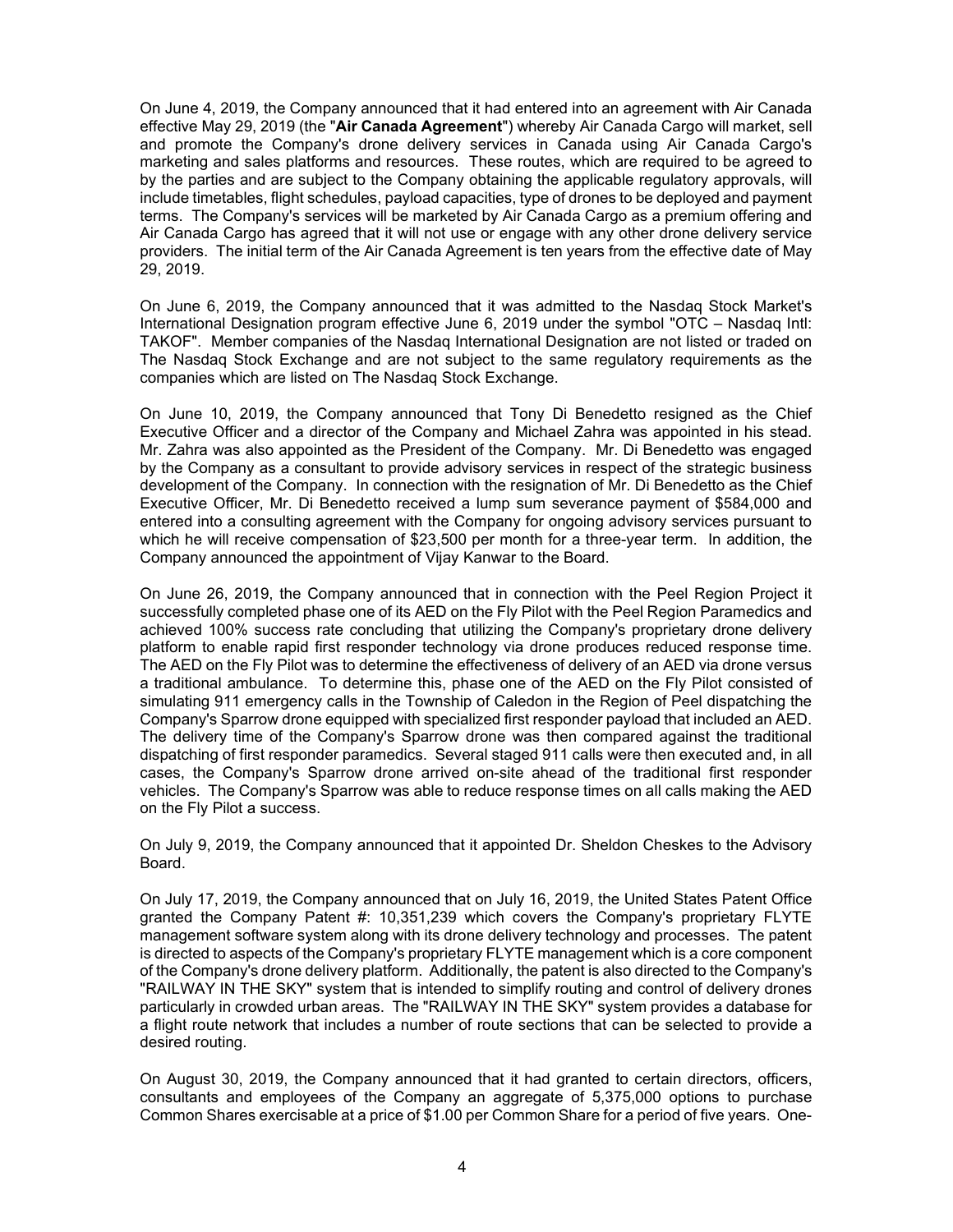third of the stock options vest every six months after the date of grant pursuant to the Stock Option Plan.

On September 5, 2019, the Company announced the completion of the Vaughan Facility.

On October 23, 2019, the Company announced that, with the assistance of Air Canada Cargo, it had entered into a commercial agreement dated October 22, 2019 (the "**DSV Agreement**") with DSV Air & Sea Inc. Canada ("**DSV**"), the Canadian arm of the global transport and logistics company DSV Panalpina A/S, to deploy the Company's drone delivery platform for the use of DSV commencing at its new head office and warehouse in Milton, Ontario. Pursuant to the terms of the DSV Agreement, the Company will enable the first of multiple routes and deploy its DroneSpot® takeoff and landing zones as well as additional drone flight infrastructure on DSV sites, and deploy its Sparrow cargo drone, with a capacity of up to 10 pounds. The first route will occur on a defined flight route within DSV's site in Milton, Ontario. All operations will be conducted in accordance with the Canadian Aviation Regulations and Transport Canada flight authorizations. Flights will be remotely monitored by the Company from the Vaughan Facility. Upon the entering into the DSV Agreement, it was expected that the Company would begin providing drone delivery services in the first quarter of 2020, with the potential of 20 or more additional routes being added in 2020. Under the terms of the DSV Agreement, in consideration for the drone delivery services platform that the Company will provide to DSV, DSV will pay the Company a monthly fee for each drone route. The services will be provided by the Company for an initial term of 15 months, with additional successive one-year terms to follow unless the DSV Agreement is formally terminated.

On October 29, 2019, the Company announced that, with the assistance of Air Canada Cargo, it had entered into a commercial agreement dated October 28, 2019 (the "**ERAA Agreement**") with the Edmonton Regional Airports Authority ("**ERAA**"), operating Edmonton International Airport ("**EIA**") and Villeneuve Airport, for the purpose of establishing the world's first airport drone delivery hub, at Edmonton International Airport using the Company's proprietary drone delivery platform. The Company and ERAA will build out flight routes from EIA using the Company's DroneSpot® takeoff and landing zones utilizing the Company's drone flight infrastructure. Leveraging ERAA's expertise in airport operations, the Company and ERAA will implement, promote and market the Company's drone delivery services in this controlled airspace to a multitude of new and existing customers. All operations will be conducted in accordance with the Canadian Aviation Regulations and Transport Canada flight authorizations and will be subject to the Company obtaining all required regulatory approvals. The initial term of the ERAA Agreement is five years with additional successive one-year terms to follow unless the ERAA Agreement is formally terminated.

#### Year-ended December 31, 2020

On January 29, 2020, the Company announced that it had commenced the implementation of the project contemplated by the DSV Agreement.

On February 21, 2020, the Company announced that it would begin the commercialization of the Condor cargo delivery drone. The Condor has an expected lifting capability of 180kg of payload, a travel range of up to 200km and an operating speed of 120kph. The multi-package payload compartment is designed to carry approximately 20 cubic feet of cargo. The Condor measures 22 feet long, 5 feet wide and 7 feet tall. It has a rotor diameter of approximately 20 feet and is capable of vertical takeoff and landing. The Condor is equipped with the Company's proprietary FLYTE management system which is the same platform used in all of the Company's cargo delivery drones.

On February 28, 2020, the Company announced that it would begin testing of its Robin XL cargo delivery drone. The Robin has an electric power plant, a lifting capability of 25 pounds of payload, a travel range of 60km. The Robin is larger than the Company's Sparrow cargo delivery drone. The Robin is engineered for harsher environments, heavier wind capability and colder temperatures than the Sparrow. The Robin will also feature the option to have automatic cargo deployment, no longer requiring a handler to remove the cargo upon arrival. With this automated payload release option, the Robin will be able to automatically release the cargo at its pre-defined drop off location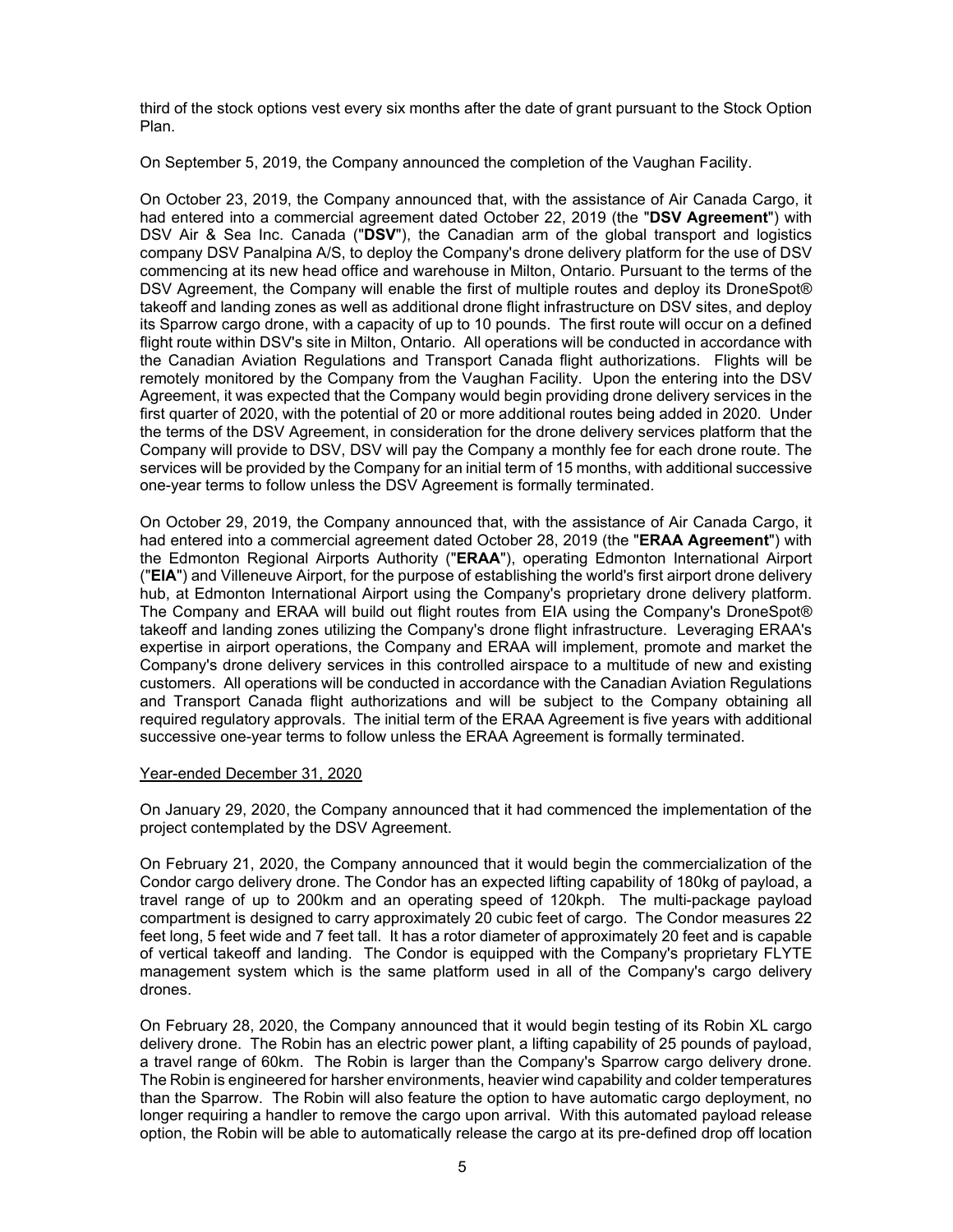and return to its originating point. The requirement for a cargo handler at the receiving side will no longer be required with this cargo deployment system. The Robin is expected to begin commercial testing in Southern Ontario.

On March 23, 2020, the Company announced that the project contemplated by the DSV Agreement had been implemented and was commercially operational.

On March 24, 2020, the Company announced that, as it related to the COVID-19 pandemic, it was considered an "Essential Workplace", in multiple categories, as designated by the Ontario Provincial Government. The Company further announced that the Company's business operations remained ongoing and that it remained diligent and was following all recommendations from Health Canada sources as Canada deals with the COVID-19 pandemic.

On April 14, 2020, the Company announced that it intended to begin the commercial testing of the Condor. This phase of the Company's BVLOS flight testing was going to take place at the Foremost UAS Test Range in Alberta, Canada and was intended to test the long-range and heavy-lift capabilities of the Condor.

On April 22, 2020, the Company announced that on April 21, 2020 the United States Patent Office granted the Company Patent # 10,625,879 which covers aspects of the Company's drone delivery technology and processes relating to controlled access zones for UAV landing and takeoff. The patent is directed to aspects of the Company's proprietary FLYTE management which is a core component of the Company's drone delivery platform. Additionally, the patent is also directed to aspects of the Company's "RAILWAY IN THE SKY" system that is intended to simplify routing and control of delivery drones particularly in crowded urban areas.

On June 4, 2020, the Company announced that, with the assistance of Air Canada Cargo and the Pontiac Group, it had entered into a commercial agreement dated June 4th, 2020 (the "**GlobalMedic Agreement**") with The David McAntony Gibson Foundation o/a GlobalMedic ("**GlobalMedic**") to deploy the Company's patented drone delivery solution to provide service to the Beausoleil First Nation Community ("**BFN**") in Ontario. Funding for the project was received by donors, including from the OEC Group (Canada), a leading global logistics provider servicing clients in all major industries including aerospace, healthcare, global retail, automotive and manufacturing. Pursuant to the terms of the GlobalMedic Agreement, the Company enabled a defined two-way delivery flight route from/to BFN mainland to/from the BFN Christian Island utilizing the Sparrow drone and its DroneSpot® takeoff and landing zones as well as additional drone flight infrastructure as required. All operations were conducted in accordance with the Canadian Aviation Regulations and Transport Canada flight authorizations. The Company completed deployment and setup of site infrastructure in September 2020 and began commercial operations from BFN mainland to BFN Christian Island. The six month contract with GlobalMedic concluded during the first quarter of 2021. Flights were remotely monitored by the Company from the Vaughan Facility.

On June 9, 2020, the Company announced that it had successfully engineered and tested a new payload drop functionality for the Sparrow drone. This new functionality allows a package to be loaded at the point of origin, fly to a destination, hover at a lowered altitude, drop a payload without landing, and return to the point of origin ("**Sparrow No Contact Delivery**"). The Company believes that the Sparrow No Contact Delivery functionality increases healthcare, commercial and residential use cases while effectively limiting person-to-person contact.

On June 22, 2020, the Company announced that, with the assistance of its sales agent Air Canada Cargo, it had entered into a commercial agreement dated June 22, 2020 (the "**DSV Healthcare Agreement**") with DSV to deploy the Company's drone delivery platform with the intent for DSV to deliver healthcare related cargo from DSV's warehouse in Milton, Ontario to DSV customers locally. Pursuant to the terms of the DSV Healthcare Agreement, the Company will deploy its Sparrow cargo drone, with the Sparrow No Contact Delivery functionality. At the destination, the Sparrow will hover at a lowered altitude, drop untethered cargo in a designated area shared by multiple DSV transactional customers, then return to DSV's DroneSpot®. The initial route is approximately 3.5km. Flights will be remotely monitored by the Company from the Vaughan Facility and will be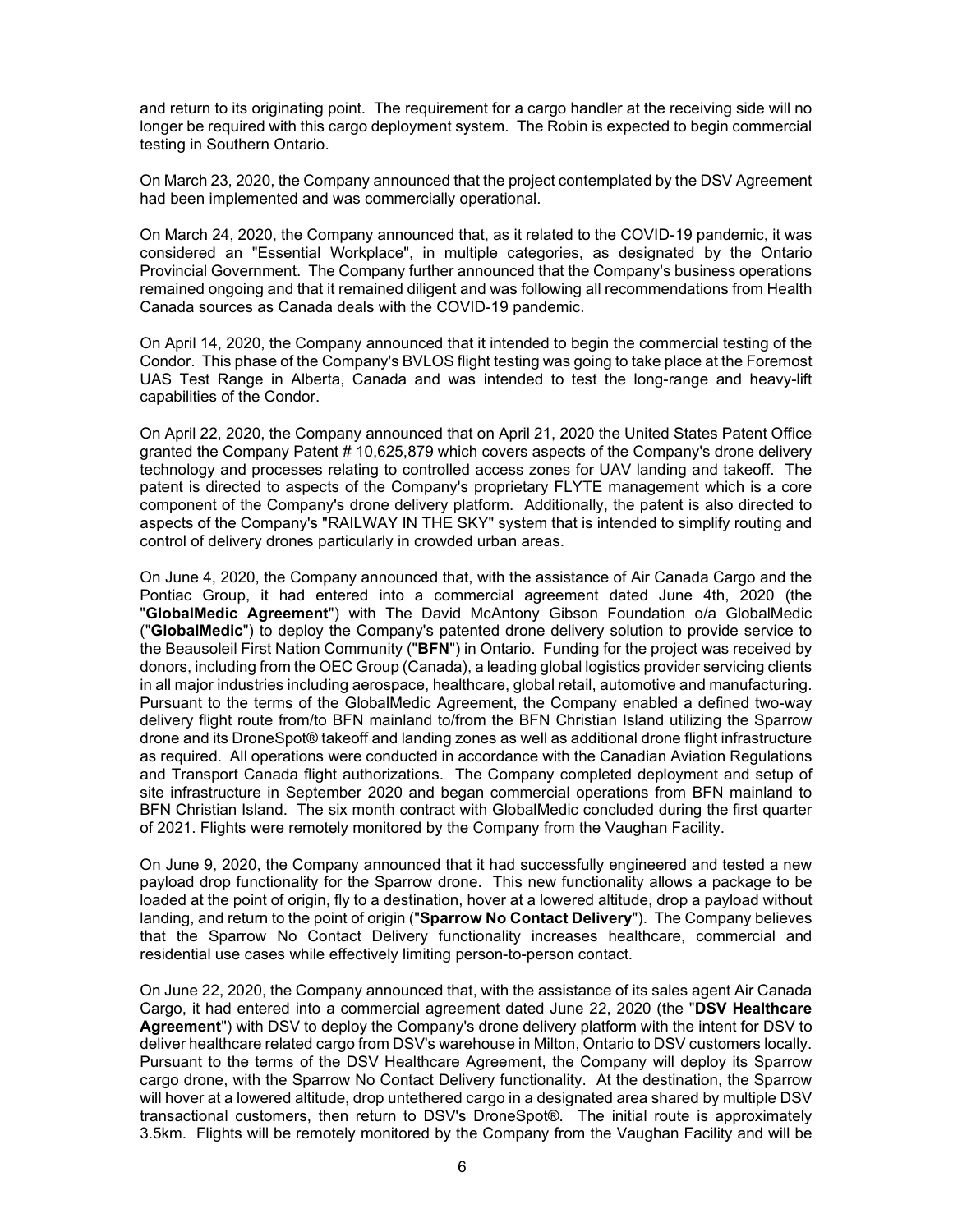conducted in accordance with the Canadian Aviation Regulations and Transport Canada flight authorizations. The term of the DSV Healthcare Agreement is three months with full payment being made upfront by DSV.

On July 6, 2020, the Company announced that in connection with the Peel Region Project it successfully completed on June 26, 2020 phase two of the AED on the Fly Pilot with the Peel Region Paramedics and Sunnybrook Centre for Prehospital Medicine. Phase two of the AED on the Fly Pilot utilized the Sparrow, with the new cargo drop capability and a new audio announcement system, to drop an AED where a designated lay bystander would then retrieve the AED and apply it to a simulated cardiac arrest patient in a rural environment. Multiple pairs of lay bystanders and simulated cardiac arrest patients in multiple locations were used to test the AED drone solution. Response time to drop, retrieve and apply an AED, and physiological and psychological human factors in a stressful situation were measured during the testing. The Company believes that during this phase, the Company was able to demonstrate the ease of use of its AED drone solution when provided to community responders in a simulated cardiac arrest scenario.

On July 30, 2020, the Company announced that, with the assistance of its sales agent Air Canada, and together with the Pontiac Group, it had entered into a commercial agreement dated July 30, 2020 (the "**GIFN Agreement**") with the Georgina Island First Nation ("**GIFN**") to deploy the Company's patented drone delivery solution to provide service to the GIFN community in Ontario. Pursuant to the terms of the GIFN Agreement, the Company enabled a defined two-way delivery flight route from/to GIFN mainland to/from Georgina Island utilizing the Sparrow drone and its DroneSpot® takeoff and landing zones as well as additional drone flight infrastructure as required. All operations were be conducted in accordance with the Canadian Aviation Regulations and Transport Canada flight authorizations. GIFN used the Company's Sparrow drone solution to limit person-to-person contact on its island ferry service by transporting COVID-19 related cargo such as personal protection equipment (PPE), hygiene kits, test kits, test swabs, etc. The GFIN Agreement provided for the payment of an up-front, fixed-fee for managed services for the project. The Company completed the deployment and setup of site infrastructure in October 2020 and began commercial operations in the GIFN community. The six month contract with Georgina Island First Nation concluded during the second quarter of 2021. GIFN was approved for funding from the Government of Canada, through Indigenous Services Canada, for this drone project for the delivery of medical supplies to, and samples from, the community via drone.

On August 5, 2020, the Company closed a bought-deal prospectus offering underwritten by Echelon Wealth Partners Inc. and Canaccord Genuity Corp., pursuant to which the Company issued an aggregate of 13,225,000 units ("**Units**") at a price of \$0.70 per Unit, for aggregate gross proceeds to the Company of \$9,257,500 (the "**August 2020 Financing**"), which included the full exercise of the underwriters' over-allotment option (the "**August 2020 Over-Allotment Option**") for 1,725,000 Units for additional proceeds to the Company of \$1,207,500. Each Unit consisted of one Common Share and one-half of one Common Share purchase warrant of the Company (each whole such warrant a "**August 2020 Warrant**"). Each August 2020 Warrant entitles the holder thereof to purchase one Common Share at a price of \$0.95 until August 5, 2022. In connection with the August 2020 Financing, 793,500 broker warrants were issued, with each broker warrant entitling the holder thereof to acquire one Unit at \$0.70 until August 5, 2022.

On September 1, 2020, the Company provided an update on the Condor drone from successful testing in Foremost, Alberta, Canada. The Company announced that it had successfully tested numerous critical aspects of the Condor, including: triple-redundant communications system (satellite, cellular, 900MHz RF); triple-redundant navigational guidance system; triple-redundant autopilot system; monitoring of unmanned flights remotely from the Vaughan Facility; general flight stability and performance; and fuel consumption characteristics. The Condor is currently the Company's largest drone in development with an expected range of 200km and payload capacity of 180kg and is fully integrated with the Company's patented FLYTE software system. The solution is intended to be marketed in a managed service SaaS business model in Canada and as a licensed managed service internationally.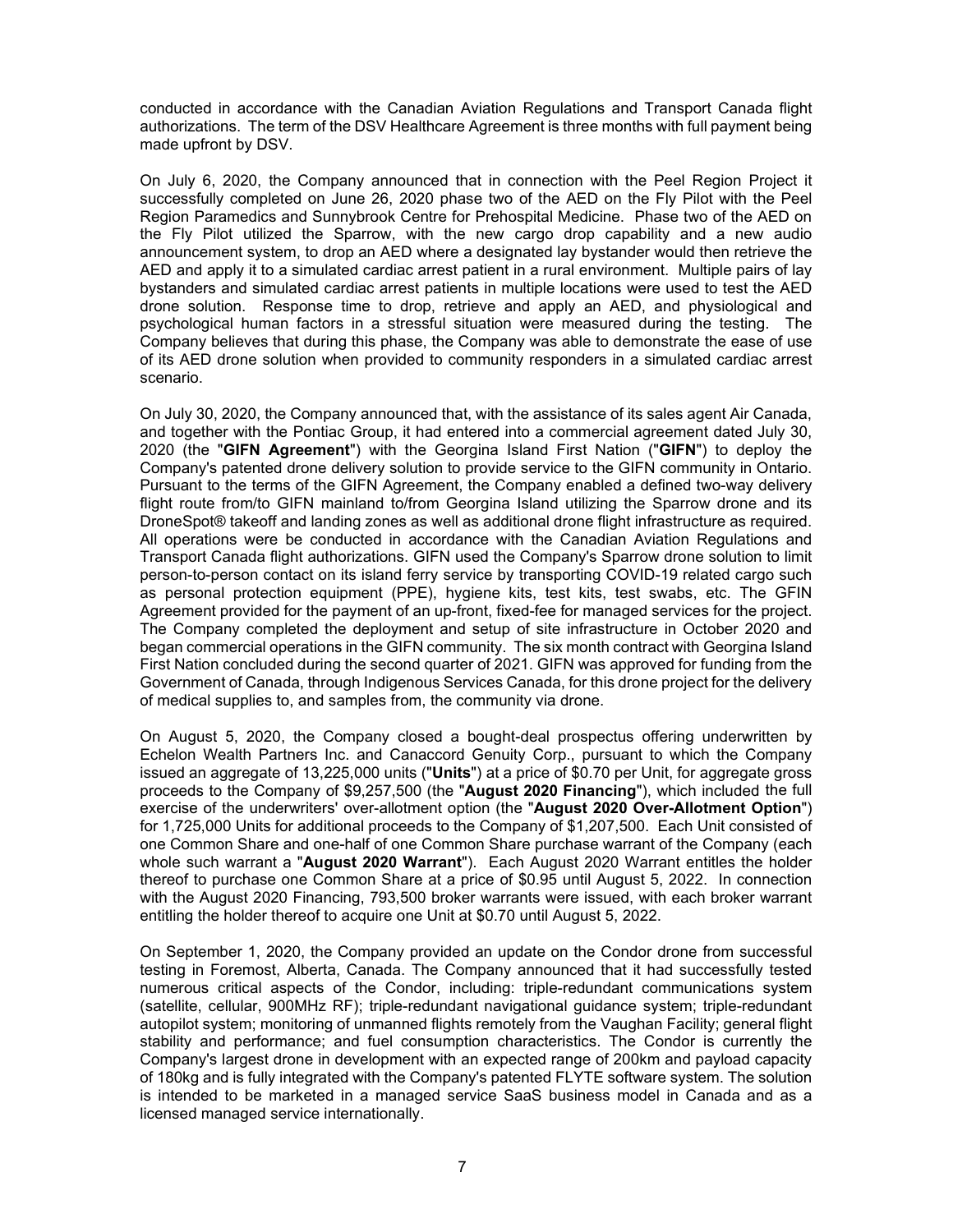On September 8, 2020, the Company announced the appointment of Mr. Manish Arora as Chief Financial Officer of the Company, effective September 8, 2020.

On October 29, 2020, the Company provided an update on the Condor drone from successful testing at the Alma, Quebec Unmanned Aerial System Centre of Excellence. The Company announced that it had successfully tested numerous critical aspects of the Condor, including tripleredundant communications system (satellite, cellular, 900MHz RF); triple-redundant navigational guidance system; triple-redundant autopilot system; monitoring of unmanned flights remotely from the Vaughan Facility; general flight stability and performance; and fuel consumption characteristics, in addition to numerous other attributes of the Condor such as multiple unique flying patterns, multiple velocity vectors and altitude profiles, sound pressure levels, engine tuning characteristics, maintenance procedures, logging of flight data, and extended endurance testing in varying environmental conditions. Pursuant to proposed Transport Canada regulations, the Condor would not require a formal aircraft type-certification when operated in specific lower-risk (remote) locations, as is intended.

On November 9, 2020, the Company announced the appointments of Ms. Debbie Fischer and Mr. Larry Taylor to its board of directors. The Company also announced the appointment of Mr. Steve Bogie to the Company's management team as Vice President – Flight Operations and Technology. With the addition of Mr. Bogie, Mr. Paul Di Benedetto transitioned into a non-executive role with the Company focusing on R&D Engineering. The Company further announced the appointment of Mr. Nico Buchholz and Mr. Robert Montemarano to its Advisory Board. Mr. Montemarano had resigned from the Company's Board prior to accepting a position on the Company's Advisory Board.

On November 10, 2020, the Company announced that, on November 6, 2020 it successfully completed Phase Three of its AED (Automated External Defibrillator) On The Fly project with Peel Region Paramedic Services and Sunnybrook Centre for Prehospital Medicine. Prior thereto, on June 26th, 2019, and July 6th, 2020, respectively, the Company had announced 100% successful completion of Phase One and Phase Two testing. Phase Three also utilized the Sparrow, with its cargo drop capability and audio announcement system, to drop an AED where a designated untrained (lay) bystander would then retrieve the AED and apply it to a simulated cardiac arrest patient in a rural environment. Response time to drop, retrieve and apply an AED, and physiological and psychological human factors in a stressful situation were measured during the testing. Additionally, remote launch and monitoring from the Vaughan Facility, and nighttime delivery of an AED by drone were successfully tested. The testing validated that using the Company's proprietary drone delivery platform with cargo drop functionality to deliver rapid first responder technology via drone may reduce response time to cardiac arrest patients in the field while being utilized by lay responders. Simulated 911 call locations were electronically sent to the Vaughan Facility for drone launch. The Sparrow drone flew automatically from a Peel Paramedic station in Caledon, Ontario to the destination and back. Real-time remote monitoring occurred from the Vaughan Facility using the Company's proprietary FLYTE software system. Round-trip flight distance was approximately 12km. Compared to a land-based vehicle, the AED drone had a shorter travel time, a major factor in responding to a cardiac arrest.

On November 18, 2020, the Company provided an update on ongoing successful testing of the Robin XL drone at the Company's 'Tranquility Base' test range. The Company successfully tested numerous critical aspects of the Robin XL, including: communications system; navigational guidance system; autopilot system; take-off and landing performance; general flight stability and performance; multiple velocity vectors and altitude profiles; sound pressure levels; and battery consumption characteristics. All flight tests were conducted in accordance with the approvals provided by Transport Canada. Pursuant to proposed Transport Canada regulations, the Robin XL would not require a formal aircraft type-certification when operated in specific lower-risk (rural & remote) locations, as is intended. Flight approvals would be requested through Transport Canada following the SFOC process that the Company has successfully used in the past. The Robin XL is currently the Company's mid-size drone in development with an expected range of 60km (37mi) and a payload capacity of 11.3kg (25lb). The Robin XL is an electric, combination VTOL / fixedwing drone. The aircraft itself includes an advanced, integrated parachute system which is expected to mitigate its risk profile and potentially allow for flight over people in the future, opening up an extended range of use cases. Cargo is stored safely and securely inside the drone, with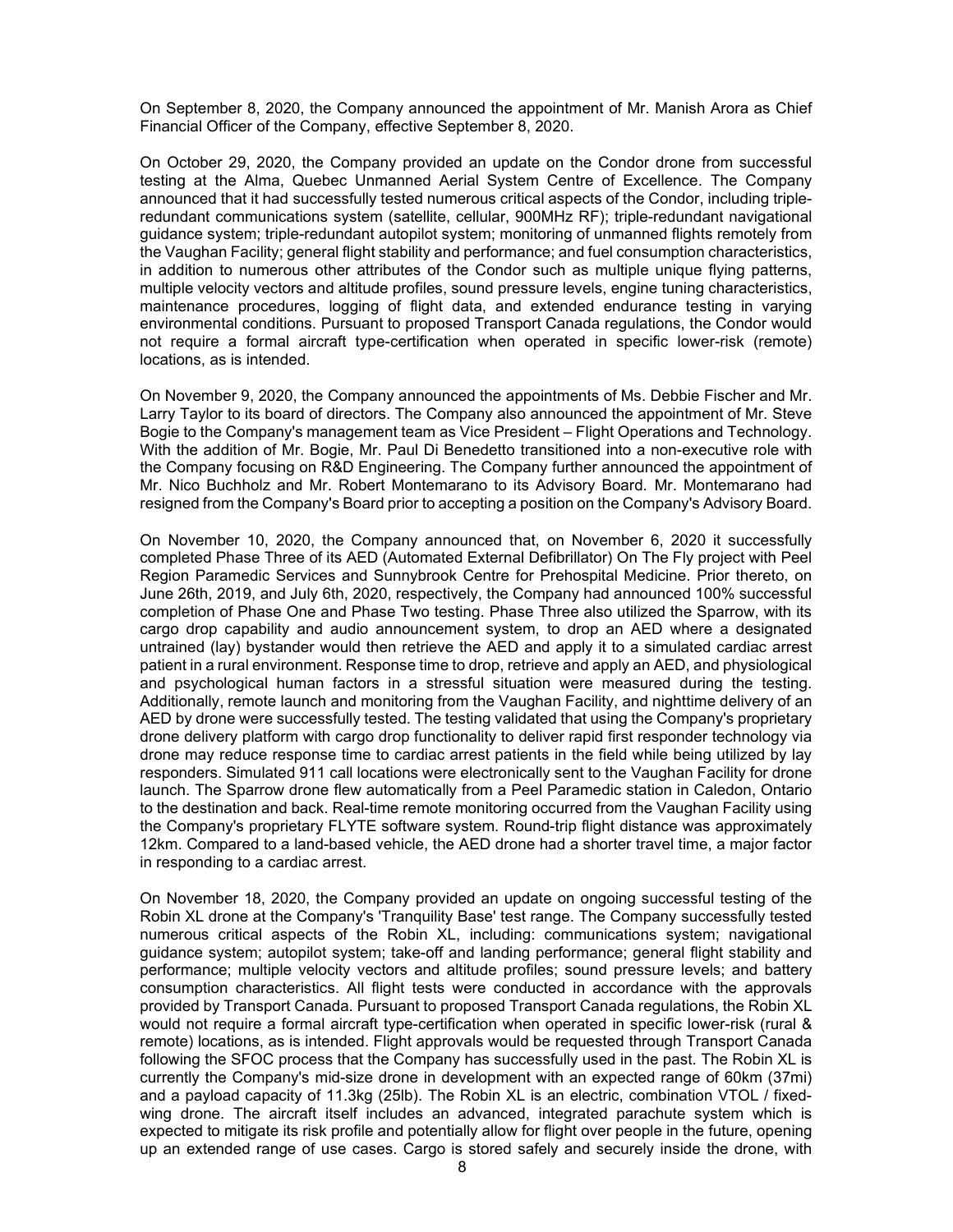temperature control capabilities. The Robin XL is designed to work with the Company's proprietary and patented DroneSpot® depot system, automated battery management system and FLYTE software system. Future versions of the Robin XL are expected to feature the Company's innovated touchless cargo drop functionality. Similar to the Sparrow and Condor, in addition to carrying traditional cargo, the multi-mission Robin XL has the ability to carry specialized camera/video systems as well as specialized sensors, further extending its use cases into additional commercial, industrial, government and military markets, beyond traditional cargo delivery. The Company announced on July 15, 2021 that it was reallocating resources from the development of Robin XL to Condor and the Canary (next generation Sparrow) in response to market demand. The Company intends to resume Robin XL development in the future as market demands may indicate. The turnkey solution is intended to be marketed in a managed service SaaS business model in Canada and as a licensed managed service internationally.

On December 22, 2020 the Company closed a bought-deal prospectus offering underwritten by Cormark Securities Inc. and Echelon Wealth Partners Inc., pursuant to which the Company issued an aggregate of 15,686,000 units ("**Units**") at a price of \$0.88 per Unit, for aggregate gross proceeds to the Company of \$13,803,680 (the "**December 2020 Financing**"), which included the full exercise of the underwriters' over-allotment option (the "**December 2020 Over-Allotment Option**") for 2,046,000 Units for additional proceeds to the Company of \$1,800,480. Each Unit consisted of one Common Share and one-half of one Common Share purchase warrant of the Company (each whole such warrant a "**December 2020 Warrant**"). Each December 2020 Warrant entitles the holder thereof to purchase one Common Share at a price of \$1.20 until December 22, 2022. In connection with the December 2020 Financing, 941,160 underwriter options were issued, with each underwriter option entitling the holder thereof to acquire one Unit at \$0.88 until December 22, 2022.

#### Year-ended December 31, 2021

On January 28, 2021, the Company provided an update on its plans to integrate Artificial Intelligence (AI) into its disruptive drone delivery solution. As part of the Company's technology roadmap, it plans to integrate various aspects of AI into its solution, including the use of AI in leveraging: operational data collected by the Company's FLYTE software as related to weather, air traffic patterns, and package delivery patterns; radar data; vehicular & marine traffic data; and battery / fuel consumption data. AI can be applied to the broad range of data collected by the Company in order to optimize predictive real-time route planning, especially in emergency medical scenarios; for electric and gasoline fuel optimization; long-range and short-range Detect and Avoid (DAA) systems for commercial and residential deliveries; and multi-drone logistics traffic optimization.

On February 4, 2021, the Company announced the appointment of Ms. Nadine Miller to its Advisory Board.

On February 24, 2021, the Company announced that it had received approximately \$13 million as a result of the exercise of outstanding convertible securities.

On March 2, 2021, the Company announced the appointment of Mr. Armen Keuleyan as Director of Sales & Marketing, effective March 1, 2021.

On March 3, 2021, the Company provided an update on the Condor drone based on recent successful testing at the Foremost UAS Test Range, in Foremost, Alberta, Canada. The Company announced that it had successfully completed further testing of the Condor, including testing as related to: cold-weather performance, wind performance, cargo-area temperature profiles, longduration flight testing, aircraft attitude and position controller tuning, autonomy, and autonomous waypoint navigation. These attributes are important with respect to commercial/industrial applications and healthcare cargo, especially biologicals, pharmaceuticals and vaccines. The Company had previously announced successful testing of numerous critical aspects of the Condor, including: triple-redundant communications system (satellite, cellular, 900MHz RF); triple redundant navigational guidance system; triple-redundant autopilot system; monitoring of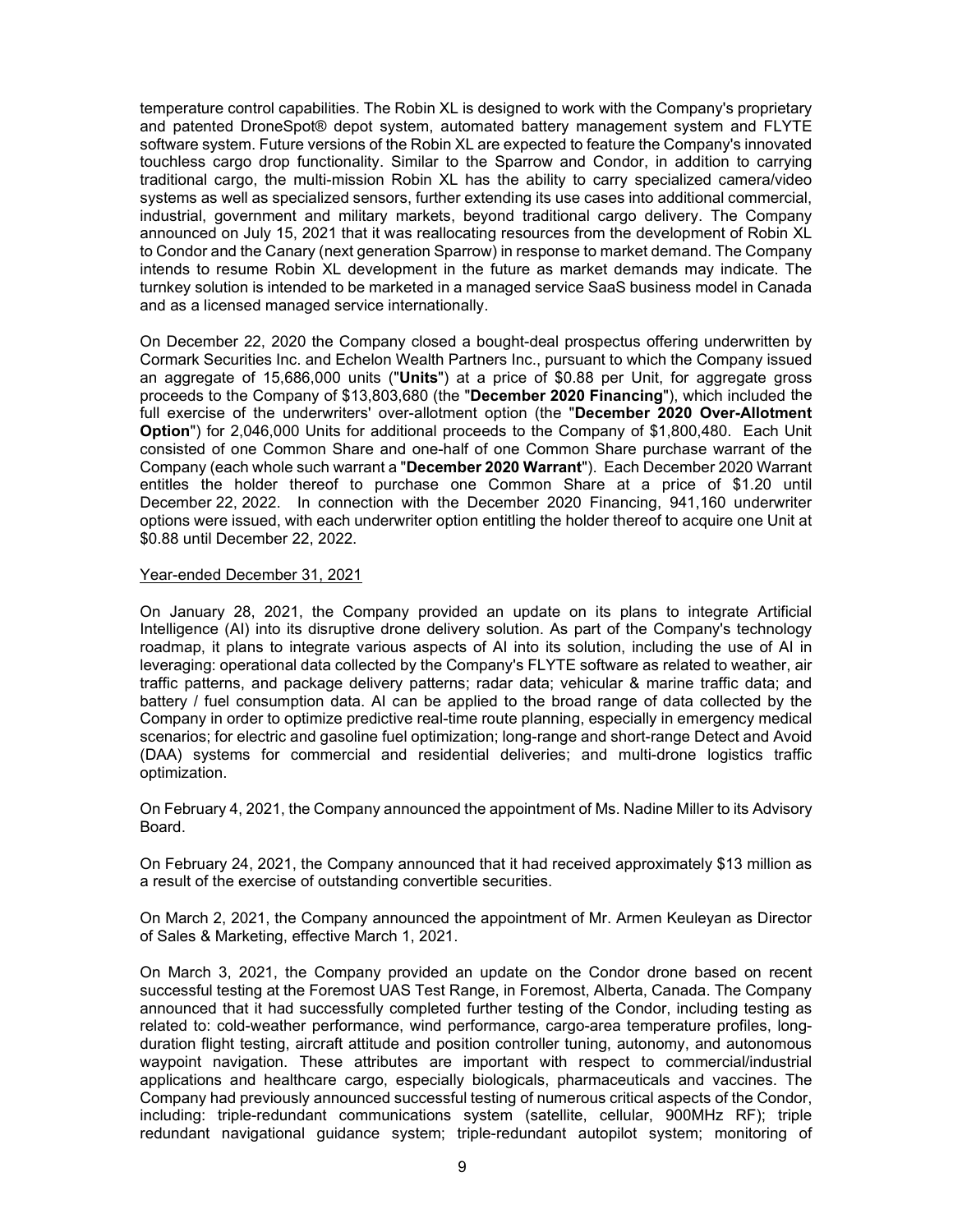unmanned flights remotely from the Vaughan Facility; general flight stability and performance; fuel consumption characteristics; multiple unique flying patterns; multiple velocity vectors and altitude profiles; sound pressure levels; engine tuning characteristics; maintenance procedures; logging of flight data; and extended endurance testing in varying environmental conditions. Pursuant to proposed Transport Canada regulations, the Condor would not require a formal aircraft typecertification when operated in specific lower-risk (remote) locations, as is intended. Flight approvals would be requested through Transport Canada following the SFOC process that the Company has successfully used in the past. The Condor is currently the Company's largest drone in development with an expected range of 200km (124mi) and a payload capacity of 180kg (396lb) and is fully integrated with the Company's patented FLYTE software system. The turnkey solution is expected to be marketed in a managed service SaaS business model in Canada and as a licensed managed service internationally.

On May 4, 2021, the Company announced that it had received official certification to the latest ISO 9001:2015 standard for its Quality Management System.

On May 12, 2021, the Company announced that, on April 27, 2021, the United States Patent Office had granted the Company US Patent No. 10,987,184 for "*Medical or Emergency Package and Method of Use Thereof*". The patent is directed to the Company's proprietary, portable emergency or medical package. In particular, the patent was directed to the concept of a proprietary package including a number of compartments, where some compartments containing medical equipment(s) are locked. The package also included a communication device that is detachable from the package so that a user of the package can use the communication device to communicate with remote personnel who, based on such audio/video information received from the user, can open a selected locked compartment to permit access to the medical equipment contained therein.

On May 20, 2021, the Company announced that, with the assistance of its sales agent, Air Canada, it was selected by the University of British Columbia ("**UBC**") to deploy the Company's patented drone delivery solution at the Stellat'en First Nation, for UBC's "Remote Communities Drone Transport Initiative" program. The project enables defined-route deliveries utilizing the Company's Sparrow drone and its DroneSpot® takeoff and landing zones as well as additional drone flight infrastructure as required. The solution is used to transport a variety of cargo for the benefit of the Stellat'en First Nation, located in the Fraser Lake area of Central Northern British Columbia, Canada. The deployment was the Company's fourth First Nations project and its first in British Columbia. All operations are conducted in accordance with appropriate Canadian regulations with flights remotely monitored by the Company from the Vaughan Facility. On July 15, 2021, the Company entered into a commercial definitive agreement with UBC for a twelve month term, and included an upfront payment as well as recurring monthly payments. On October 18, 2021, the Company announced that project with UBC had become commercially operational.

On June 24, 2021, the Company announced that, with the assistance of its sales agent, Air Canada, it had entered into a commercial agreement with DSV to renew & extend the internal Sparrow drone route project for the use of DSV at its head office and logistics facility in Milton, Ontario. Pursuant to the terms of the agreement, the Company continued operations with its Sparrow drone, existing in-place DroneSpot® depots and related infrastructure. The agreement had an indefinite term and provided for a monthly fee for professional services by the Company. All operations to be conducted in accordance with the Canadian Aviation Regulations and Transport Canada flight authorizations. flights will be remotely monitored by the Company from its Vaughan Facility.

On July 6, 2021, the Company announced that the United States Patent Office had granted US Patent No. 11,027,858 for the Company's application titled "*Location for Unmanned Aerial Vehicle Landing and Taking Off*". This patent was directed to the Company's drone delivery technology and processes related to managing UAV landing and takeoff. In particular, the patent was related to controlling access to and managing departure and destination locations for UAVs engaged in transporting articles between such locations.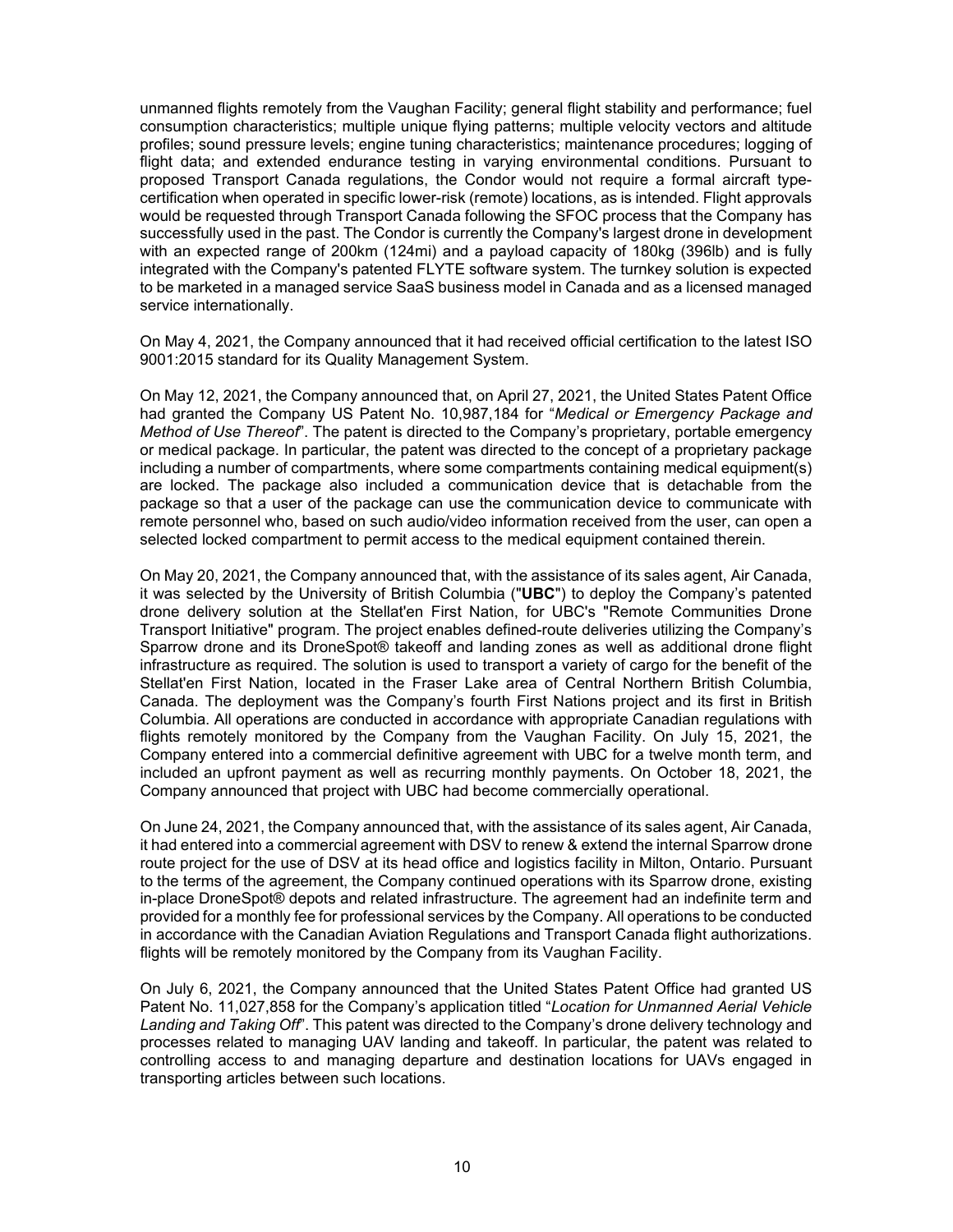On July 7, 2021, the Company announced that the United States Patent Office had granted US Patent No. 11,053,021 for the Company's application No. 15/796,214 titled "*Unmanned Aerial Vehicle and Method for Indicating a Landing Zone*". The patent was generally directed to the Company's proprietary UAV and a method of landing a UAV at a location. In particular, the patent was directed to a UAV that includes a light source for generating a light beam to define a pattern for a landing zone for the UAV. The light beam has a variable cone angle so that the landing zone indicated by the light source remains of substantially constant area as the UAV descends.

On July 8, 2021, the Company announced that, with the assistance of its sales agent, Air Canada, it had entered into multiple commercial agreements with each of EIA, Apple Express Courier Ltd. and Ziing Final Mile Inc. to deploy the Company's patented drone delivery solution at the EIA. Pursuant to the terms of the agreements, the Company enabled defined-route delivery from EIA to deliveries off airport property utilizing the Sparrow drone and its DroneSpot® takeoff and landing zones as well as additional drone flight infrastructure as required. The Customers will use the Company's Sparrow delivery drone solution to transport a wide variety of cargo. All operations will be conducted in accordance with appropriate Canadian regulations with flights remotely monitored by the Company from its Vaughan Facility. The deployment was the first use of an automatic delivery drone solution to provide B2B cargo delivery at Edmonton International Airport and were the Company's first commercial contracts in Alberta and with courier companies. The Company began implementation of the project during the third quarter of 2021 and continues work towards having the route become operational.

On July 27, 2021, the Company announced that it was the first publicly traded drone delivery company to be granted a domestic cargo license under the *Canada Transportation Act* ("**CTA**") and *Air Transport Regulations* (Canada). The license, normally issued to airlines that provide passenger or cargo services, was a critical step to the continued expansion and scaling of the Company's operations. Such CTA license is mandatory for any air carrier intending to provide scheduled, commercial air services in Canada, whether carrying cargo or passengers. With the granting of the CTA license, the Company continued its progress toward routine, sustainable and scalable cargo delivery operations intended to address logistical challenges and opportunities throughout Canada. Obtaining this license allowed for the Company to continue developing new drone delivery use cases, as well as the potential expansion of ongoing operations, such as those announced for EIA and Fraser Lake, British Columbia. Section 61(a)(i) of the CTA requires that, among other things, the Company must be able to establish at all times that at least 51% of the voting interests of the Company are owned and controlled by Canadians. In order to comply with such rule, the Company intends to seek to amend its constating documents to incorporate the necessary restrictions, which will be in line with other public Canadian airlines. Until such time, the Company has received from the Minister of Transport an exemption from s. 61(a)(i) until June 22, 2022.

On August 17, 2021, the Company announced that it had signed a sales collaboration agreement, effective August 16th, 2021, with Nexeya Canada Inc., to jointly explore military applications for the Company's drone solution. The agreement provided that the parties would collaborate to identify, develop and bid on military projects utilizing the Company's drone solution for delivery and/or sensor related applications in Canada. The initial term of the agreement is 24 months.

On November 4, 2021, the Company announced that it had opened a new commercialization centre (the "**New Commercialization Centre**") to augment its main facility and test range, which is approximately 100 acres west of the Company's main office. The Company announced that it would maintain a permanent facility there with dedicated staff, which would scale with the Company's growth.

On November 15, 2021, the Company announced successful initial tests of its next generation Sparrow drone. The next generation Sparrow, to be known as the "Canary", successfully passed first tests. Flight range and cargo capacity of the Canary is expected to have a range of approximately ~20km+ and cargo capacity of 4.5kg. Features include a new motor configuration, next generation smart battery technology, touchless cargo drop functionality, a future optional public announcement system and an optional aircraft parachute. This new functionality is expected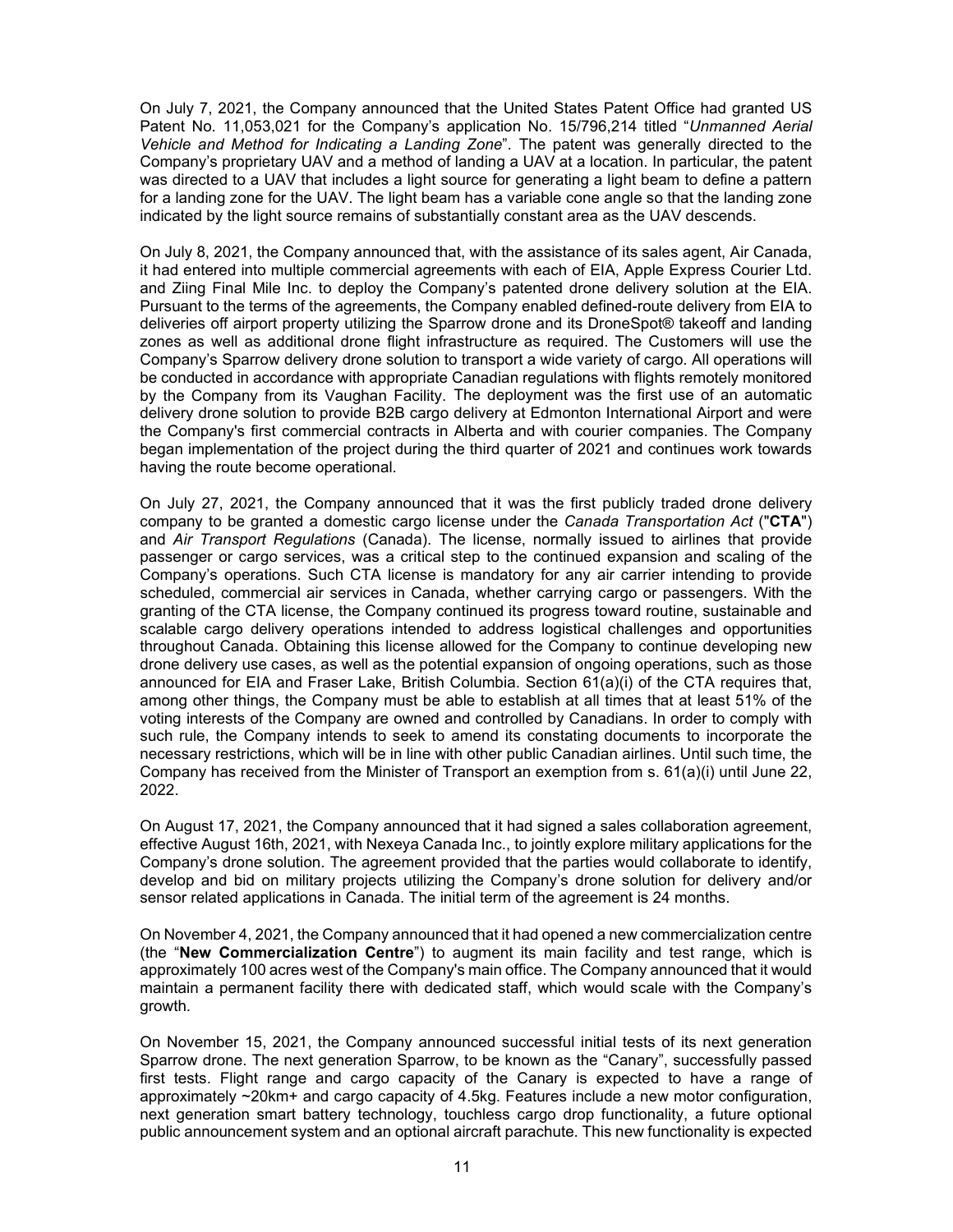to unlock potential customer use-cases and facilitate future flights over people to open new, commercially addressable future markets in urban and residential areas for B2B and also B2C retail residential deliveries.

On December 1, 2021, the Company provided an update on the Condor drone development. The Company successfully tested numerous aspects of the Condor solution at test ranges in Alma, Quebec at the Unmanned Aerial System Centre of Excellence, and in Foremost, Alberta at the UAS Test Range. The Company announced that its New Commercialization Centre is where Condor testing will continue, in addition to customer pre-delivery inspection, maintenance, training and customer demonstrations. The centre will also support testing and development of multiple of the Company's platforms, including the: FLYTE software, Detect and Avoid (DAA) systems, Canary drone, DroneSpot® depots, etc. In addition to previously announced updates on Condor development and testing, the following further progress has been made – engine control unit (ECU) overhaul (avionics + engine overhaul), enhanced start-up procedure process, mechanical reliability improvements, upgraded to latest components (clutch, splitter gearbox, torque valves, etc). Additionally, some items that remain to be completed – integration of automated weight & balance system, further testing with FLYTE software system, further payload testing, environmental testing, and high speed testing. The timing and completion of the development and commercialization of the Condor is dependent on a number of risk factors including, without limitation, the Company's ability to fill future staffing requirements, actual and potential pandemic-related delays, successful development and testing of certain components of the Condor, and supplier and supply chain risks. See "*Risks Factors*" and "*Forward-Looking Information*".

#### Subsequent to the year-ended December 31, 2021

On January 5, 2022, the Company announced that it had completed an amalgamation with its wholly-owned subsidiary, 1336099 B.C. Ltd. (formerly, Drone Delivery Canada Inc.), effective January 1, 2022. The amalgamated entity continued under the name "Drone Delivery Canada Corp." and its trading symbols will remained unchanged.

On January 25, 2022, the Company provided an update on continued successful development and testing of the Canary drone. Further to its press release on November 15, 2021, the development and testing of the Canary continued to progress through the Company's flight testing program, completing aircraft tuning at altitude (pitch, yaw, roll), and had completed aircraft ground and vibration testing. Other ongoing testing included flight controller tuning to fly in semiautonomous flight modes, and refining onboard avionics, payload and communications systems. Next steps are testing full autonomous missions and expanding the flight envelope. Flight range and cargo capacity of the Canary is to be confirmed via future testing but it is expected to have a range of approximately  $\sim$ 20km and cargo capacity of  $\sim$ 4kg. Features currently include a new motor configuration, next generation smart battery technology, touchless cargo drop functionality, a future optional public announcement system and an optional aircraft parachute. This new functionality is intended to potentially unlock additional customer use-cases and potentially facilitate future flights over people which could open new, commercially addressable future markets in urban and residential areas for B2B and also B2C retail residential deliveries. Initial successful testing included avionics system configuration, communications with the FLYTE management system, communications with a next generation smart battery system, propulsion system (motor direction) testing, and on-board sensor testing.

On February 9, 2022, the Company announced the appointment of Steve Magirias as Chief Executive Officer of the Company and that Mr. Michael Zahra had departed as President and Chief Executive Officer, and a director of the Company. Mr. Zahra was appointed to the Advisory Board providing insight and support to various projects and developments.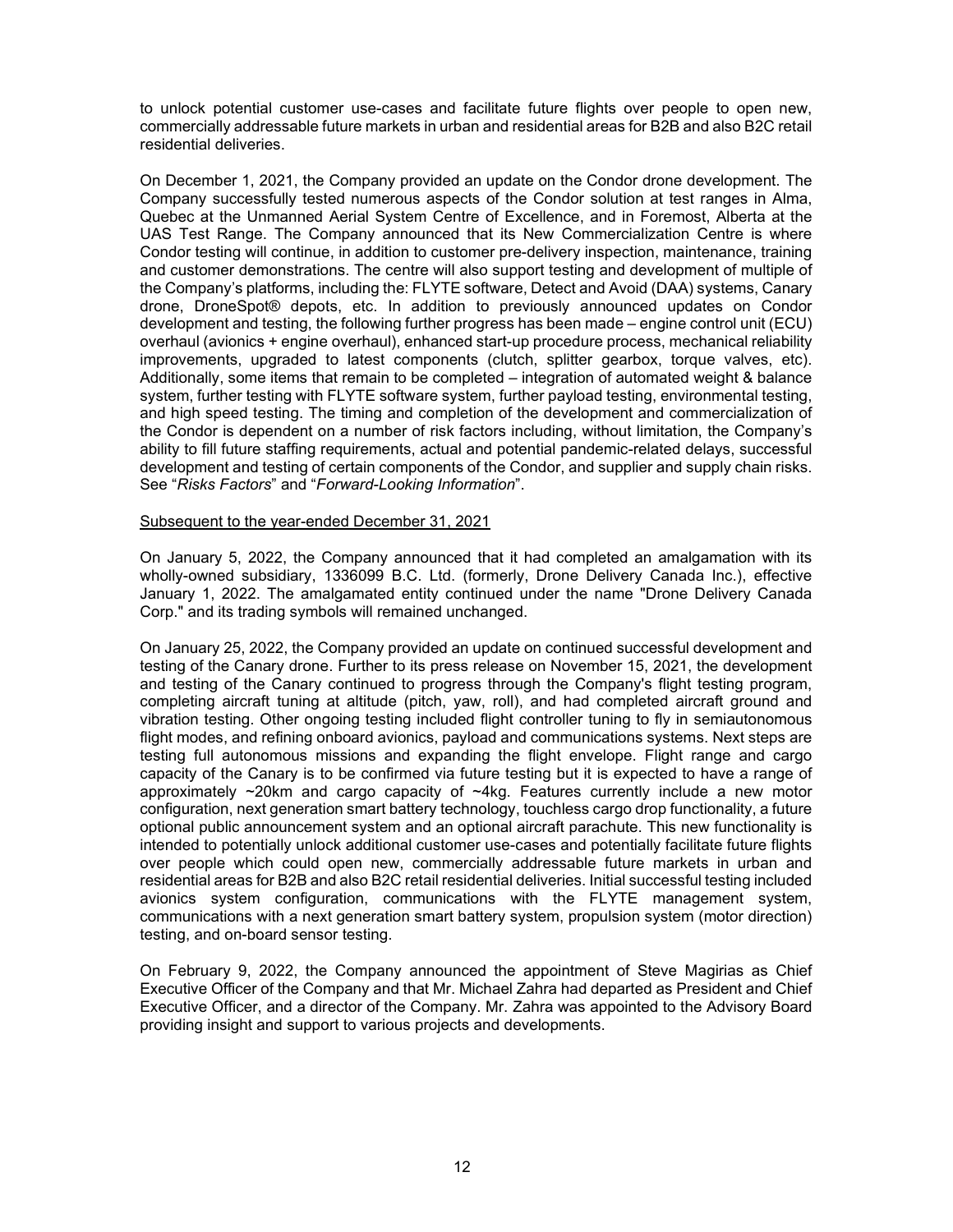## **DESCRIPTION OF THE BUSINESS**

## **General**

## Summary

The Company is an operational, commercialized, early stage revenue-generating technology firm based out of Vaughan, Ontario that is focused on designing, developing and implementing a drone delivery logistics platform within the Canadian market, as well as expanding operations into the United States and potentially in other international jurisdictions selected by the Company. The Company believes that the technology it has developed could re-define the traditional shipping and delivery market model.

The Company is a managed-service logistics company employing drones in order to deliver products faster, easier and cheaper for the purpose of enabling retailers, service organizations, healthcare, commercial/industrial companies and government agencies to reduce costs, improve efficiencies, expand their revenue base and grow their respective bottom lines. Regulatory bodies have begun legislating commercial drone use and the Company works closely with such bodies in Canada (and potentially outside of Canada) to further commercialize this technology as regulations unfold.

The Company is pioneering the design, development and implementation of a commercial drone logistics platform for retailers, service organizations and government agencies within a Canadian made solution. The Company's business foundation is based on three key principles:

- (i) Canadian Innovation: develop an innovative drone delivery logistics platform utilizing partnerships with leading Canadian universities, academics and organizations;
- (ii) Market Disruption: develop a logistics solution utilizing drone technology to disrupt the traditional logistics delivery market segment in Canada and elsewhere; and
- (iii) Green Technology: develop a platform that embraces green technology in order to seek to minimize the Company's carbon footprint.

There is currently no specific legislation or regulatory framework in place specific to the BVLOS operations of commercial drones in Canada or the United States. All such operations are approved on a case by case basis, with company experience and safety record being the major factors in gaining such approvals. The Company has secured the services of Canadian and US drone regulatory experts in assessing the regulatory regimes of each country and who are working with the applicable regulators to secure flight approvals. The Company reviews the regulatory regimes respecting drone use in other international jurisdictions with a view to possible expansion in such other international jurisdictions, however, there can be no assurance that such jurisdictions have enacted or will enact legislation or that, if enacted, the Company will be permitted or qualified to operate under such legislation. See *"Risk Factors"* in this AIF.

Revenue for the twelve months ended December 31, 2021 was \$335,023, which was entirely generated from drone delivery services provided to the Company's customers that were operational during the year.

#### Production and Services

The Company is developing a managed logistics services platform which is providing drone delivery services to participants in the retail, service and government sectors under SaaS model. The Company refers to this phase as its "Commercialization Phase". The Company's services will be based on two operating models: (i) Depot to Depot; and (ii) Depot to Consumer. A "per transaction" and "fixed" fee with minimum volume requirements is expected to create a recurring revenue model for the Company. The Company is operating similar to a traditional aircraft courier, by way of owning, operating and maintaining its drone infrastructure platform. Customers utilizing the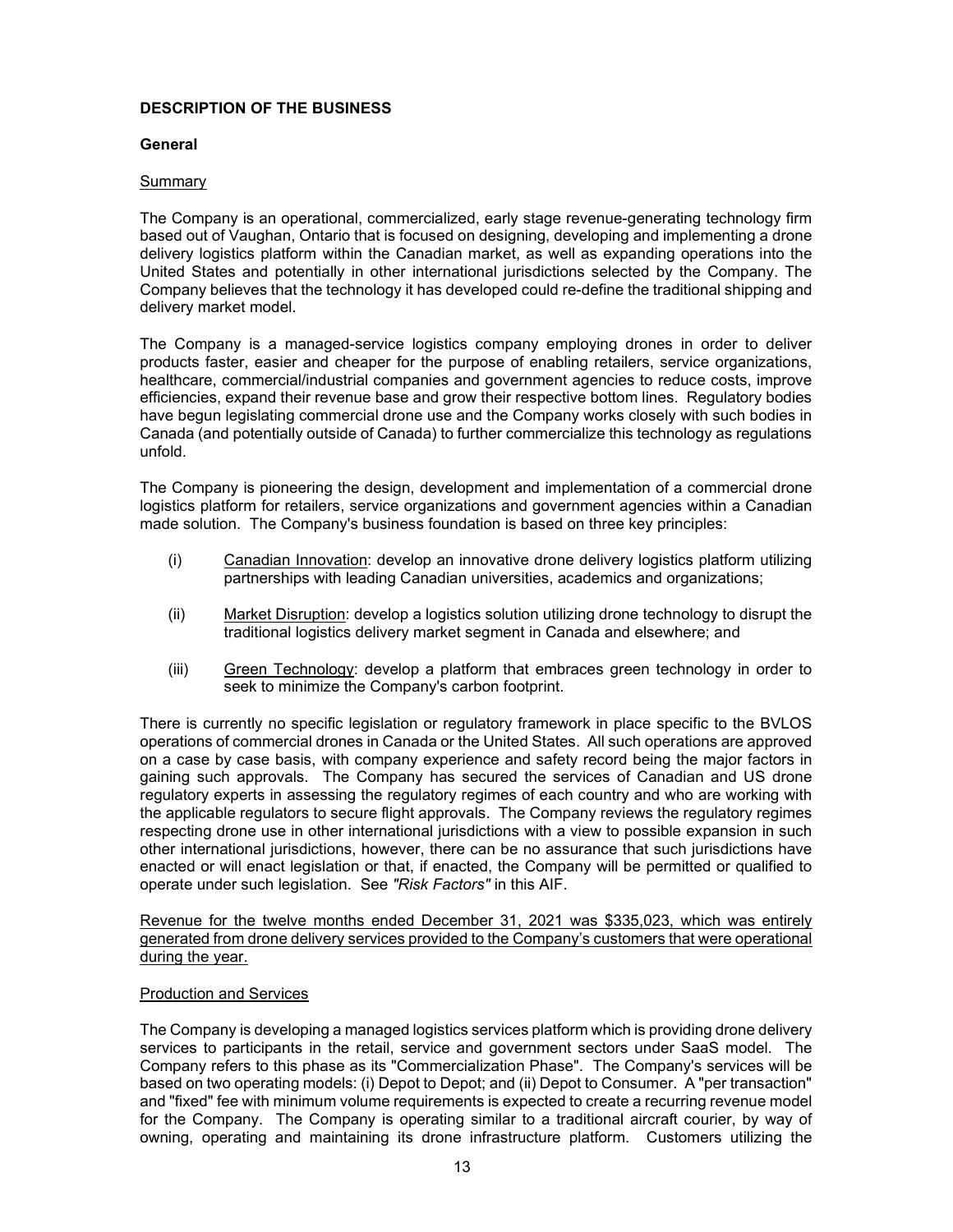Company's services will pay integration and setup fees and will be required to contractually commit to a minimum monthly service rate. Additional charges will be incurred once the minimum delivery count is exceeded. The Company anticipates that rates will vary depending on specific client requirements, geographies and monthly/annual commitment rates as well as licensing fees.

## *Depot to Depot Service*

The Company has commenced its drone logistic services by offering a Depot to Depot service initially working exclusively in remote and rural areas of Canada followed by a systematic move in suburban areas. The Depot to Depot service will provide a drone-based means of transporting goods to and from distribution warehouses and locations. The Depot to Depot service is the easier of the Company's two delivery methodologies to operate, as operations take place in less populated regions of Canada which should limit operational difficulties, including: reduced object avoidance, reduced liability risks and simplified payload deployments. The Depot to Depot service operates as an extension of the Company's on-going product research and development initiatives, and such operations are expected to facilitate the further development of the Company's technology platform.

## *Depot to Consumer Service*

Once the Company's technology is fully tested and proven using the Depot to Depot service model, the Company intends to extend service to more densely urbanized areas, offering Depot to Consumer services, which will be dependent on the successful advancement of detect and avoid technology. Depot to Consumer service will allow the Company to provide services to retailers seeking to have their products shipped from their retail locations to consumers' homes and businesses via the Company's drone logistics platform. The Depot to Consumer model is similar to those being developed by other drone entrants, in particular in the United States, including large technology and online sales companies. Based on discussions with Canadian government agencies, the Company expects that this service offering will be legislated in the future once remote, rural and suburban operations have been satisfactorily established.

#### *Production and Development*

The Company has established its research and development laboratory in Vaughan, Ontario at its Vaughan Facility. The development lab houses a variety of advanced manufacturing and development technologies used to prototype and advance the development of the Company's drone delivery logistics platform. The Company has invested in advanced prototyping and development infrastructure which include multiple 3D printers able to produce and develop drone components in many materials. The Vaughan Facility also includes modern technology enabled offices and meeting rooms and information technology infrastructure, which includes an array of data servers (private cloud) which are utilized to assist in developing and testing the Company's software management and logistics platforms and three-dimensional modeling applications.

The Company has been developing and prototyping various renditions of its delivery drone units since the Company's inception in 2014. Currently, the Company is on its twelfth rendition of its next generation delivery drone which features a heavy lifting airframe design, next generation motor and electronic management control systems. In order to increase distance and delivery capacity for its drone vehicles, the Company intends to expand on its commercial operations by introducing larger, heavier-lifting (400+lbs) drone vehicles in remote, rural and suburban communities and potentially in international jurisdictions. The Company is in discussions respecting various new opportunities related to its drone delivery services both in Canada and in international markets, based on increased payload capacity drone vehicles.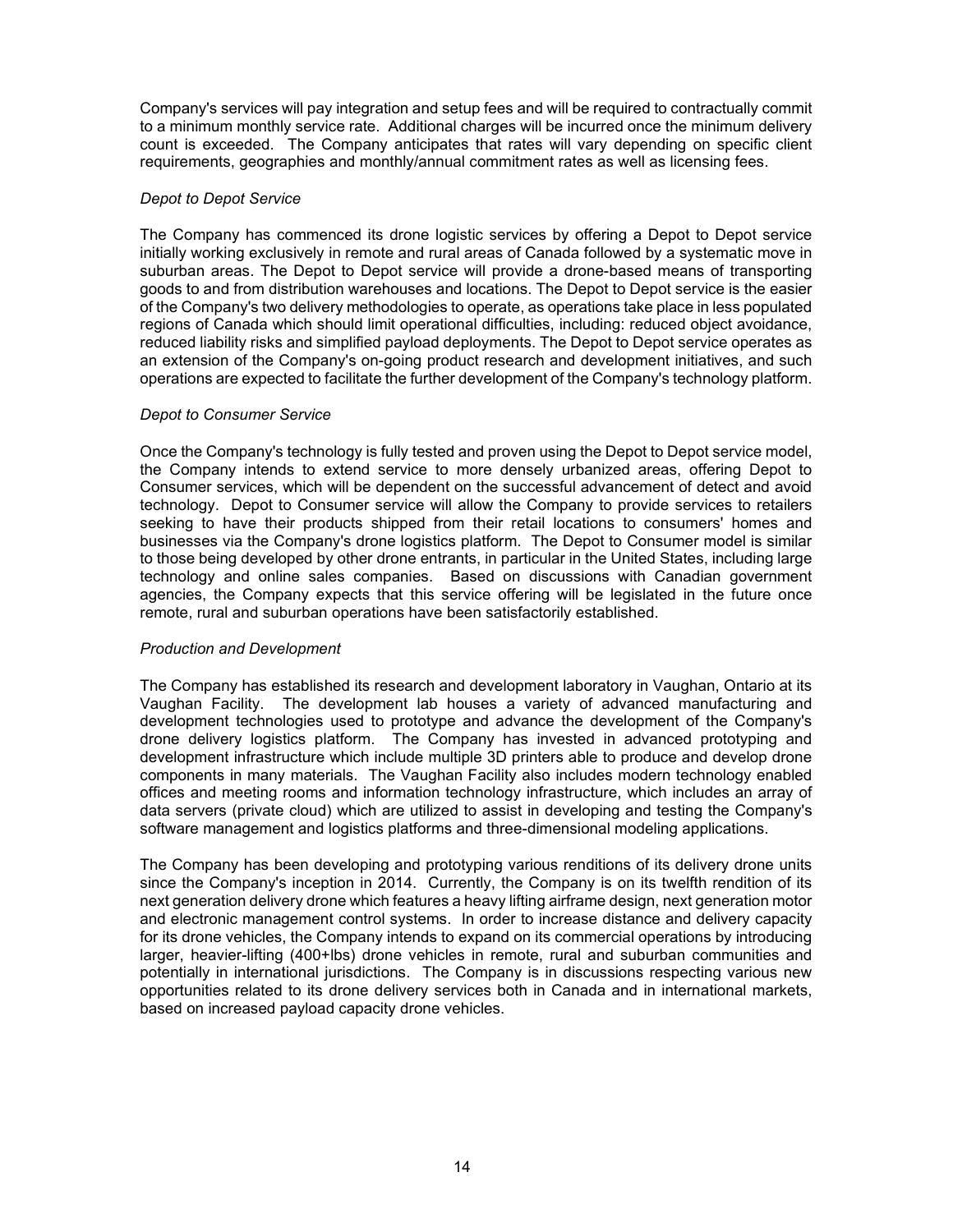Through its experimentation with advanced construction materials and techniques the Company (in collaboration with Canadian university engineering groups) has advanced its remotely piloted aircraft system ("**RPAS**") development. Working closely with industry experts and Canadian avionics firms, the Company has advanced the development of its proprietary logistics management, deployment and communications systems. The Company expects these advancements will satisfy the Canadian Federal government's future legislative requirements for commercial drone delivery services.

The Company is actively engaged with several university engineering groups, including the University of Toronto. The Company has engaged these groups to aid in the development of its drone logistics platform. The Company will utilize these academic resources on multiple fronts, including pooling their pre-PhD students with specialization in robotics, mechatronics, advanced engineering, electronics and embedded systems to staff the Company's research and development lab and participate in joint collaboration initiatives to mutually explore and develop next generation drone/RPAS technology and platforms to augment and further advance the Company's commercialization and development process.

The Company has engaged, and is working with, multiple third-party software development firms, to develop the Company's various software control and integration systems, including its "FLYTE" control system, as part of its overall drone logistics platform. Engineering development, testing, certification and commercialization of system components such as DroneSpot® depot, Battery Management System and "FLYTE" software, and additional drone aircraft, including but not limited to, the Robin XL, Canary Condor, and potential ongoing enhancements to the Sparrow, are complex processes with outcomes which are not certain in terms of timeline, cost, availability of components, availability of specialized staffing and consultants, certifiability of aircraft with the regulator, reliability, durability, commercial viability, market acceptance in Canada or internationally, and other factors that are out of the Company's control.

## Specialized Skill and Knowledge

There is a specialized skill required for the development, operations, maintenance, sales and marketing of the Company's technology. The Company's current staff possesses the necessary skills and knowledge required for the Company's business; however, additional employees may be added to staff as needed by the Company as the Company is transitioning from a focus on research and development to a focus on commercial operations. All operational staff hold the appropriate licences and certificate as mandated by Transport Canada.

Additionally, the Company is assisted by its Advisory Board, consisting of the following persons:

## **Stan Kapashesit, Director of Economic Development, Moose Cree First Nation**

Mr. Kapashesit, Director of Economic Development for the Moose Cree First Nation is a member of this remote community in Northern Ontario. Since beginning his tenure, Mr. Kapashesit has researched and engaged the community in finding ways to help assist in the high cost of living in this area. One of the challenges is getting freight and items to the island community, and when approached by the Company in spring of 2017, the Moose Cree First Nation Council felt it was worth exploring and being involved in new and innovative ways of the future. Moose Cree is a proactive community and felt that this opportunity could lead to more employment opportunities in the future as this field of innovation develops. One of the main objectives of this partnership is make Moose Cree a hub and depot of the north, and to help other remote Indigenous communities use the Company's technology.

#### **Tim Strauss, Chief Executive Officer, Amerijet International**

Mr. Strauss was appointed Chief Executive Officer of Amerijet International, with oversight of all aspects of day-to-day cargo operations, including leading, directing, developing and implementing customer-centric initiatives and solutions. He has more than 31 years of cargo experience in both the airline and freight forwarding industries. Prior to joining the Company, Mr. Strauss held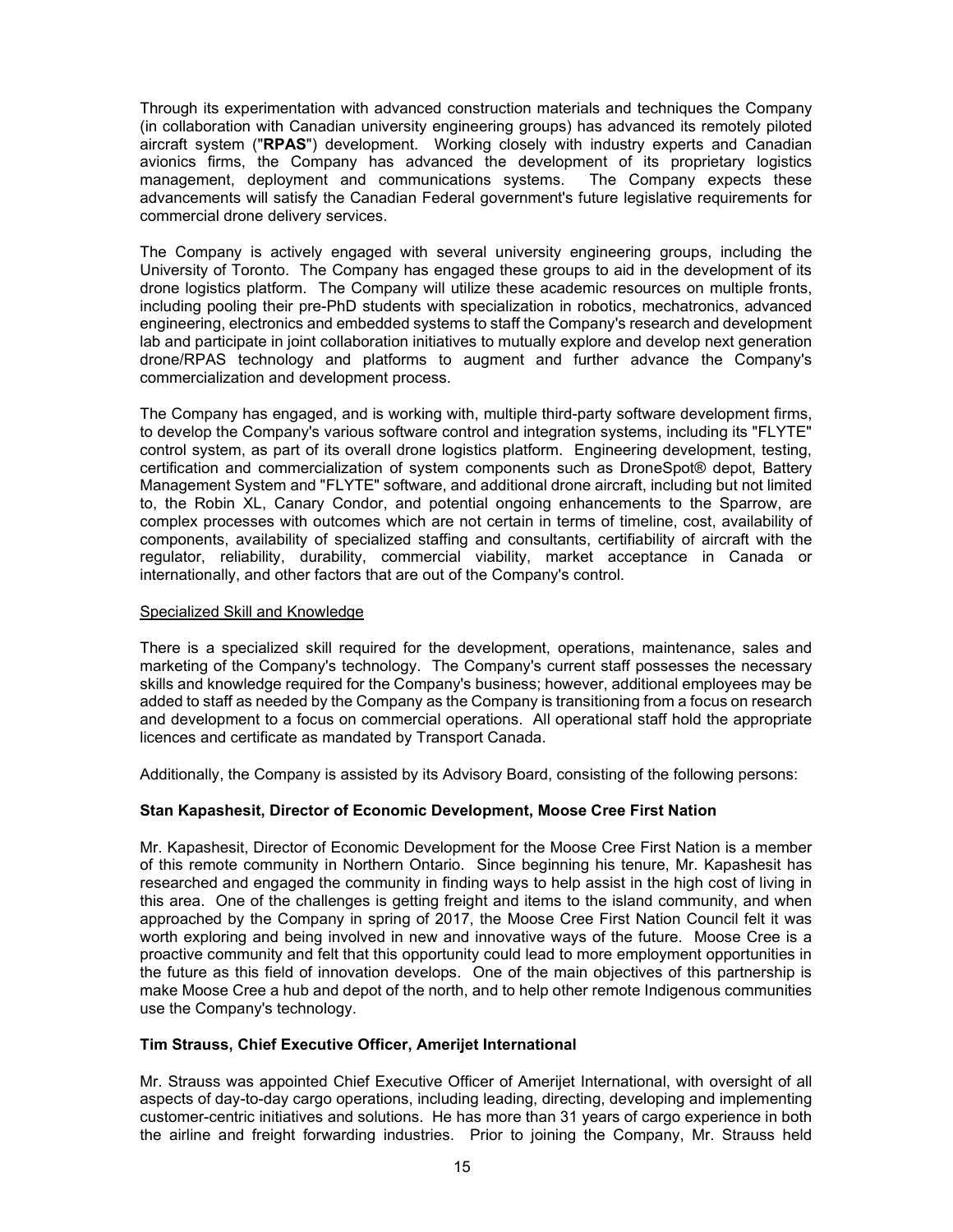leadership roles in global sales and operations of Air Canada, Northwest Airlines, Delta Air Lines and in Hawaiian Airlines. He began his career with Emery Worldwide in 1987 (now UPS Supply Chain Logistics) where he held roles of increasing responsibility, starting as cargo handler and completing his tenure as Vice President of Transportation and Logistics. Mr. Strauss advances his understanding of the logistics industry via studies in management at The Ohio State University, Massachusetts Institute of Technology, and Cambridge Institute.

## **Duncan Card, Senior Partner, Bennett Jones LLP**

Mr. Card Co-Chairs the Technology Law practice and Chairs its Government Contracting, Procurement and Intelligent Infrastructure practices of Bennett Jones LLP. Mr. Card is included in The National Post recently published 2019 rankings, "Best Lawyers in Canada" (Technology Law). The 2019 Canadian Legal Lexpert rankings, based on peer reviews, has included Duncan as one of Canada's leading lawyers in both Computer Law and Technology Law for the last 15 years. In 2018, Mr. Card was also named by Lexpert Magazine and Canadian Council For Public-Private Sector Partnerships as one of Canada's leading infrastructure lawyers.

## **Richard Buzbuzian**

Mr. Buzbuzian is a capital markets executive with over 20 years of experience in the technology and the resource sectors. Mr. Buzbuzian was responsible for the Company's public offering process and is currently responsible for corporate finance and strategic transactions matters, investor relations and day to day finance activities. Mr. Buzbuzian is a director of CT Developers and former President and Chief Executive Officer of Hut 8 Mining (formerly Oriana Resources Corp.).

## **Tony Di Benedetto**

Mr. Di Benedetto has been actively involved in the Canadian technology services sectors since the early 1990s and has built a number of technology companies including; internet hosting providers, managed service providers, wireless broadband networks and data center facilities. Mr. Di Benedetto is active in a number of other ventures which includes; Data Centre Realty, Di Benedetto Group and MS Transactions. Mr. Di Benedetto brings over 17 years of IT entrepreneurship, technology mergers and acquisitions and capital markets experience to the Company's management team.

## **Dr. Sheldon Cheskes, Associate Professor with the Division of Emergency Medicine, Department of Family and Community Medicine at the University of Toronto**

Dr. Sheldon Cheskes is an Associate Professor with the Division of Emergency Medicine, Department of Family and Community Medicine at the University of Toronto. He is also a scientist at the Li Ka Shing Knowledge Institute at St. Michael's Hospital in Toronto, Canada. Dr. Cheskes is the Medical Director for the Regions of Halton and Peel with the Sunnybrook Centre for Prehospital Medicine. He is one of the principal investigators for the Canadian Resuscitation Outcomes Consortium (CanROC) and is a recognized international authority in the area of CPR quality and out-of-hospital cardiac arrest resuscitation. Dr. Cheskes has published over 80 manuscripts in high impact journals such as the New England Journal of Medicine, Circulation, CMAJ and Resuscitation that have changed resuscitation practice around the world.

Dr. Cheskes is currently leading the first study, exploring the impact of remote ischemic conditioning to reduce reperfusion injury in ST-elevation myocardial infarction, and is the principal investigator of the Double Sequential External Defibrillation in Refractory Ventricular Fibrillation (DOSE VF) trial. This study is expected to be the first cluster randomized trial to clinically evaluate two novel therapeutic defibrillation strategies (double sequential external defibrillation and vector change defibrillation) against standard practice for patients remaining in refractory ventricular fibrillation during out-of- hospital cardiac arrest. Dr. Cheskes is also improving public access to defibrillation in rural and remote areas through the use of community responder programs and drone delivery of automated external defibrillators.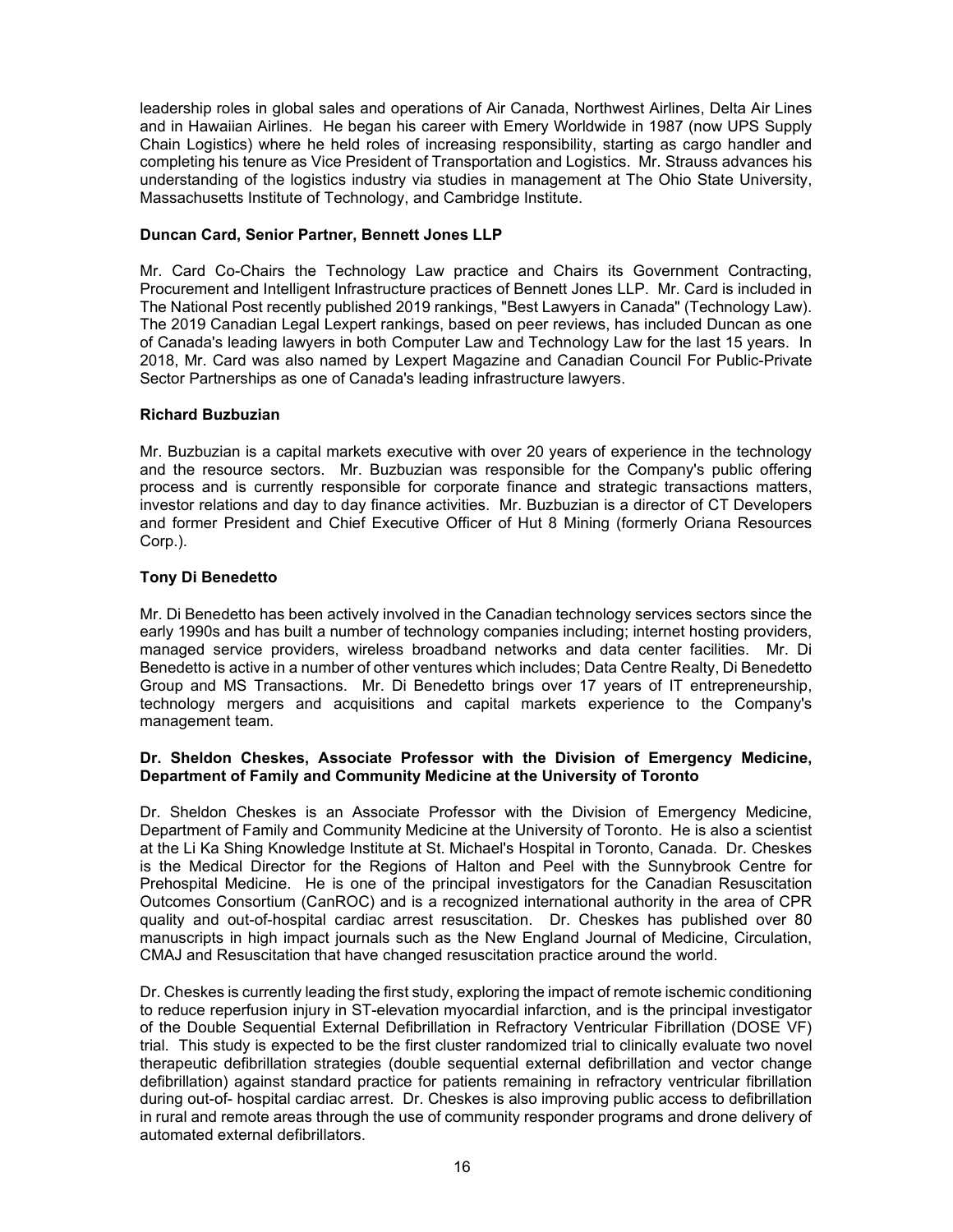#### **Nico Buchholz**

Mr. Buchholz is an experienced executive with a background in civil and military aviation, aircraft leasing, aircraft fleet management, procurement, strategic development and technical operations, having worked with such organizations as Airbus, Rolls-Royce, Lufthansa, Bombardier, Delta Airlines, Southwest Air Cargo, and German Operating Aircraft Leasing. He received university education at the Technical University of Berlin in Air & Space Technology Engineering as well as Air Transport Management at Cranfield University (M.Sc.) and has taken management programs at the London Business School and Columbia University.

#### **Robert Montemarano**

Mr. Montemarano is active in corporate finance in various industries such as mining, technology and real estate, and served as a director of several publicly traded companies.

#### **Nadine Miller**

Ms. Miller is a professional engineer with over 20 years of experience in engineering design and project management in the mining and transportation industries, and has worked on mining projects in Australia, Europe, North and South America. Ms. Miller is currently the Vice President of Project Development at JDS Energy and Mining. She led the Business Development departments for two of the world's largest engineering consulting firms' Toronto Offices: Bantrel providing EPC/EPCM services to the mining and metals, oil, gas and chemicals and infrastructure sectors with the backing of Bantrel's parent company, Bechtel; and SNC-Lavalin's Mining and Metallurgy providing EPC/EPCM services.

An active advocate and volunteer for the engineering profession, she has held senior roles as Past-President of the Ontario Society of Professional Engineers, and Secretary of the Board for Consulting Engineers of Ontario. A strong advocate on issues pertaining to women in engineering, Ms. Miller received the 2017 Leading Women Building Communities Award for her work in this area.

Ms. Miller has a B.A.Sc. in Geological and Mineral Engineering from the University of Toronto; an M.Eng in Civil and Environmental (Geotechnical) Engineering from the Massachusetts Institute of Technology; an M.B.A. from the Saïd Business School, University of Oxford, England; and her P.Eng Professional Engineer designation from Professional Engineers Ontario.

Ms. Miller also has Board Director experience in mining, venture capital, homeland security technology and artificial intelligence.

#### **Michael Zahra**

Mr. Zahra served as President and Chief Executive Officer of the Company until February 9, 2022. Prior thereto, Mr. Zahra was the Senior Vice President of Operations and Strategy of the Company since January 24, 2019 and prior thereto an employee of the Company since December 3, 2018. Prior to his engagement by the Company, Mr. Zahra was the President of Staples Business Advantage from July 2002 until November 2018, the President of Yahoo from March 2000 until June 2002 and the President of Schlumberger RMS from January 1990 until March 2000.

#### Competitive Conditions

Currently, drone delivery platforms are being developed by certain large organizations globally. The Company's partnerships with its development partners, which include the University of Toronto, a leading Canadian university, and various corporate partners, provide the Company with access to Canadian RPAS experts to accelerate Canadian development of the Company's technology. The Company competes with companies in the drone, or RPAS, industry. As the regulatory and working framework in Canada for commercial drone operators becomes more developed over time, particularly for BVLOS operations, it is anticipated that barriers to entry into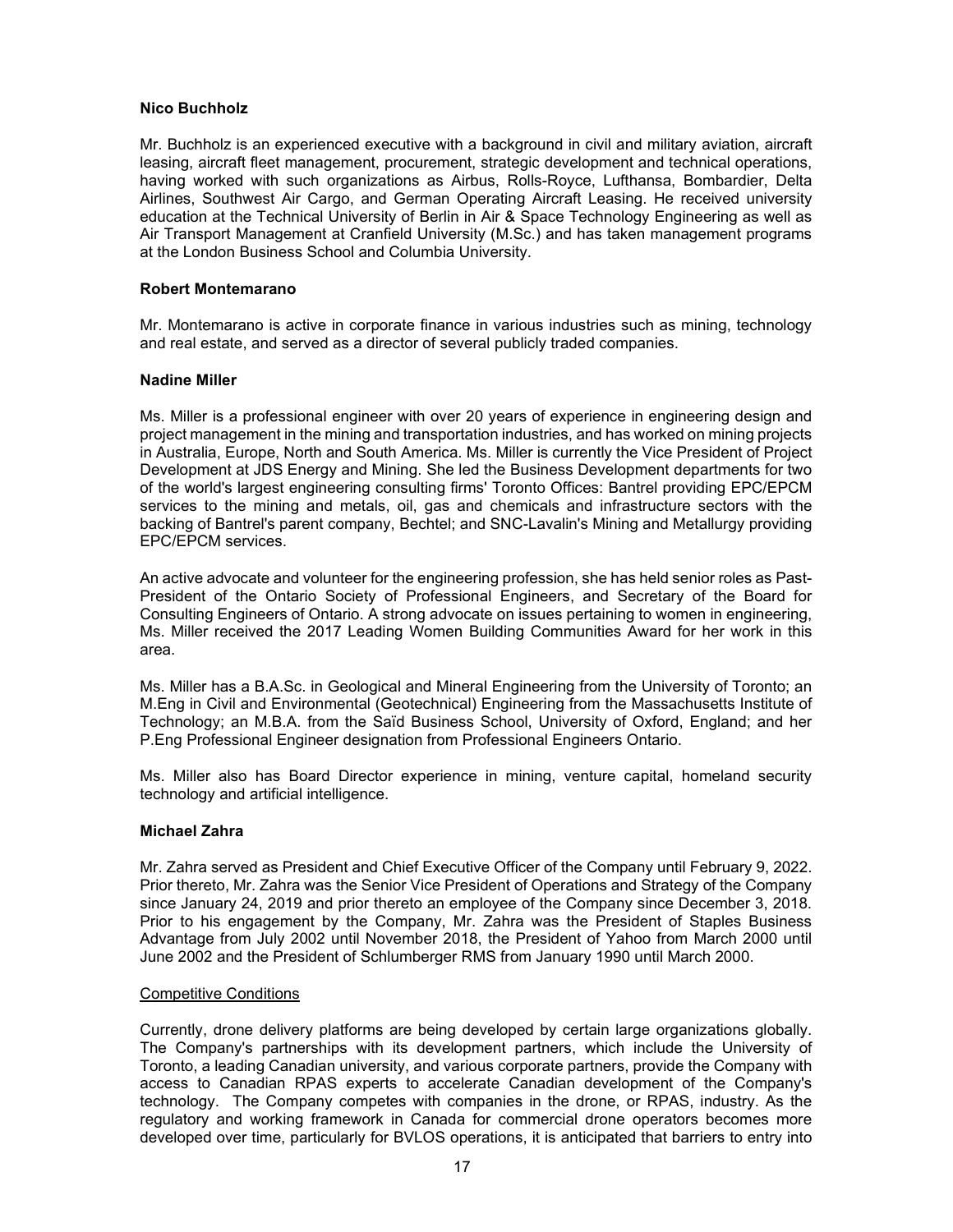this sector will become strict, providing first movers with a competitive advantage. Although the Company anticipates that competition in the drone market will increase over time as the industry matures, this competition will be limited due to the increased barriers to entry.

The market size for commercial drone use is growing. The growth of commercial drone services is expected to grow rapidly as retailers, service organizations and government agencies are looking at ways to offer better, faster and more affordable logistic delivery services to their respective customers. With the growth of on-line shopping, just-in-time logistic solutions are being demanded by on-line retailers. In 2013, \$136 billion was purchased by Canadians on-line who had their products delivered via a logistics provider (Statistics Canada). The Company is in the process of capturing a portion of this logistics market to drive its revenue growth and profitability.

Based on the Transport Canada RPAS regulations which came into force on June 1, 2019, the Company secured various flight approvals by becoming fully compliant with the new regulations. The Company's early entry into the Canadian drone delivery sector assisted the Company in obtaining Transport Canada certifications and approvals ahead of competitors. The Company continues to conduct testing in Southern Ontario and Southern Alberta in order to prove the safety of its aircraft while at the same time commencing commercial operations. The Company currently has several SFOC applications approved by Transport Canada, which have supported the Company's ongoing commercialization of its drone delivery logistics platform. The Company has received approval from Transport Canada to commence testing of its largest drone with a 400 lbs cargo capability. Subject to successful testing and the receipt of all required approvals from the Government of Canada, the Company intends to expand on its commercial operations in 2022 focusing on both remote community initiatives and rural and suburban commercial customers.

The Company was the first to market in Canada in achieving commercialization of a drone delivery logistics platform. Management believes that the Company's partnership with Air Canada Cargo, its engagement with leading industry development groups, including DSV, EIA, UBC and aeronautics organizations, along with the Company's list of co-development partners and commercial partners has given the Company a first mover advantage in this next generation industry.

#### **Components**

The Company obtains hardware components, various subsystems and systems, and raw materials from a limited group of suppliers. The Company does not have long-term agreements with any of these suppliers that obligate such suppliers to continue to sell components, subsystems, systems or products to the Company. The Company's reliance on these suppliers involves significant risks and uncertainties, including whether suppliers will provide an adequate supply of required raw materials, components, subsystems, or systems of sufficient quality, will increase prices for the raw materials, components, subsystems or systems, and will perform their obligations on a timely basis. See "*Risk Factors – Risks Related to the Business of the Company – Reliance on Components and Raw Materials*" in this AIF.

#### Sales and Marketing

The Company has partnered with commercial service providers, Indigenous Communities and government agencies, including Air Canada Cargo, DSV Air & Sea Inc. Canada, the Edmonton Regional Airports Authority, for the Company's delivery logistics platform. The executive team is in active discussions and negotiations with additional various potential clients for the Company's delivery logistics platform and through these discussions and negotiations the Company is assessing their requirements to focus the development and design of the Company's drone technology platform in order to address their needs and also comply with Canadian drone and RPAS legislation.

To date, in addition to Air Canada Cargo which assists the Company in marketing, selling and promoting the Company's drone delivery services in Canada using Air Canada Cargo's marketing and sales platforms and resources pursuant to the Air Canada Agreement, the Company is in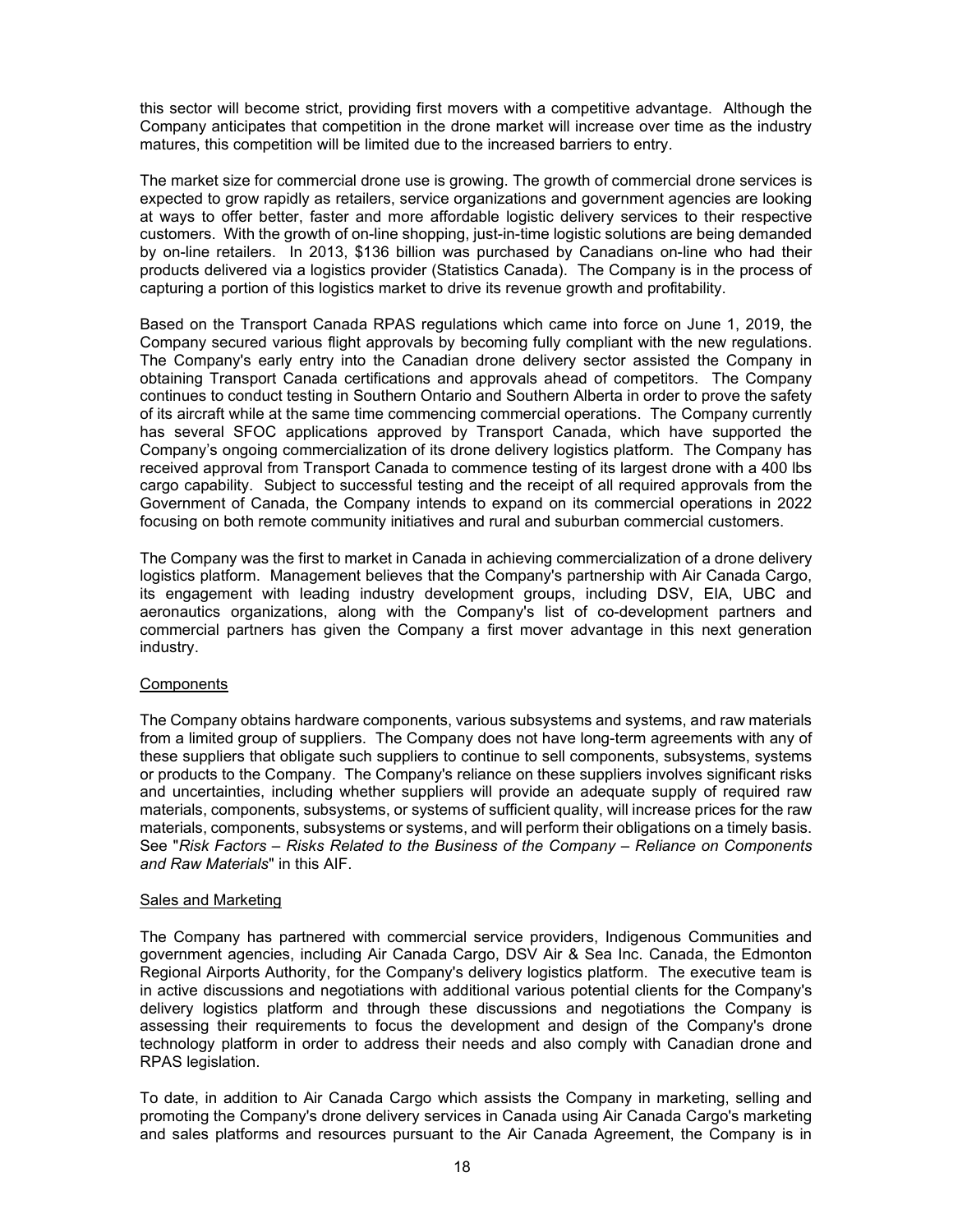discussions and negotiations with other client partners which include government, corporate and retail partners to expend on the development of its sales and marketing strategy. Additional marketing activities include direct selling efforts, internet and social media marketing, trade shows and conferences.

#### Intangible Properties

Intangibles such as patents, software, specific technology know-how, and applications expertise all have a significant effect on the Company's business. The Company's business is focused on the development of a Canadian based drone logistics platform to provide logistic services to retailers, service organizations and government agencies. At present, drone delivery technology cannot be purchased as an off-the-shelf solution, therefore the Company has been focused on developing proprietary technology which meets or exceeds anticipated Canadian government requirements. Furthermore, the Company intends to patent various technology elements which it has developed and/or is currently developing.

The Company has engaged Canadian patent lawyers to aid in the filing of necessary intellectual property patents for the Company's drone logistics platform. The Company's engineering team has developed, and continues to develop, key technology elements for its platform that have been identified as being patentable.

Patents to be filed include: integration of super materials (graphene, shrilk, carbon fiber); weatherproofing design; heavy lifting air-frame design; modularized connector design; swappable battery system; grappling and tether deployment system; and drone docking and deployment stations.

#### Drone Regulations in Canada

A new regulatory framework relating to the use of drones in Canada was published by Transport Canada in January 2019 and came into effect on June 1, 2019. The changes, published in the Canadian Aviation Regulations (CARs), Part IX, introduce rules based on the weight of the remotely piloted aircraft ("**RPA**") and the intended operation. This framework creates three broad categories of RPAs: (i) small RPAs in limited (low risk) operations ("**Small RPAs Basic**"); (ii) small RPAs in advanced (complex) operations ("**Small RPAs Advanced**"); and (iii) all other RPA operations that fall outside (i) and (ii) above. These regulations focus on foundational issues such as aircraft marking and registration, pilot knowledge and certification, airworthiness of the aircraft, and flight rules.

In this AIF, the terms, drone, unmanned aircraft system (UAS) and remotely piloted aircraft system (RPAS) can be used interchangeably.

Small RPA Basic are defined as RPA weighing between 250g and 25kg and operated in rural and unpopulated areas. These RPA will require identification markings, including name, address and contact information of the owner and pilot of the RPA. Pilots must be at least 14 years of age and must hold a valid Basic RPA licence that is specific to small drones. Additional restrictions are imposed that include that the RPA cannot operate (i) within approximately 30m of people or openair assemblies of people, (ii) above 400 feet, (iii) within approximately 1.85km of heliports or (iv) within approximately 5.5km of airports. These regulations require the RPA to always be operated within visual line-of-sight.

Small RPA Advanced are defined as RPA weighing between 250g and 25kg and operated in urban and/or populated areas. These RPA will require identification, marking and registration with Transport Canada as well as meeting specified design standards acceptable to Transport Canada. The RPA will be assigned a unique identification/registration number issued by Transport Canada. Pilots must be at least 16 years of age and must hold a valid Advanced RPA licence that is specific to small drones. Approval for operation must be granted by Air Traffic Control when operating in controlled airspace or near controlled aerodromes. A set of flight rules must be followed at all times for these more complex operations. Restrictions, including distances from people, are determined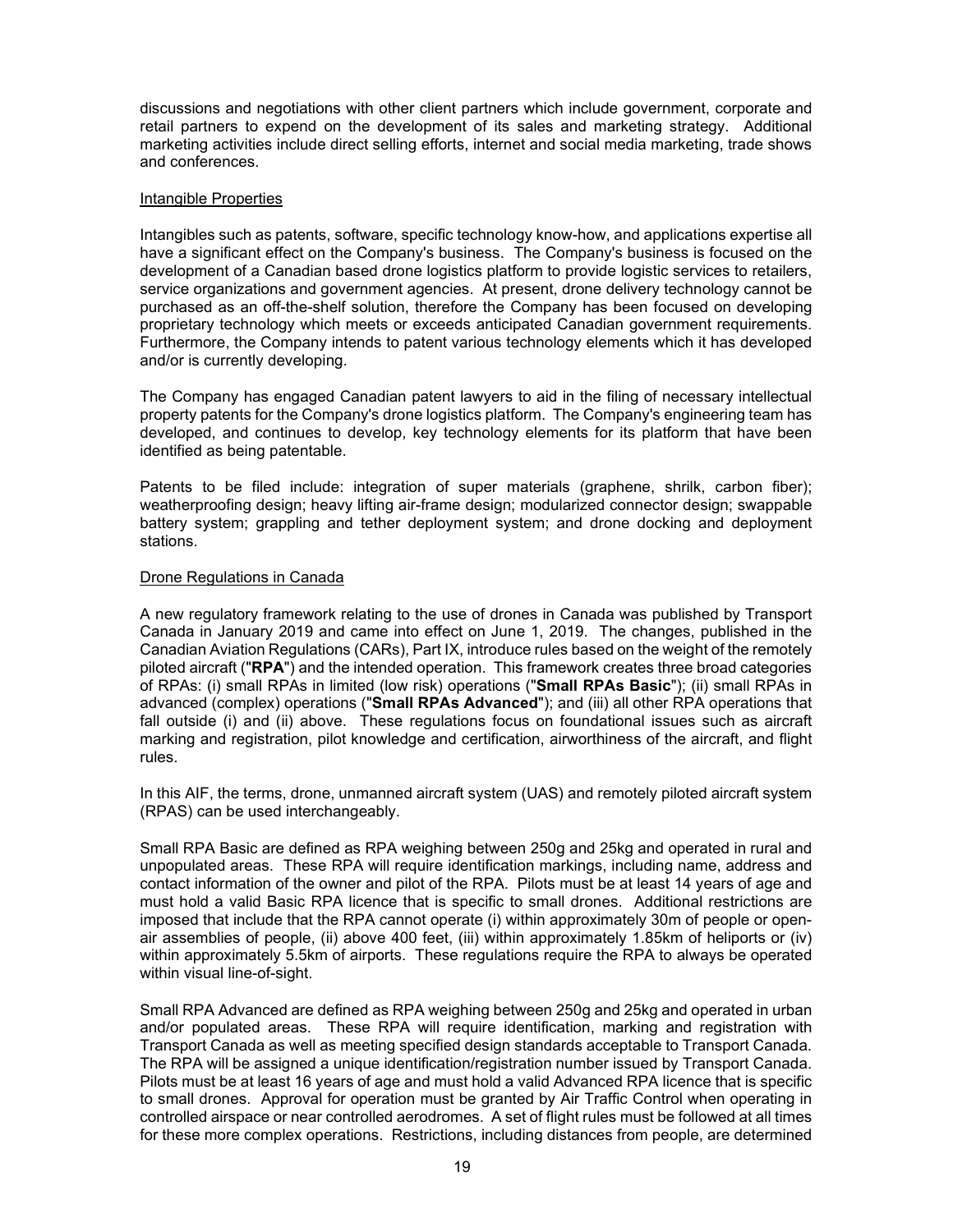based on the safety certification of the RPA being operated. The RPA must always be operated within visual line-of-sight.

The current legislation utilizes a similar SFOC application process, as the previous regulations, to approve any operations that do not fit within the regulatory regime set out above, such as operating beyond visual-line-of-sight. For those wishing to operate outside of the regulatory framework set out in CARs, part IX, there will be a variety of SFOC application processes tailored to the nature and use of the RPA. The more complex and risk associated with the proposed operation, the more thorough and detailed the SFOC application process.

Those operators requiring an SFOC must apply to the Transport Canada Civil Aviation Regional Office at least 30 working days prior to the date of the proposed RPA operation. Transport Canada has wide discretion in reviewing and approving SFOC applications; and the Company continues to work closely with the department to gain any required flight approvals. The purpose of the SFOC application review is to ensure that the proposed operation is safe and the associated risks have been adequately mitigated by the Company.

In April 2020, Transport Canada published a Notice of Proposed Amendment ("**NPA**") as the first step in the publication of new regulations for beyond visual line-of-sight operations. The NPA provided a synopsis of the high-level policies Transport Canada is proposing to support beyond visual line-of-sight operations in lower risk environments such as remote and isolated areas. These new regulations will also provide clear direction and guidance on the use of heavier aircraft (up to 650 kgs), operations at higher altitudes than currently permitted in CARs, Part IX, and will set the foundation for an operator certification program. Once published, these regulations will permit routine beyond visual-line-of-sight operations without the need for the Company to request specific permission for each operation, as is currently required with the current SFOC process. The first draft of these regulations is scheduled to be published in Canada Gazette I in Q4 of 2022.

The Company is currently fully compliant with all current regulatory requirements and has applied for, and received Transport Canada approval for several SFOCs, including to test the Condor drone, which will be one of the largest drones to be flown in Canada to date. Since the last report, the Company has received it's first SFOC approval to conduct commercial flights carrying specific set of products which would generally be considered dangerous goods. The Company anticipates obtaining additional approvals to conduct future BLVOS operations in 2022.

As at the date of this AIF, the Company has received numerous SFOCs from Transport Canada in respect of locations in Ontario, Quebec and Alberta. These SFOCs have included visual line-ofsight flights, beyond visual-line-of-sight flights, carriage of dangerous goods and included several different models of the Company's drones. The Company has been in good standing with Transport Canada since starting its operations and Transport Canada has monitored several of the Company's operations.

In addition to the above regulatory activities, the Company has also been granted a licence from the Canadian Transportation Agency (the "**CT Agency**"), which is required for any air operator intending to carry cargo or passengers. The Company is the first and only publicly traded company to be granted such a licence. Although the company's original stock structure did not meet the existing CTA requirements as part of the licensing process, the CT Agency granted the Company an exemption until the company could complete a stock restructuring. Efforts to address this issue so that an exemption is no longer required are ongoing and the intent to be fully compliant by June 30, 2022.

#### Economic Independence

There is no one contract, service or agreement upon which the Company's business is substantially dependent.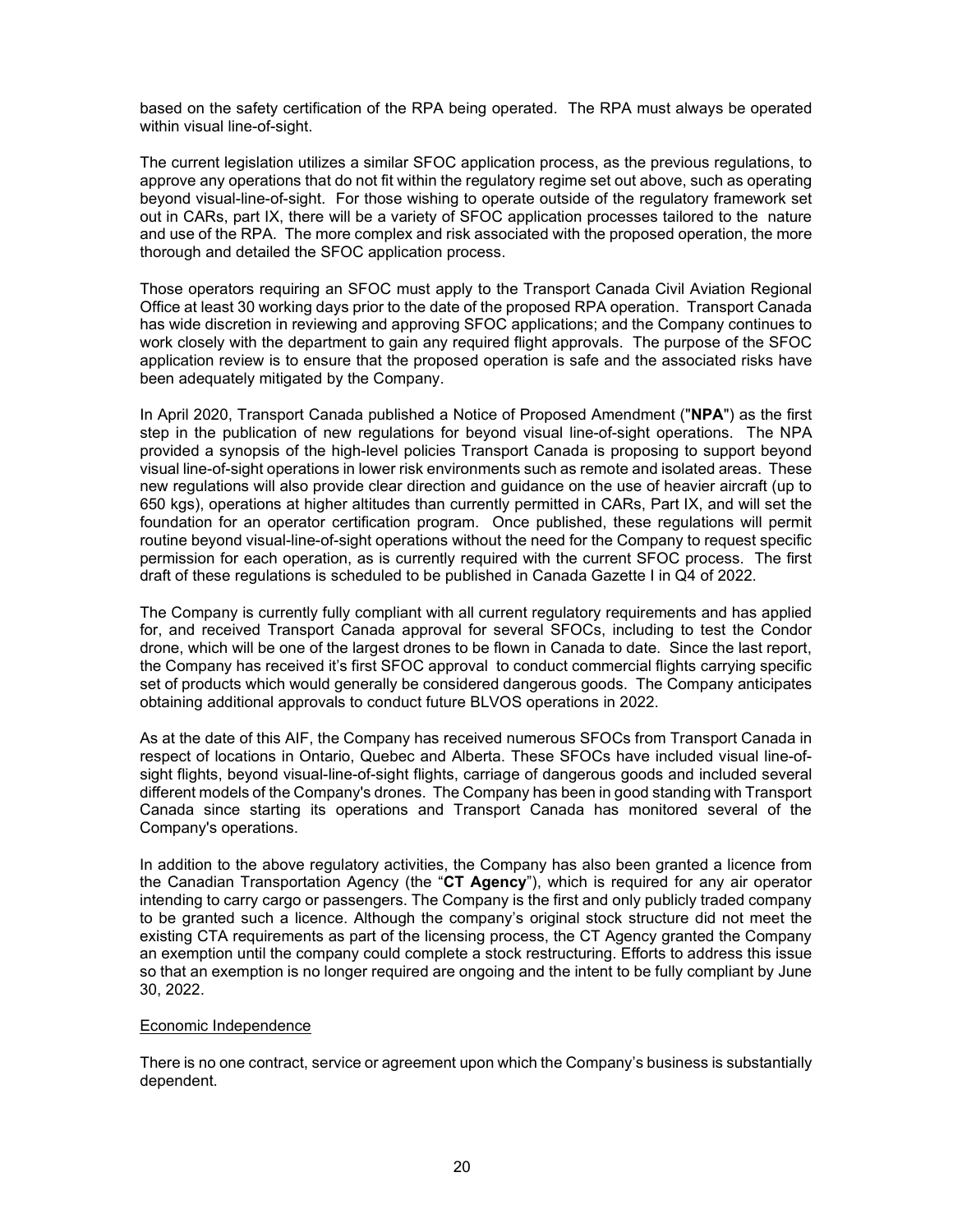#### Changes to Contracts

The Company does not anticipate that any aspect of its business to be affected in the current financial year by the renegotiation or termination of contracts.

#### Environmental Protection

The Company is subject to Canadian laws and regulations relating to environmental matters in all the provinces in which it operates, including provisions relating to property reclamation, discharge of hazardous materials and other matters. The Company may also be held liable should environmental problems be discovered that were caused by former owners and operators of its properties. The Company is not aware of any existing environmental problems related to any of its properties that may result in material liability to the Company.

#### Employees

As at December 31, 2021, the Company employed 50 full-time equivalent employees, and 8 consultants. As at the date of this AIF, the Company employs approximately 58 employees and consultants.

#### Foreign Operations

The Company's operations are located exclusively in Canada.

#### Reorganizations

On June 6, 2016, the Company completed the Amalgamation, whereby Former Drone Inc. amalgamated with Subco to form Drone Inc., a wholly owned subsidiary of the Company. After completion of the Amalgamation, an aggregate of 89,291,299 Common Shares were issued and outstanding with former shareholders of Former Drone Inc. holding 60,549,885 Common Shares, representing approximately 67.8% of the outstanding Common Shares at such time and the original shareholders of the Company holding 28,741,414 Common Shares (which includes the holders of subscription receipts of the Company), representing approximately 32.2% of the outstanding Common Shares at such time.

On January 5, 2022, the Company announced that it had completed an amalgamation with its wholly-owned subsidiary, 1336099 B.C. Ltd. (formerly, Drone Delivery Canada Inc.), effective January 1, 2022. The amalgamated entity continued under the name "Drone Delivery Canada Corp." and its trading symbols will remained unchanged.

#### Bankruptcy and Similar Procedures

The Company is not subject to any bankruptcy, or any receivership or similar proceedings against it or any of its subsidiaries or any voluntary bankruptcy, receivership or similar proceedings by it or any of its subsidiaries within the three most recently completed financial years or the current financial year.

#### **RISK FACTORS**

The Company's business involves numerous inherent risks as a result of the nature of the Company's business, economic trends, as well as local regulatory, social, political, environmental and economic conditions in Canada, which is the Company's predominant area of operation. As such, the Company is subject to several financial and operational risks that could have a significant impact on the ability of the Company to generate any future profitability and on its levels of operating cash flows. The Company assesses and attempts to minimize the effects of these risks through careful management and planning of its operations and hiring qualified personnel, but is subject to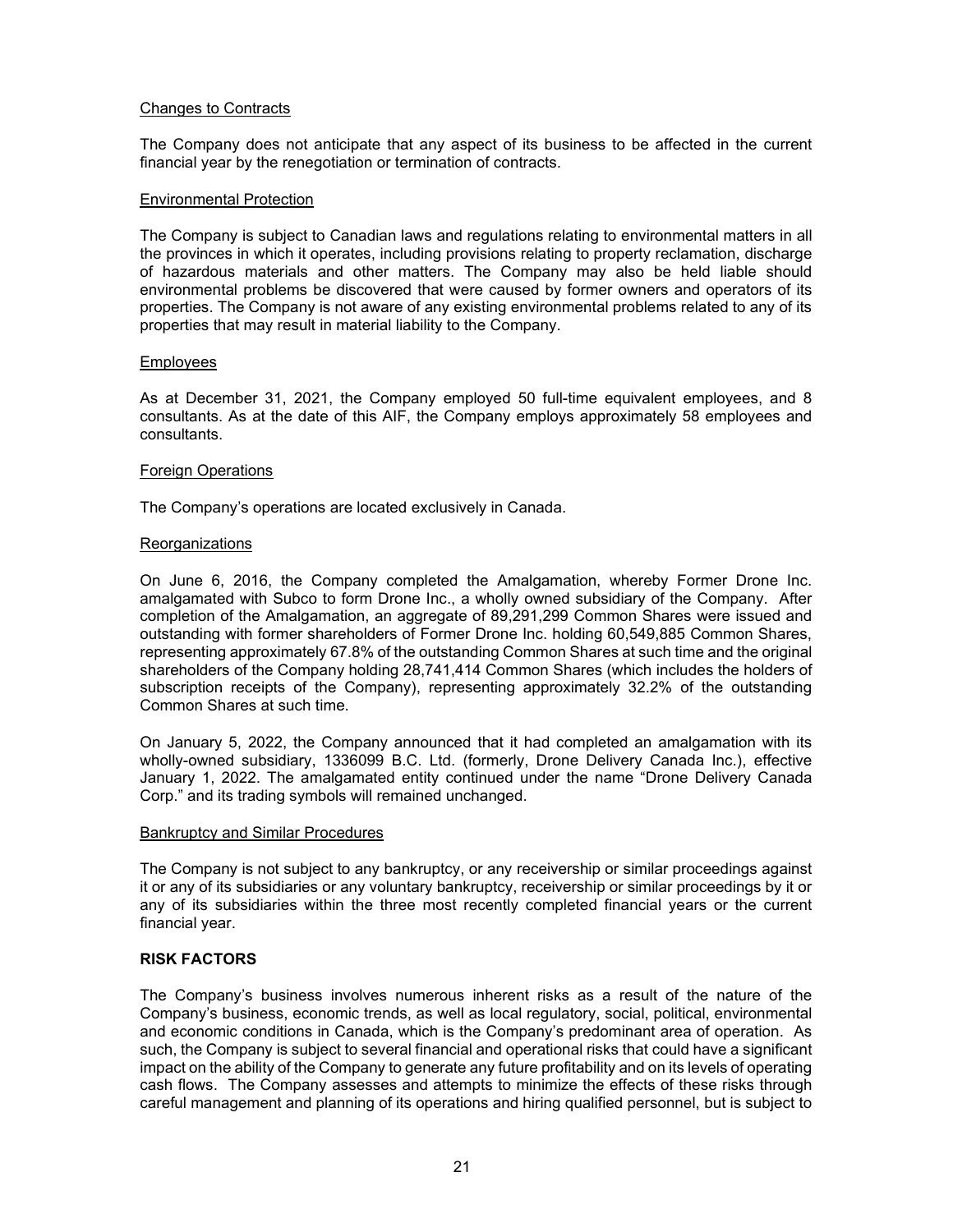a number of limitations in managing risk resulting from its current stage of development in a rapidly evolving industry.

The following are certain risk factors relating to the business carried on by the Company that prospective investors should carefully consider before deciding whether to purchase Common Shares. The Company will face a number of challenges in the development of its technology and in building its customer base. Due to the nature of the Company's business and current stage of its business, the Company may be subject to significant risks. Readers should carefully consider all such risks, including those set out in the discussion below.

Below is a summary of the principal risks and related uncertainties facing the Company. Such risk factors could have a material adverse effect on the Company's business, prospects, financial condition and results of operations or the trading price of the Common Shares.

#### **Risks Related to the Business of the Company**

#### Operational Risks

The Company will be affected by a number of operational risks and the Company may not be adequately insured for certain risks, including: labour disputes; catastrophic accidents; fires; blockades or other acts of social activism; changes in the regulatory environment; impact of non-compliance with laws and regulations; and natural phenomena, such as inclement weather conditions, floods, earthquakes and ground movements. A defect, error, sabotage or failure in the Company's technology, or involving the Company's products and/or services, could result in injury, death or property damage and significantly damage the Company's reputation. There is no assurance that the foregoing risks and hazards will not result in damage to, or destruction of, the Company's technologies or products, personal injury or death, environmental damage, adverse impacts on the Company's operation, costs, monetary losses, potential legal liability and adverse governmental action, any of which could have a material and adverse impact on the Company's business, prospects, financial condition and results of operations. Also, the Company may be subject to or affected by liability or sustain loss for certain risks and hazards against which the Company cannot insure or which the Company may elect not to insure because of the cost. This potential lack of insurance coverage could have an adverse impact on the Company's business, prospects, results of operations and financial condition.

#### Regulation and Permitting

Transport Canada is responsible for establishing, managing, and developing safety and security standards and regulations for civil aviation in Canada, and includes unmanned civil aviation (drones). Civil operations include law enforcement, scientific research, or use by private sector companies for commercial purposes. The Canadian Aviation Regulations (CARs) govern civil aviation safety and security in Canada, and by extension govern operation of drones in Canada to an acceptable level of safety.

Transport Canada continues to be a leader in the development of regulations for the commercial use of RPAs, and continues to move forward rapidly with its regulatory development. It is expected that new regulations permitting low-risk beyond visual line-of-sight (BVLOS) operations be published by Transport Canada in Q4 of 2022. These rules will permit routine operations of more complex flights (including heavier aircraft, BVLOS operations, etc.) without requiring specific requirements, eliminating the need to request specific approvals for such operations. This will reduce the overall regulatory risk for such operations.

Although failure to obtain necessary regulatory approvals from Transport Canada or other governmental agencies, including the granting of certain SFOCs, or limitations put on the use of RPAs in response to public safety concerns, may prevent the Company from testing or operating its aircraft and/or expanding its sales which could have an adverse impact on the Company's business, prospects, results of operations and financial condition, it is anticipated that the advancement of Transport Canada's new regulations will mitigate these risks.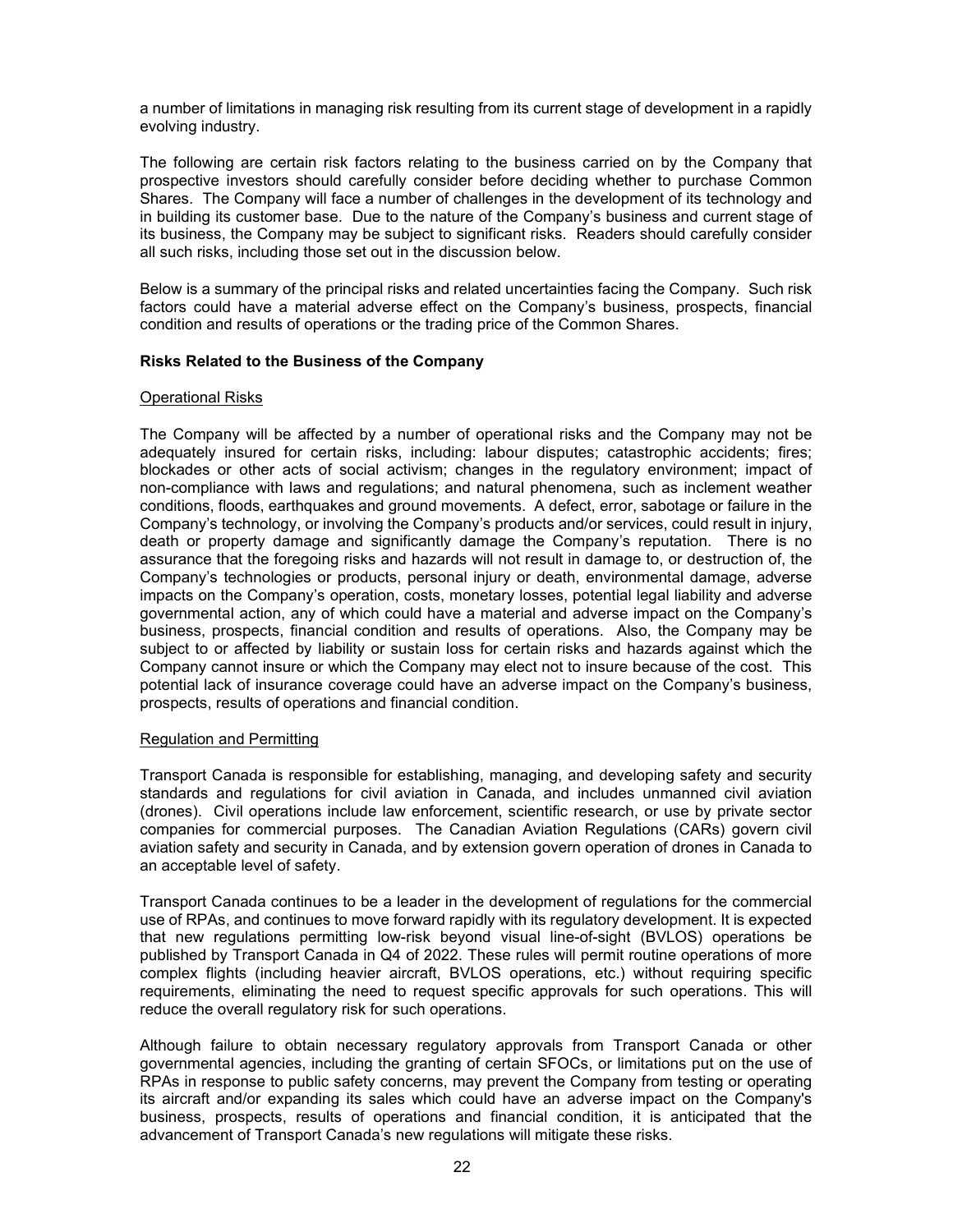## Evolving Markets

The Company's RPAS technologies are in new and rapidly evolving markets. The commercial RPAS market is in early stages of customer adoption. Accordingly, the Company's business and future prospects may be difficult to evaluate. The Company cannot accurately predict the extent to which demand for its products and services will develop and/or increase, if at all. The challenges, risks and uncertainties frequently encountered by companies in rapidly evolving markets could impact the Company's ability to do the following:

- generate sufficient revenue to obtain and/or maintain profitability;
- acquire and maintain market share;
- achieve or manage growth in operations;
- develop and renew contracts;
- attract and retain additional engineers and other highly-qualified personnel;
- successfully develop and commercially market products and services;
- adapt to new or changing policies and spending priorities of governments and government agencies; and
- access additional capital when required or on reasonable terms.

If the Company fails to address these and other challenges, risks and uncertainties successfully, its business, results of operations and financial condition would be materially harmed.

#### Legislative Regime

Although Transport Canada is progressing their updated RPAS regulations quickly, there is currently a limited legislation/regulatory framework in place specific to drones over 25 kg and the beyond visual line-of-sight operations of commercial drones in Canada or in the United States. All such operations are currently approved on a case-by-case basis, with company experience and safety processes being the major factors in gaining such approvals for such operations. The Company has secured the services of Canadian and United States drone regulatory experts in assessing the regulatory regimes of each county and who work with the applicable regulators to secure flight approvals. The Company continues to review the regulatory regimes in specific international jurisdictions to determine the viability of expanding operations to such other international jurisdictions. As at the date of this AIF, no significant concerns have arisen, however there can be no assurance that such jurisdictions have enacted or will enact legislation or that, if enacted, the Company will be permitted or qualified to operate under such legislation. See *"Risk Factors"* in this AIF.

Based on the regulatory development efforts on a global level, the Company's business plan with respect to United States and other international activities assumes a flexible legislative regime in such jurisdictions that allows such plans to be realized. If the Company cannot expand its operations in the United States or other international jurisdictions through local partners or otherwise or cannot fulfill its international business plan within the timeframes established by the Company, it could have a material adverse effect on the Company's business, prospects, financial condition and results of operations.

#### Transaction Risk

The Company has set out in this AIF information about potential future transactions of the Company, including information about potential commercial agreements with several third parties, including significant entities in the retail industry, the logistics courier industry, the medical field, and governmental or service providing organizations, and certain foreign third parties. There is no assurance that definitive agreements in respect of these commercial understandings will be reached, or that these transactions will be completed. The completion of a transaction is subject to many contingencies, including negotiation of the terms of a definitive agreement; receipt of any corporate, third party, regulatory and other consents; and ability to complete the transaction in accordance with the requirements of applicable law, including the laws of foreign jurisdictions. If the Company does not complete the transactions or any one of the transactions described herein,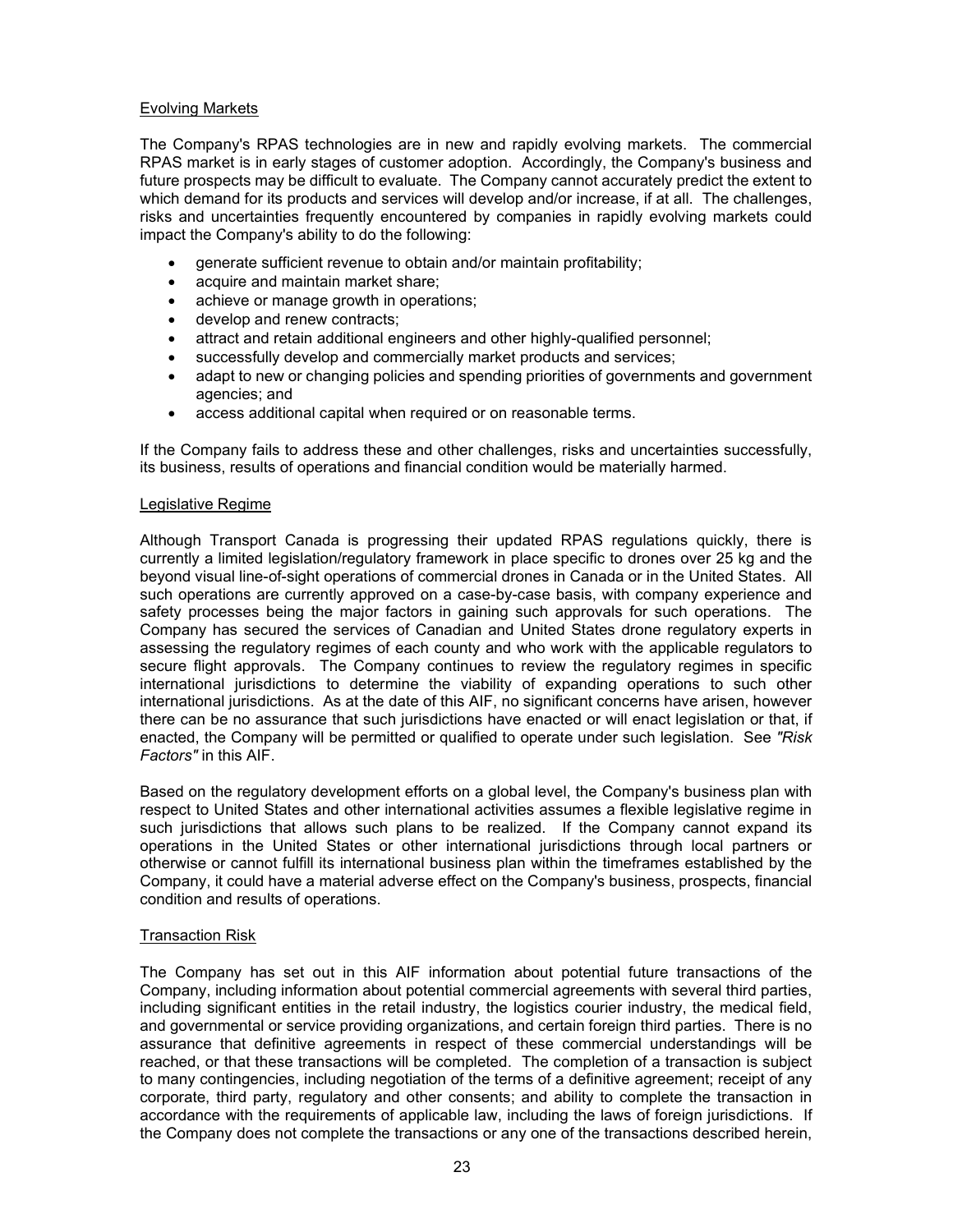the Company will not be able to realize any anticipated benefit of such transaction or transactions. Moreover, management of the Company will have spent substantial time and resources in connection with such transactions, at an opportunity cost to the Company. In addition, even if a transaction is completed, there can be no assurance that the Company will be able to capitalize on the anticipated benefits of such transaction (including the generation of revenues for the Company), or that such transaction will be accretive to the Company or its results of operations or financial position. Failure to complete any transaction, failure to complete such transaction on the terms and conditions currently contemplated, or failure to realize the anticipated benefits of a transaction could each have a material adverse effect on the Company's business, prospects, financial condition and results of operations.

## Industry Growth

The Company relies on industry experts and research reports to predict the potential in the drone delivery market. If such analysts have not predicted the market correctly, it can have an adverse effect on the Company's targeted customer and revenue base. As the drone industry is an evolving industry, the Company cannot accurately predict the future growth rates or sizes of these markets. Demand for these types of products and services may not increase, or may decrease, either generally or in specific markets, for particular types of products or during particular time periods. Although the Company plans to seek to expand its customer base in the future to potentially include foreign countries, governments, consumer, and commercial customers, there can be no assurance that such efforts will be successful. The expansion of the drone delivery markets in general, and the market for the Company's products and services in particular, depends on a number of factors, including but not limited to the following:

- customer satisfaction with these types of products and services;
- the cost, performance and reliability of the Company's products and services and products and services offered by competitors;
- customer perceptions regarding the effectiveness and value of these types of products and services;
- limitations on the Company's ability to market its products and services; and
- obtaining timely regulatory approvals.

#### Uncertainty of New Business Models

Forecasting the revenues and profitability for new business models is inherently uncertain and volatile. The Company's actual revenues and profits for its business models may be significantly less than the Company's forecasts. Additionally, these new business models could fail for one or more of the Company's products and/or services, resulting in the loss of the Company's investment in the development and infrastructure needed to support the new business models.

#### Speed of Introduction of Products and Services to the Marketplace

The Company's business is dependent on the speed with which it introduces its products and services to the market. The introduction of the Company's products and services to the market is inherently difficult to manage and keep on schedule, and there can be no assurance that the Company will be able to meet its development objectives or to meet market expectations. The Company may experience substantial delays in completing the development of its products and services which could negatively impact the Company's competitiveness in the market.

#### Undetected Flaws

There can be no assurance that, despite testing by the Company, flaws will not be found in the Company's products and services, resulting in loss of or delay in market acceptance. The Company may be unable, for technological or other reasons, to introduce products and services in a timely manner or at all in response to changing customer requirements. In addition, there can be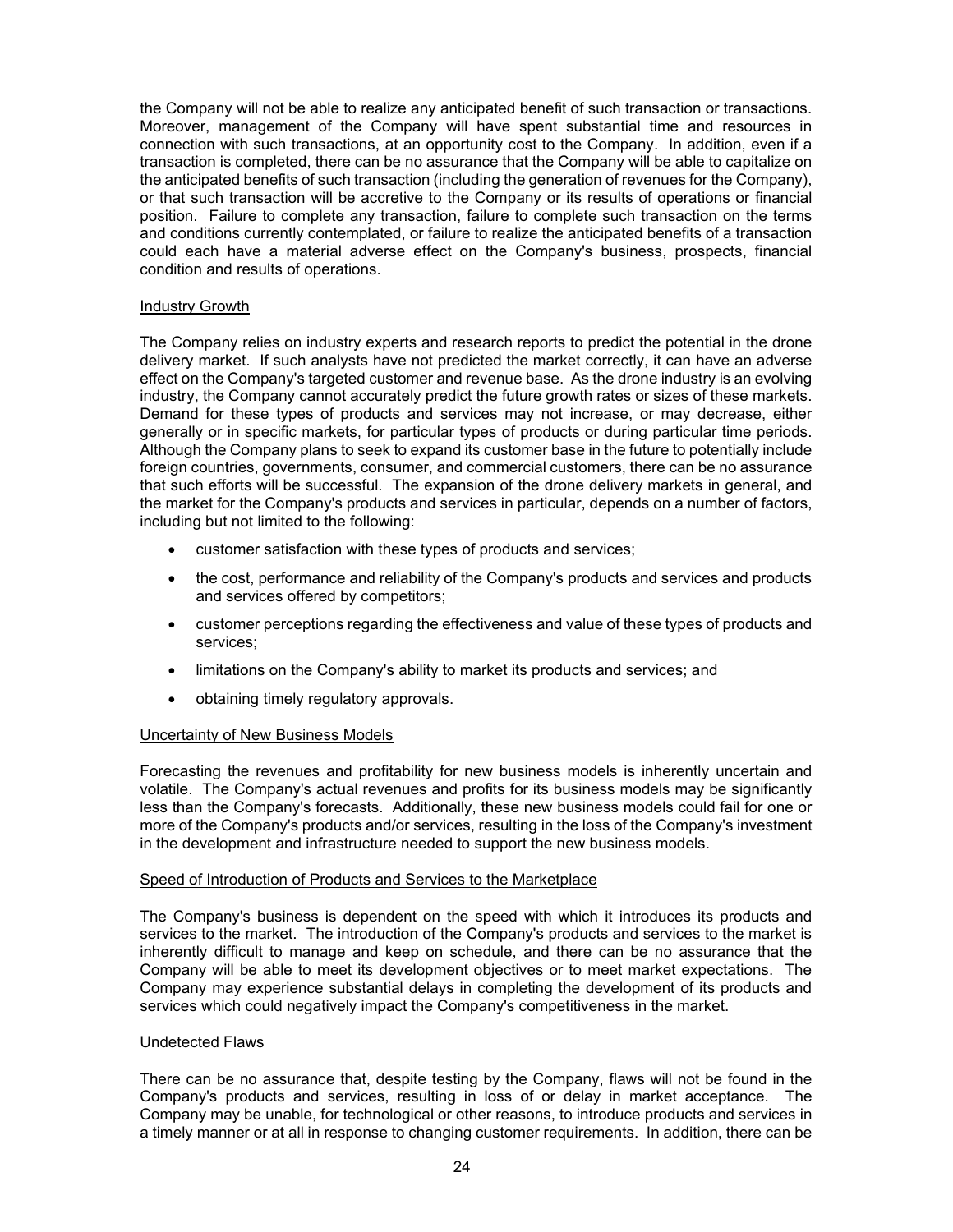no assurance that while the Company is attempting to finish the development of its technologies, products and services, a competitor will not introduce similar or superior technologies, products and services, thus diminishing the Company's advantage, rendering its technologies, products and services partially or wholly obsolete, or at least requiring substantial re-engineering in order to become commercially acceptable. Failure by the Company to maintain technology, product and service introduction schedules, avoid cost overruns and undetected errors, or introduce technologies, products and services that are superior to competing technologies, products and services would have a materially adverse effect on the Company's business, prospects, financial condition, and results of operations.

#### Risks of Operation in Urban Areas

Although the Company currently operates in remote, rural and suburban areas, it may in the future expand operation to urban centres. Urban environments may present increased complexity and certain challenges to the operators of RPAS. Although the regulators' primary aim when issuing flight approvals is to ensure the operation is conducted safely, there remains a remote chance that RPAS may accidentally collide with other aircrafts, persons or property, which could result in injury, death or property damage and create potential liability for the Company. There can be no assurance that the Company's design of its drone delivery system or the manner in which it is used, will not result in the Company being held liable should its products and services cause any such injury, death or property damage.

#### Marketing Risks

The Company believes that brand recognition is an important factor to its success. If the Company fails to promote its brands successfully, or if the expenses of doing so are disproportionate to any increased net sales it achieves, it would have a material adverse effect on the Company's business, prospects, financial condition and results of operations. This will depend largely on the Company's ability to maintain trust, be a technology leader, and continue to provide high-quality and secure technologies, products and services. Any negative publicity about the Company or its industry, the quality and reliability of the Company's technologies, products and services, the Company's risk management processes, changes to the Company's technologies, products and services, its ability to effectively manage and resolve customer complaints, its privacy and security practices, litigation, regulatory activity, and the experience of sellers and buyers with the Company's products or services, could adversely affect the Company's reputation and the confidence in and use of the Company's technologies, products and services. Harm to the Company's brand can arise from many sources, including; failure by the Company or its partners to satisfy expectations of service and quality; inadequate protection of sensitive information; compliance failures and claims; litigation and other claims; employee misconduct; and misconduct by the Company's partners, service providers, or other counterparties. If the Company does not successfully maintain a strong and trusted brand, its business could be materially and adversely affected.

#### Geographical Expansion

The Company faces challenges in expanding into new geographic regions. The Company currently operates in Canada and it plans to commence operations in the United States, but may in the future seek to expand its presence in new geographic regions. Any international expansion of the Company's technologies, products and services will expose the Company to risks relating to staffing and managing cross-border operations; increased costs and difficulty protecting intellectual property and sensitive data; tariffs and other trade barriers; differing and potentially adverse tax consequences; increased and conflicting regulatory compliance requirements, including with respect to data privacy and security; lack of acceptance of the Company's technologies, products and services; challenges caused by distance, language, and cultural differences; exchange rate risk; and political instability. Accordingly, any efforts by the Company to expand its operations may not be successful, which could limit the Company's ability to grow its business.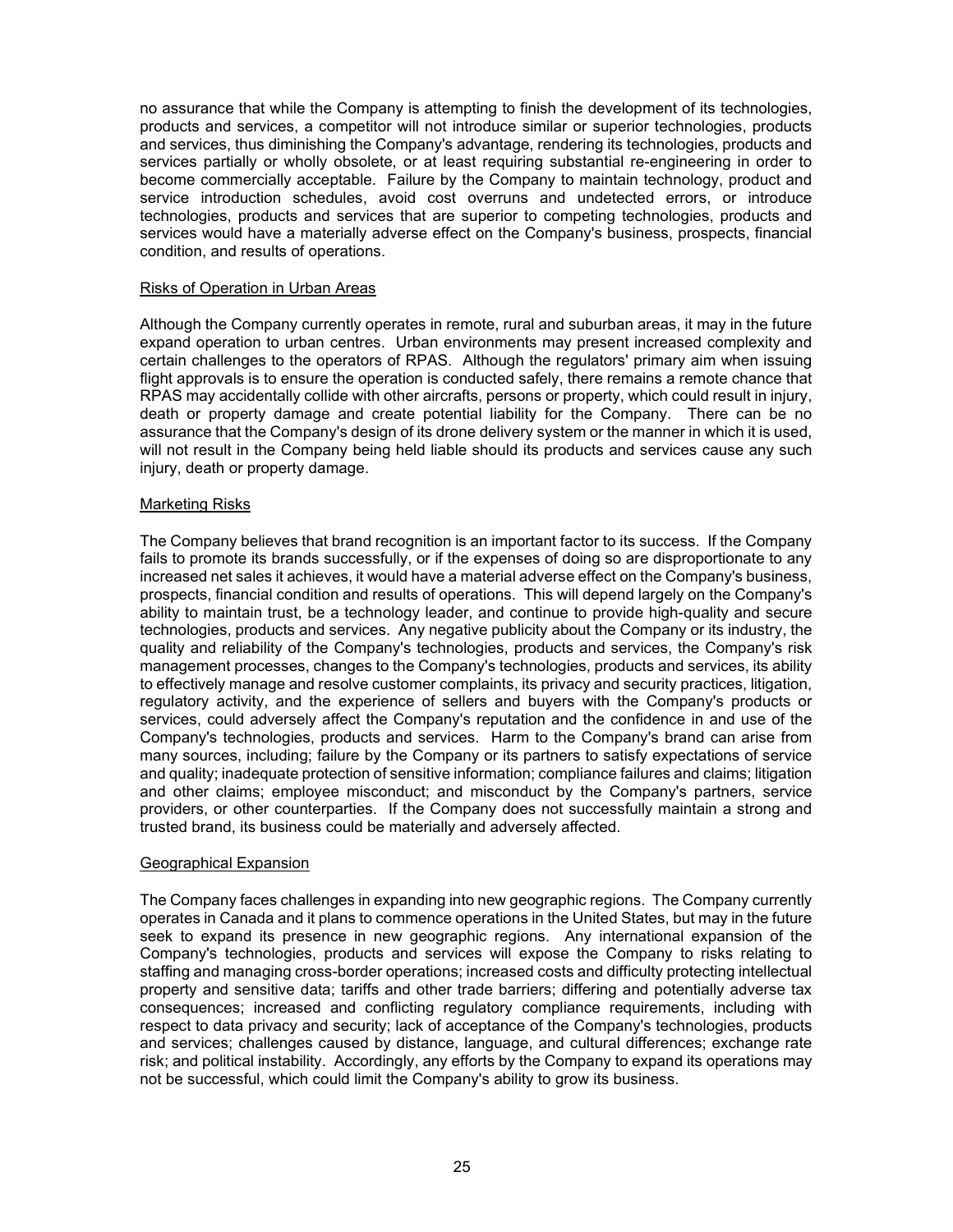#### Limited Operating History

The Company has a limited operating history on which to base an evaluation of its business, financial performance and prospects. As such, the Company's business and prospects must be considered in light of the risks, expenses and difficulties frequently encountered by companies in a relatively early stage of operation and development. As the Company is introducing new products, its revenues may be materially affected by the decisions, including timing decisions, of a relatively consolidated customer base. In addition, it is also difficult to evaluate the viability of drone technology because the Company has had limited experience to address the risks, expenses and difficulties frequently encountered by companies operating in their early stage of operation and development, particularly companies in new and rapidly evolving markets such as the Company's target markets. There can be no assurance that the Company will be successful in addressing these risks, and the failure to do so in any one area could have a material adverse effect on the Company's business, prospects, financial condition and results of operations.

## Substantial Capital Requirements

Management of the Company anticipates that it may make substantial capital expenditures for the acquisition, exploration, development and production of its drone logistics technology in the future and the cash generated from its operating activity is not currently sufficient to cover such expenses. In addition, there can be no assurance that debt or equity financing will be available or sufficient to meet these requirements or for other corporate purposes or, if available, that it will be on terms acceptable to the Company. Moreover, future activities may require the Company to alter its capitalization significantly. The inability of the Company to access sufficient capital for its operations could have a material adverse effect on its business, prospects, financial condition, results of operations or prospects. In particular, failure to obtain financing on a timely basis could cause the Company to forfeit its interest in certain business opportunities, miss certain acquisition opportunities and reduce or terminate operations.

#### History of Losses

The Company has incurred net losses from the inception of its business until the date of this AIF. The Company provides no assurance that it can become profitable or avoid net losses in the future or that there will be any earnings or revenue for any future quarterly or other periods. The Company expects that its operating expenses will increase as it grows its business, including expending substantial resources for research and development and marketing. As a result, any decrease or delay in generating revenues could result in material operating losses.

## Negative Operating Cash Flow

During the financial year ended December 31, 2020, the Company had negative operating cash flow because its revenues did not exceed its operating expenses. In addition, as a result of the Company's business plans for the development of its services, the Company expects cash flow from operations to be negative until revenues improve to offset its operating expenditures. The Company's cash flow from operations may be affected in the future by expenditures incurred by the Company to continue to develop its products and services.

#### Reliance on Management and Key Employees

The Company's future success depends substantially on the continued services of its executive officers and its key development personnel, including members of the Advisory Board. If one or more of its executive officers, key development personnel or Advisory Board members were unable or unwilling to continue in their present positions, the Company might not be able to replace them easily or at all. In addition, if any of its executive officers or key employees joins a competitor or forms a competing company, the Company may lose know-how, key professionals and staff members as well as business partners. These executive officers and key employees could develop drone logistics technology that could compete with and take customers, market share and market opportunity away from the Company.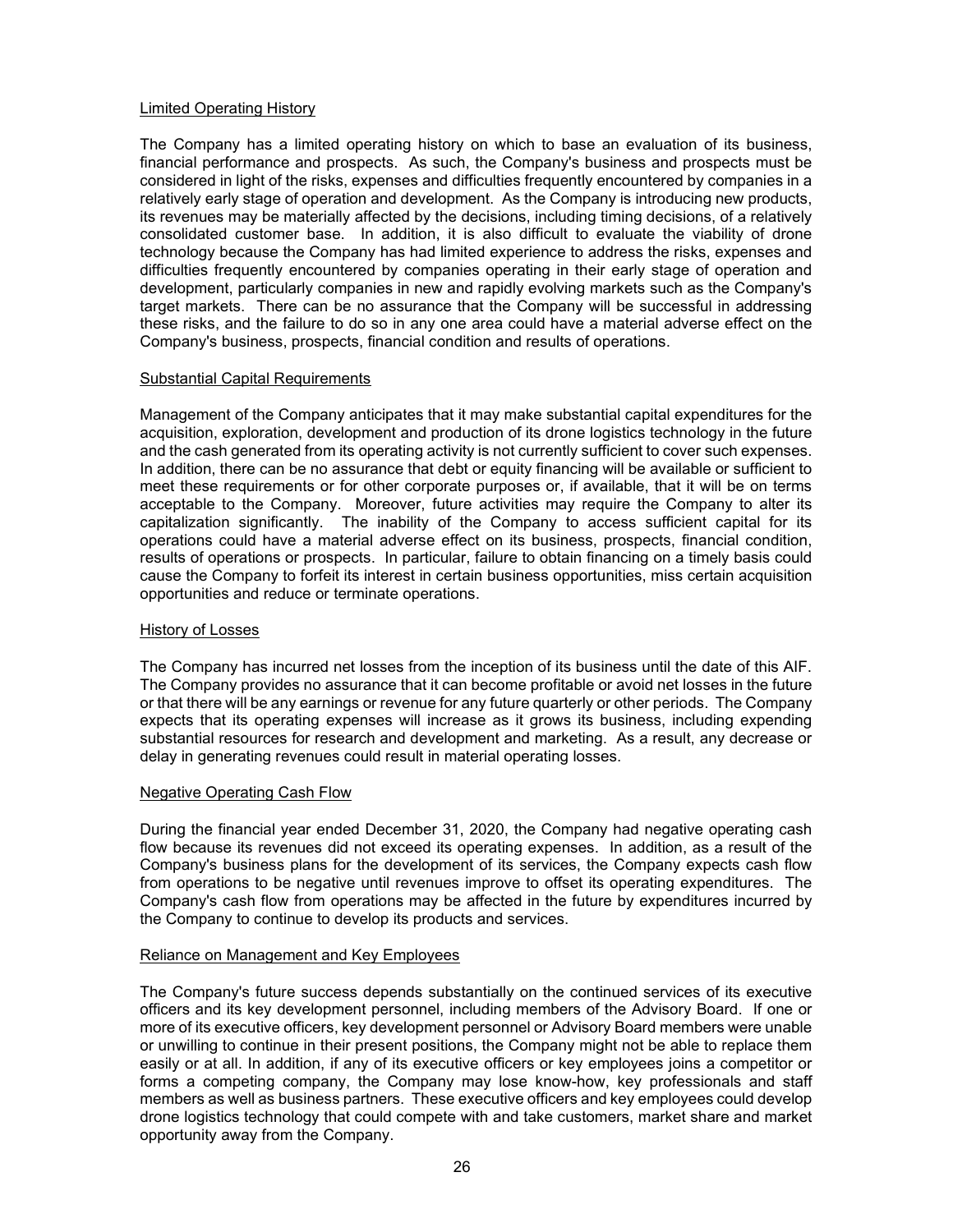## Management of Growth

The Company may experience a period of significant growth in the number of personnel which will place a strain upon its management systems and resources. Its future will depend in part on the ability of its officers and other key employees to implement and improve financial and management controls, reporting systems and procedures on a timely basis and to expand, train, motivate and manage the workforce. The Company's current and planned personnel, systems, procedures and controls may be inadequate to support its future operations.

## COVID-19

At the beginning of year 2020 the outbreak of the novel strain of coronavirus, specifically identified as COVID-19, has resulted in governments worldwide enacting emergency measures to combat the spread of the virus. These measures, which include the implementation of travel bans, selfimposed quarantine periods and physical distancing, have caused material disruption to businesses globally resulting in an economic slowdown. Global equity markets have experienced significant volatility and weakness. Governments and central banks have reacted with significant monetary and fiscal interventions designed to stabilize economic conditions. The duration and impact of the COVID-19 outbreak is unknown at this time, as is the efficacy of the government and central bank interventions.

Due to the worldwide COVID-19 outbreak, material uncertainties may come into existence that could materially and adversely affected the business of the Company. The Company cannot accurately predict the future impact COVID-19 may have on, among others, the: (i) global oil prices, (ii) demand for drone delivery services, (iii) severity and the length of potential measures taken by governments to manage the spread of the virus and their effect on labour availability and supply lines, (iv) availability of essential supplies, (v) purchasing power of the Canadian dollar, or (vi) ability of the Company to obtain funding. At the date of this AIF, the Canadian government has not introduced measures which specifically impede the activities of the Company. The Company believes that the business of the Company will continue as presently conducted and contemplated and, accordingly, the current situation created by the COVID-19 outbreak does not affect the business of the Company. However, it is not possible to reliably estimate the length and severity of these developments and the impact on the financial results and condition of the Company in the future.

#### Risks Associated with Operations in Other Countries

The Company's primary revenues are currently achieved in Canada. However, the Company may expand to markets outside of Canada and become subject to risks normally associated with conducting business in other countries. As a result of such expansion, the Company may be subject to the legal, political, social and regulatory requirements and economic conditions of foreign jurisdictions.

The Company's business in foreign markets will require it to respond to rapid changes in market conditions in these countries. The Company's overall success as an international business depends, in part, on the Company's ability to succeed in differing legal, regulatory, economic, social and political conditions. If the Company is not able to develop and implement policies and strategies that are effective in each location in which it does business, then the Company's business, prospects, results of operations and financial condition could be materially and adversely affected.

#### Risks Associated with Potential Operations in the United States

On February 14, 2012, the *FAA Modernization and Reform Ac*t of 2012 was enacted, establishing various deadlines for the Federal Aviation Administration ("**FAA**") to allow expanded use of small UAS for both public and commercial applications. On June 21, 2016, the FAA released its final rules regarding the routine use of certain small UAS (under 55 pounds) in US airspace. The rules, which became effective in August 2016, provided safety regulations for UAS conducting non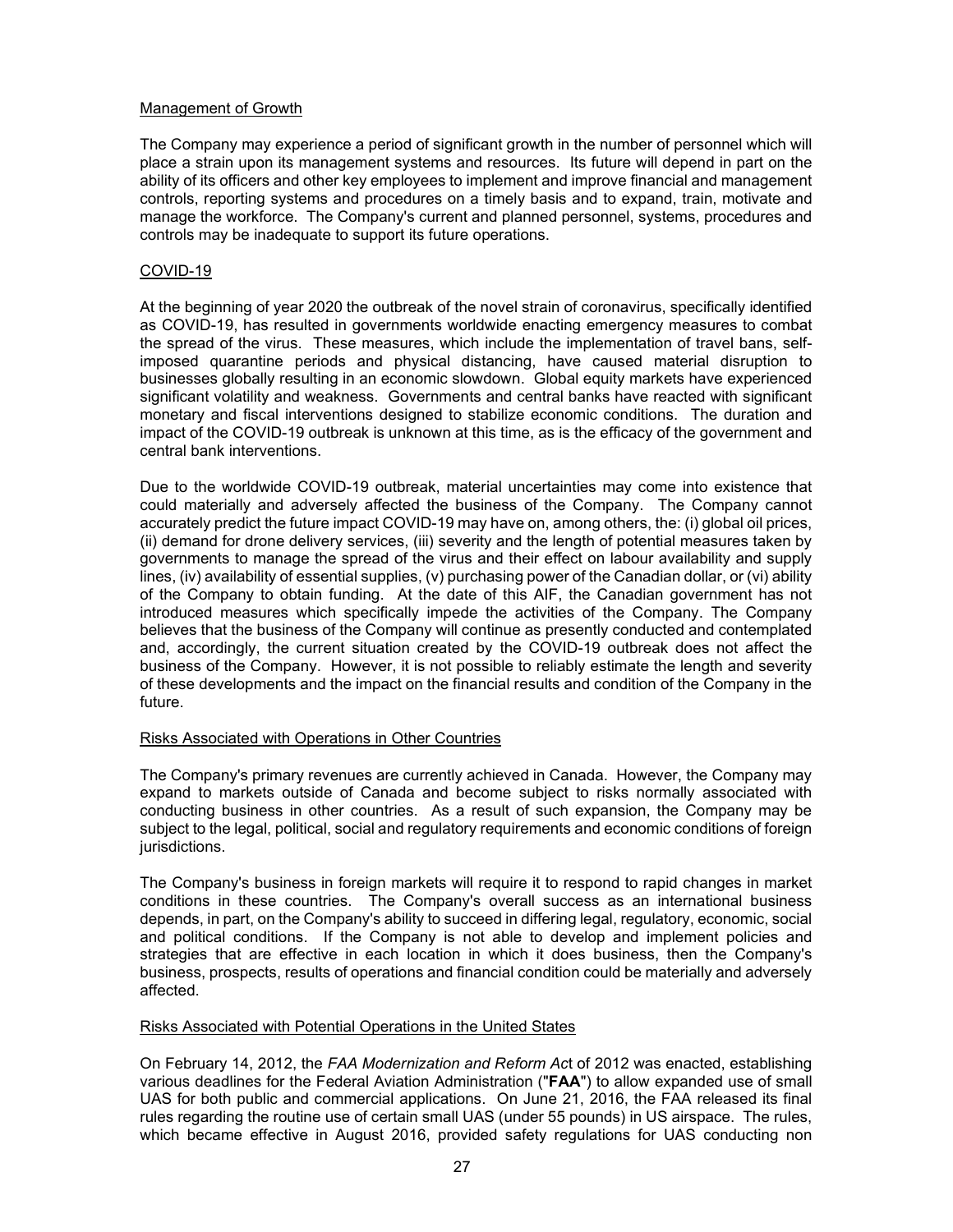recreational operations and contain various limitations and restrictions for such operations, including a requirement that operators keep UAS within visual-line-of-sight and prohibiting flights over unprotected people on the ground who are not directly participating in the operation of the UAS. Furthermore, UAS operations at night are not generally permitted. Operation of UAS outside of these regulatory parameters may be permissible with a waiver issued by the FAA. As of April 21, 2021 the FAA has expanded the sUAS regulations to permit flight over people and at night. The new flight over people rules require a parachute or an airworthiness certificate.

However, waivers for beyond visual line-of-sight of the pilot for the purpose of for hire cargo delivery are not permitted under the 14 CFR Part 107 regulations. Cargo delivery requires compliance with the 14 CFR Part 135 air carrier rules if the delivery is carrying the cargo belonging to a third party (i.e., "for hire"). Cargo transportation of company owned material by the company can be performed under the 14 CFR Part 107 Regulations. The 14 CFR Part 135 and the new flight over people Part 107 rules require an aircraft with an airworthiness certificate that necessitates the Company's aircraft obtain a Type Certificate and Production Certificate issued by the FAA. The FAA is permitting small UAS to obtain a Type Certificate using a streamlined process that allows demonstration of reliability instead of a comprehensive traditional design approval. However, Production Certification will follow the traditional manned aircraft regulations that include the requirement for final assembly in the US. The current FAA air carrier regulations also prohibit foreign ownership so the Company will be required to partner with a US owned Part 135 operators.

As in Canada, potential limitations put on the use of small UAS in response to safety and/or public privacy concerns or failure to obtain necessary regulatory approvals from the FAA or other governmental agencies may limit the attractiveness of, or prevent the Company from, expanding operations into the United States. This could have a material adverse effect on the Company's business prospects, financial condition, and operating results.

#### Risks Associated with Acquisitions

As part of the Company's overall business strategy, the Company may pursue select strategic acquisitions that would provide additional product or service offerings, additional industry expertise, and a stronger industry presence in both existing and new jurisdictions. Future acquisitions may expose it to potential risks, including risks associated with: the integration of new operations, services and personnel; unforeseen or hidden liabilities; the diversion of resources from the Company's existing business and technology; potential inability to generate sufficient revenue to offset new costs; the expenses of acquisitions; or the potential loss of or harm to relationships with both employees and customers resulting from its integration of new businesses. In addition, any proposed acquisitions may be subject to regulatory approval.

#### Electronic Communication Security Risks

A significant potential vulnerability of electronic communications is the security of transmission of confidential information over public networks. Anyone who is able to circumvent the Company's security measures could misappropriate proprietary information or cause interruptions in its operations. The Company may be required to expend capital and other resources to protect against such security breaches or to alleviate problems caused by such breaches.

#### Insurance Coverage

The Company requires insurance coverage for a number of risks, including business interruption, environmental matters and contamination, personal injury and property damage as well as general aviation liability coverage. Although the Company maintains insurance policies, it cannot provide assurance that this insurance will be adequate to protect the Company from all material judgments and expenses related to potential future claims or that these levels of insurance will be available in the future at economical prices or at all. A successful product liability claim could result in substantial cost to the Company. If insurance coverage is unavailable or insufficient to cover any such claims, the Company's financial resources, results of operations and prospects could be adversely affected.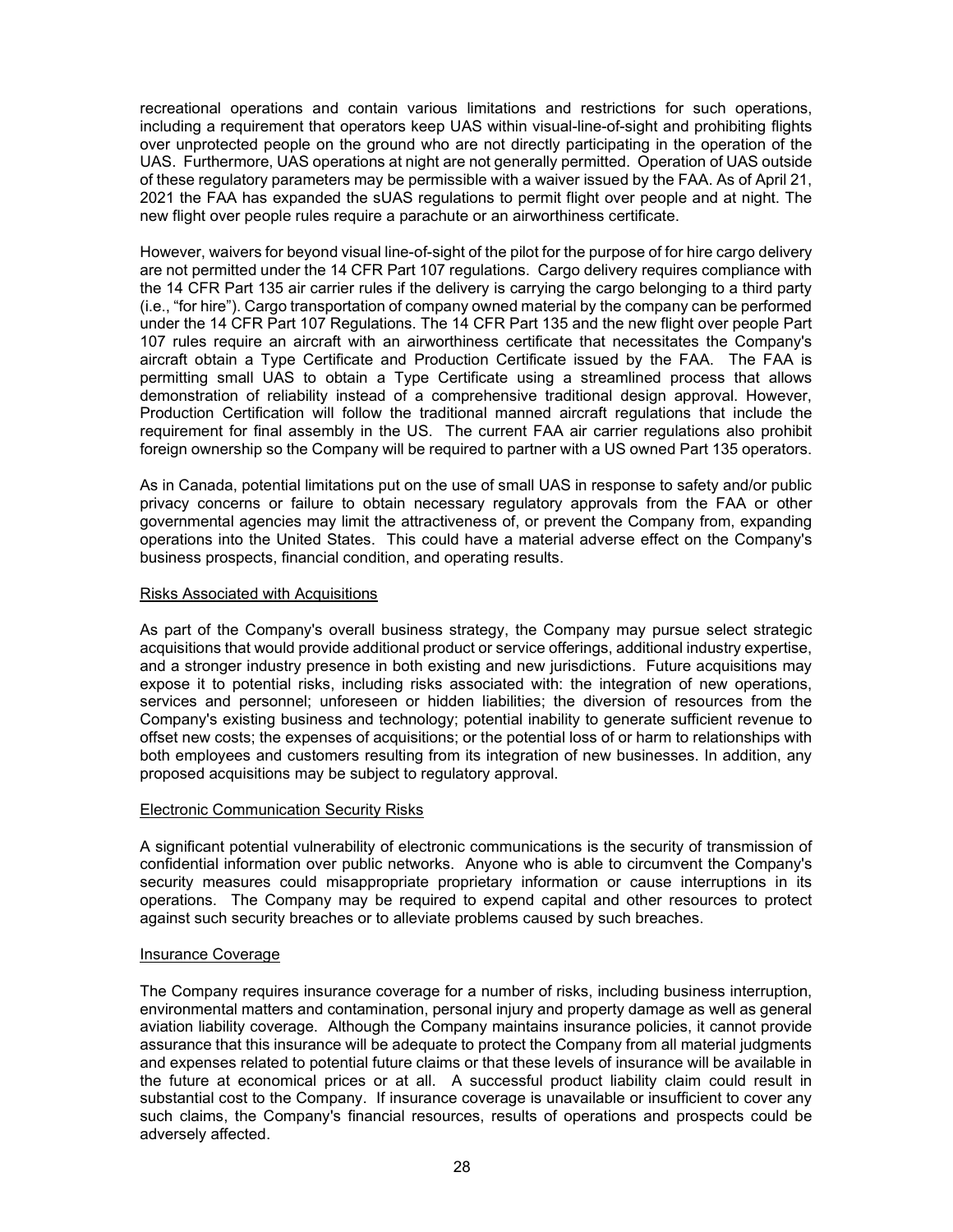Even if the Company is fully insured as it relates to a claim, the claim could nevertheless diminish the Company's brand and divert management's attention and resources, which could have a negative impact on the Company's business, prospects, financial condition and results of operations.

## Tax Risk

The Company is considered to have been carrying on business in Canada for purposes of the *Income Tax Act* (the "**Tax Act**"). However, the Company will be operating in a new and developing industry. There is risk that governments may look to increase their tax revenues or levy additional taxes to level the playing field for perceived disadvantages to the traditional brick and mortar business model. There is no guarantee that governments will not impose such additional adverse taxes in the future.

## Currency Fluctuations

Due to the Company's present operations, and its potential intention to have future operations in jurisdictions outside Canada, the Company may be exposed to significant currency fluctuations. Recent events in the global financial markets have been coupled with increased volatility in the currency markets. Fluctuations in the exchange rate between the U.S. dollar and other currencies, such as the Canadian dollar, may have a material adverse effect on the Company's business, prospects, financial condition and operating results in the future. The Company intends to continue to expand operations globally so it may be subject to additional gains and losses against additional currencies. The Company does not currently have a foreign exchange hedging program in place. However, in the future, it may establish a program to hedge a portion of its foreign currency exposure with the objective of minimizing the impact of adverse foreign currency exchange movements. However, even if the Company develops a hedging program, it may not hedge its entire exposure to any one foreign currency and it may not hedge its exposure at all with respect to certain foreign currencies.

#### Conflicts of Interest

Because directors and officers of the Company are or may become directors or officers of other companies or have significant shareholdings in other technology companies, the directors and officers of the Company may have a conflict of interest in conducting their duties. The Company and its directors and officers will attempt to minimize such conflicts. In the event that such a conflict of interest arises at a meeting of the directors of the Company, a director who has such a conflict will abstain from voting for or against the approval of such participation or such terms in accordance with applicable corporate law. In appropriate cases the Company will establish a special committee of independent directors to review a matter in which several directors, or officers, may have a conflict. In determining whether or not the Company will participate in a particular program and the interest therein to be acquired by it, the directors will primarily consider the potential benefits to the Company, the degree of risk to which the Company may be exposed and its financial position at that time. Other than as indicated, the Company has no other procedures or mechanisms to deal with conflicts of interest.

#### Competitive Markets

The Company faces competition and new competitors will continue to emerge throughout the world. Services and technologies offered by the Company's competitors may take a larger share of consumer spending than anticipated, which could cause revenue generated from the Company's technologies, products and services to fall below expectations. It is expected that competition in the Company's markets will intensify. If competitors of the Company develop and market more successful technologies, products or services, offer competitive products or services at lower price points, or if the Company does not produce consistently high-quality and well-received technologies, products and services, revenues, margins, and profitability of the Company will decline.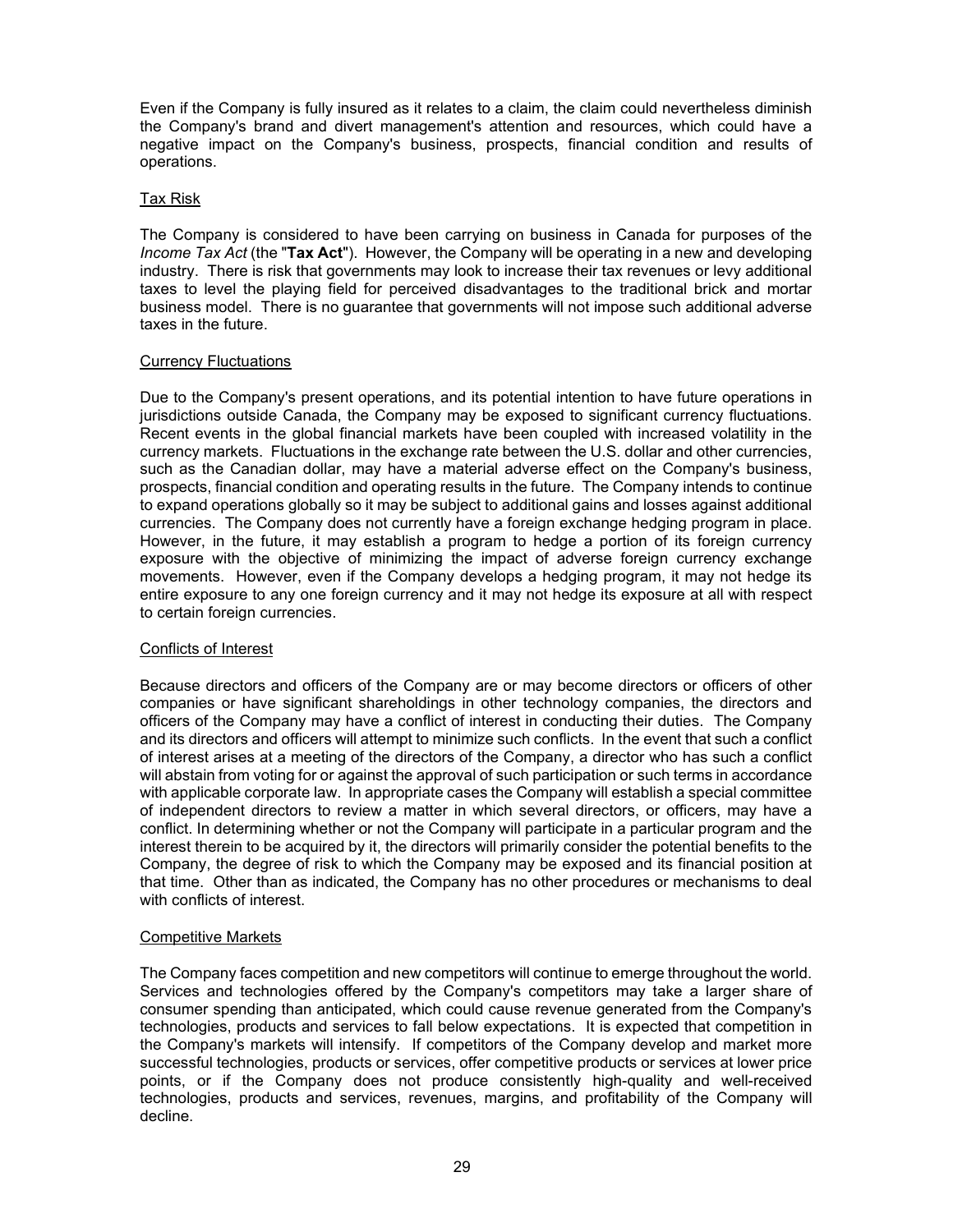The Company's ability to compete effectively will depend on, among other things, the Company's pricing of services, quality of customer service, development of new and enhanced technologies, products and services in response to customer demands and changing technology, reach and quality of sales and distribution channels and capital resources. Competition could lead to a reduction in the rate at which the Company adds new customers, a decrease in the size of the Company's market share and a decline in its customers. In addition, the Company could face increased competition should there be an award of additional licences in jurisdictions in which the Company operates.

#### Uncertainty and Adverse Changes in the Economy

Adverse changes in the economy could negatively impact the Company's business. Future economic distress may result in a decrease in demand for the Company's technologies, products and services, which could have a material adverse impact on the Company's operating results and financial condition. Uncertainty and adverse changes in the economy could also increase costs associated with developing and publishing products, increase the cost and decrease the availability of sources of financing, and increase the Company's exposure to material losses from bad debts, any of which could have a material adverse impact on the financial condition and operating results of the Company.

#### Reliance on Components and Raw Materials

The Company obtains hardware components, various subsystems and systems, and raw materials from a limited group of suppliers. The Company does not have long-term agreements with any of these suppliers that obligate such suppliers to continue to sell components, subsystems, systems or products to the Company. The Company's reliance on these suppliers involves significant risks and uncertainties, including whether suppliers will provide an adequate supply of required raw materials, components, subsystems, or systems of sufficient quality, will increase prices for the raw materials, components, subsystems or systems and will perform their obligations on a timely basis.

In addition, certain raw materials and components used in the manufacture of the Company's products are periodically subject to supply shortages, and the Company's business is subject to the risk of price increases and periodic delays in delivery. Similarly, the market for electronic components is subject to cyclical reductions in supply. If the Company is unable to obtain components from third-party suppliers in the quantities and of the quality that it requires, on a timely basis and at acceptable prices, then it may not be able to deliver its products on a timely or costeffective basis to its customers, which could cause customers to terminate their contracts with the Company, increase the Company's costs and seriously harm its business, results of operations and financial condition. Moreover, if any of the Company's suppliers become financially unstable, then it may have to find new suppliers. It may take several months to locate alternative suppliers, if required, or to redesign the Company's products to accommodate components from different suppliers. The Company may experience significant delays in manufacturing and shipping its products to customers and incur additional development, manufacturing and other costs to establish alternative sources of supply if the Company loses any of these sources or is required to redesign its products. The Company cannot predict if it will be able to obtain replacement components within the time frames that it requires at an affordable cost, if at all.

#### Change in Technology

Continuing technological changes related the Company's products and services could make its products and services less competitive or obsolete, either generally or for particular applications. The Company's future success will depend upon its ability to develop and introduce a variety of new capabilities and enhancements to its existing product offerings, as well as introduce a variety of new product offerings, to address the changing needs of the markets in which it offers products. Delays in introducing new products and enhancements, the failure to choose correctly among technical alternatives or the failure to offer innovative products or enhancements at competitive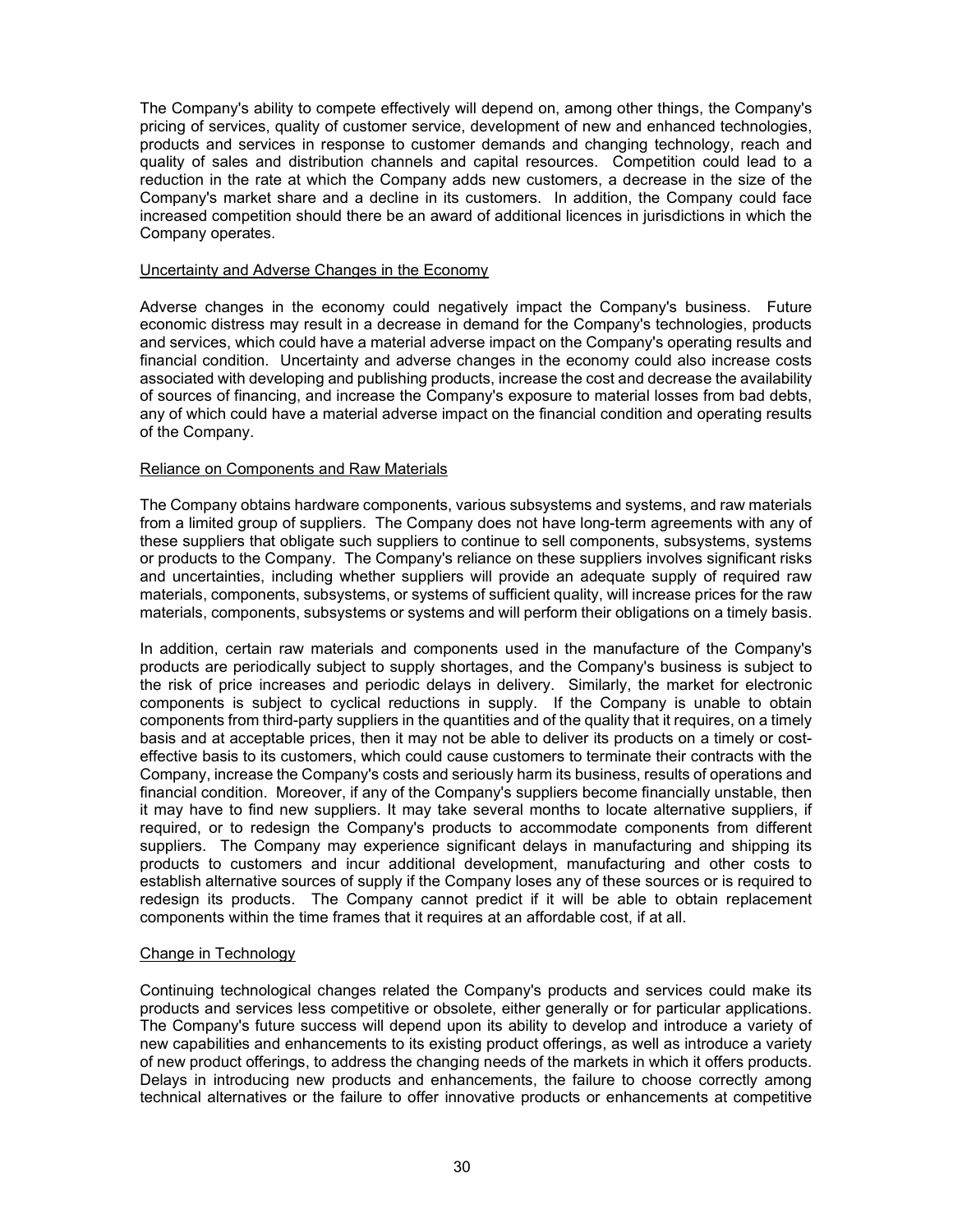prices may cause existing and potential customers to purchase the products and services from the Company's competitors.

If the Company is unable to devote adequate resources to develop new products or cannot otherwise successfully develop new products and services or enhancements that meet customer requirements on a timely basis, its products and services could lose market share, its revenue and profits could decline, and the Company could experience operating losses.

#### Quality of Products and Services

Products and services designed and published by the Company involve extremely complex software programs, and are difficult to develop and distribute. While the Company has quality controls in place to detect defects in its products and services before they are released, these quality controls are subject to human error, overriding, and reasonable resource constraints. Therefore, these quality controls and preventative measures may not be effective in detecting defects in the Company's products and services before they have been released into the marketplace. In such an event, the Company could be required to or may find it necessary to voluntarily suspend the availability of the product or service, which could significantly harm its business and operating results.

#### Maintenance of Technology Infrastructure

As the Company continues to develops its products and services, it expects to continue to invest in technology services, hardware and software, which may include data centers, network services, storage and database technologies to support existing services and to introduce new products and services including websites. Creating the appropriate support for online business initiatives is expensive and complex, and the Company's execution could result in inefficiencies or operational failures, and increased vulnerability to cyber-attacks, which, in turn, could diminish the quality of its products, services, and user experience. Cyber-attacks could include denial-of-service attacks impacting service availability and reliability; the exploitation of software vulnerabilities in Internetfacing applications; social engineering of system administrators (tricking company employees into releasing control of their systems to a hacker); the introduction of malware into the Company's systems with a view to steal confidential or proprietary data; or attempts to hijack consumer account information. Cyber-attacks of increasing sophistication may be difficult to detect and could result in the theft of the Company's intellectual property and consumer data, including personally identifiable information. Operational failures or successful cyber-attacks could result in damage to the Company's reputation and loss of current and potential users, subscribers, advertisers, and other business partners which could harm its business.

## **Privacy Protection**

There are several inherent risks to engaging in business online and directly with the end consumers of the Company's products and services. As the Company conducts more transactions online directly with consumers, it may be the victim of fraudulent transactions, including credit card fraud, which presents a risk to its revenues and potentially disrupts service to its consumers. In addition, the Company will collect and store consumer information, including personal information and credit card information. While the Company intends to take measures to protect its consumer data from unauthorized access or disclosure, it is possible that its security controls over consumer data may not prevent the improper access or disclosure of personally identifiable information. A security breach that leads to disclosure of consumer account information (including personally identifiable information) could harm the Company's reputation, compel it to comply with disparate breach notification laws in various jurisdictions and otherwise subject the Company to liability under laws that protect personal data, resulting in increased costs or loss of revenue. A resulting perception that the Company's products or services do not adequately protect the privacy of personal information could result in a loss of current or potential consumers and business partners for its online offerings that require the collection of consumer data.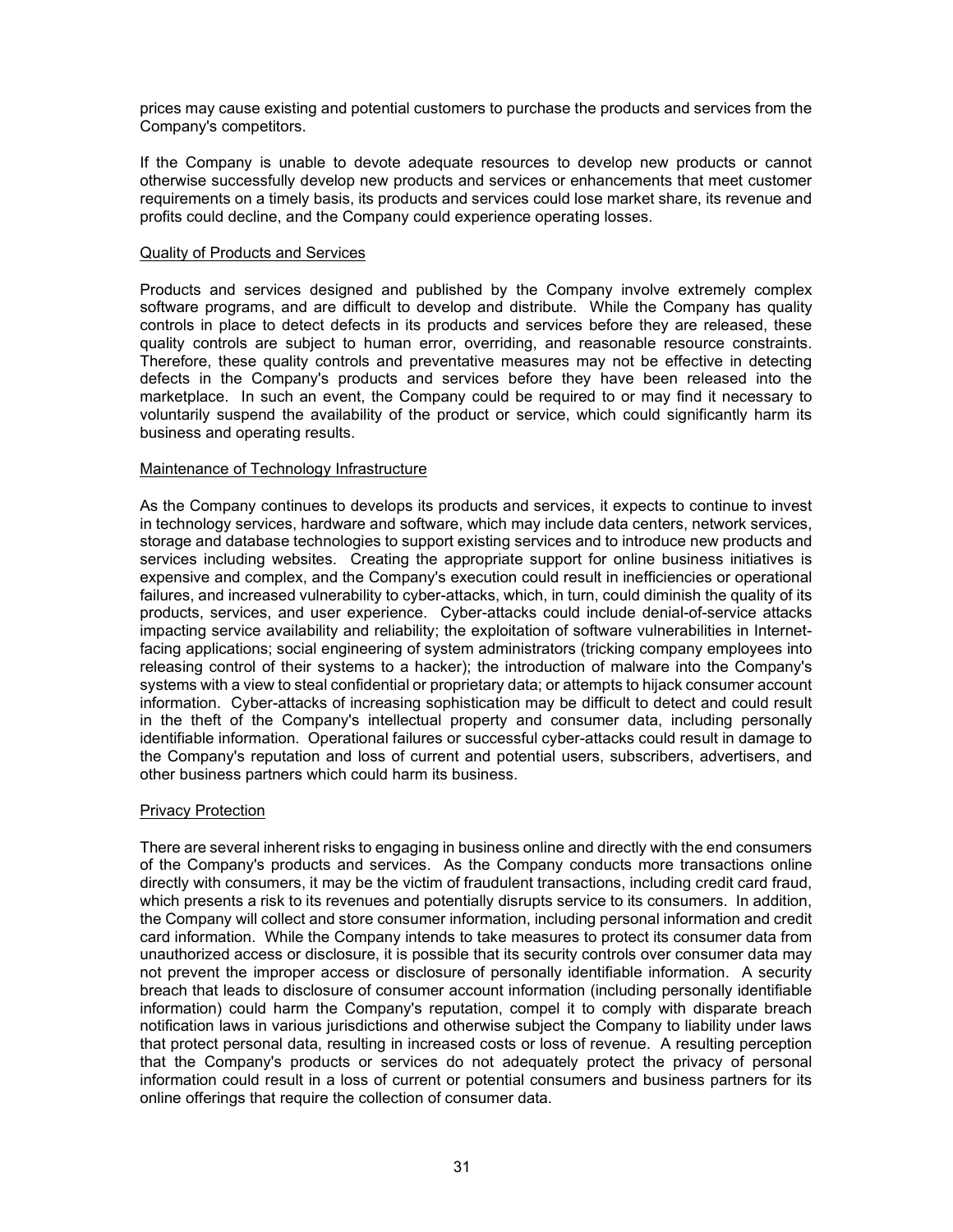In addition, the rate of privacy law-making is accelerating globally and interpretation and application of consumer protection and data privacy laws in Canada, the United States, Europe and elsewhere are often uncertain, contradictory and in flux. As business practices are being challenged by regulators, private litigants, and consumer protection agencies around the world, it is possible that these laws may be interpreted and applied in a manner that is inconsistent with the Company's data and/or consumer protection practices. If so, this could result in increased litigation, government or court imposed fines, judgments or orders requiring that the Company change its practices, which could have an adverse effect on its business and reputation. Complying with these various laws could cause the Company to incur substantial costs or require it to change its business practices in a manner adverse to its business.

## Development Costs

The Company's future growth depends on penetrating new markets, adapting existing products to new applications, and introducing new products and services that achieve market acceptance. The Company plans to incur substantial research and development costs as part of its efforts to design, develop and commercialize new products and services and enhance existing products. The Company believes that there are significant investment opportunities in a number of business areas. Because the Company accounts for research and development as an operating expense, these expenditures will adversely affect its earnings in the future. Further, the Company's research and development programs may not produce successful results, and its new products and services may not achieve market acceptance, create additional revenue or become profitable, which could materially harm the Company's business, prospects, financial results and liquidity.

#### Product Defects

The Company's RPAS rely on complex avionics, sensors, interfaces and tightly-integrated, electromechanical designs to accomplish their missions. Despite testing, the Company's products have contained defects and errors and may in the future contain defects, errors or performance problems when first introduced, when new versions or enhancements are released, or even after these products have been used by the Company's customers for a period of time. These problems could result in expensive and time-consuming design modifications or warranty charges, delays in the introduction of new products or enhancements, significant increases in the Company's service and maintenance costs, exposure to liability for damages, damaged customer relationships and harm to the Company's reputation, any of which could materially harm the Company's business, prospects, financial condition and results of operations and ability to achieve market acceptance. In addition, increased development and warranty costs could be substantial and could reduce or eliminate any of the Company's future operating margins.

The existence of any defects, errors, or failures in the Company's products or the misuse of the Company's products could also lead to product liability claims or lawsuits against it. A defect, error or failure in one of the Company's RPAS could result in injury, death or property damage and significantly damage the Company's reputation and support for its RPAS in general. The Company anticipates this risk will grow as its RPAS begins to be used in Canadian domestic airspace and urban areas. The Company's RPAS test systems also have the potential to cause injury, death or property damage in the event that they are misused, malfunction or fail to operate properly due to unknown defects or errors.

#### Insufficient Research and Development Funding

The Company depends on its research and development activities to develop the core technologies used in its RPAS products and for the development of the Company's future products. . Canadian government and commercial spending levels can be impacted by a number of variables, including general economic conditions, specific companies' financial performance and competition for Canadian government funding with other Canadian government-sponsored programs in the budget formulation and appropriation processes.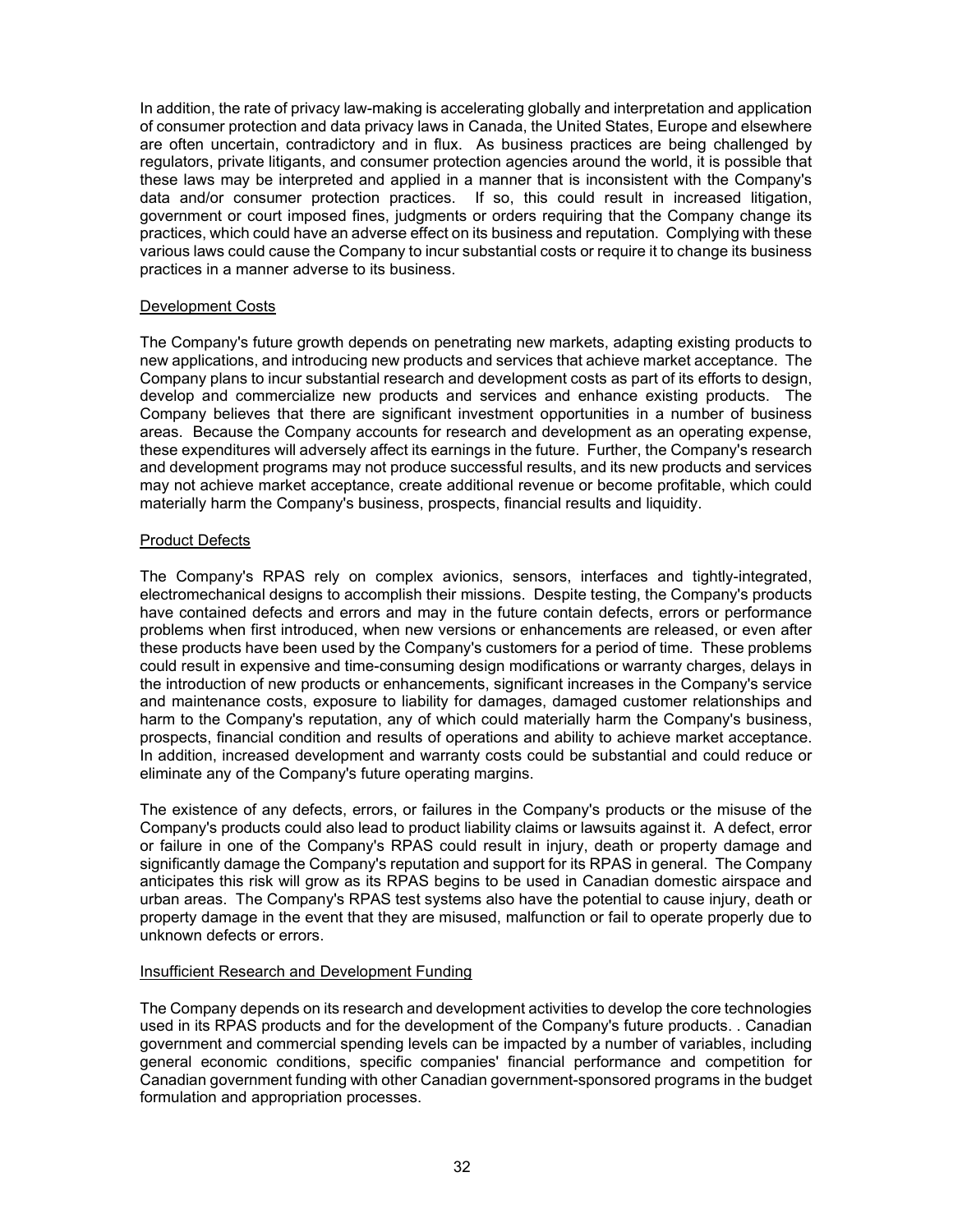#### Uncertainty Related to Exportation

The Company must comply with Canadian federal and provincial laws regulating the export of its products. In some cases, explicit authorization from the Canadian government is needed to export certain products. The export regulations and the governing policies applicable to the Company's business are subject to change. The Company cannot provide assurance that such export authorizations will be available for its products in the future. Compliance with these laws has not significantly limited the Company's operations, but could significantly limit them in the future. Noncompliance with applicable export regulations could potentially expose the Company to fines, penalties and sanctions. If the Company cannot obtain required government approvals under applicable regulations, the Company may not be able to sell its products in certain international jurisdictions, which could adversely affect the Company's business, prospects, financial condition and results of operations.

#### Legal Proceedings

The Company may, from time to time in the future, become subject to legal proceedings, claims, litigation and government investigations or inquiries, which could be expensive, lengthy and disruptive to normal business operations. In addition, the outcome of any legal proceedings, claims, litigation, investigations or inquiries may be difficult to predict and could have a material adverse effect on the Company's business, prospects, operating results or financial condition.

#### Reliance on Business Partners

The Company relies on various business partners, including third-party service providers, vendors, licensing partners, development partners, and licensees, among others, in many areas of the Company's business. In many cases, these third parties are given access to sensitive and proprietary information in order to provide services and support to the Company's teams. These third parties may misappropriate or disclose the Company's information and engage in unauthorized use or disclosure of it. The failure of these third parties to provide adequate services and technologies, or the failure of the third parties to adequately maintain or update their services and technologies, could result in a disruption to the Company's business operations. Further, disruptions in the financial markets and economic downturns may adversely affect the Company's business partners and they may not be able to continue honoring their obligations to the Company. Alternative arrangements and services may not be available to the Company on commercially reasonable terms, or at all, or the Company may experience business interruptions upon a transition to an alternative partner or vendor. If the Company loses one or more significant business partners, the Company's business could be harmed.

#### Unfavorable Publicity or Public Perception

The drone industry has increasingly become and is expected to continue to become subject to media attention and other publicity. Public perception can be significantly influenced by media attention, regulatory investigations, litigation and other publicity regarding drones or the drone industry. Adverse publicity reports or other media attention regarding drones could hinder market growth or result in negative public perception of drones or companies that operate in the drone industry, which in turn could have a material adverse effect on the Company's business, prospects, operating results, or financial condition.

#### Protection of Intellectual Property Rights

The Company's success depends, in large part, on its ability to protect its intellectual property and other proprietary rights. The Company may rely on patents, trademarks, copyrights, trade secrets and unfair competition laws, as well as license agreements and other contractual provisions, to protect the Company's intellectual property and other proprietary rights. However, a significant portion of the Company's technology is not patented, and the Company may be unable or may not seek to obtain patent protection for this technology. Moreover, existing Canadian legal standards relating to the validity, enforceability and scope of protection of intellectual property rights offer only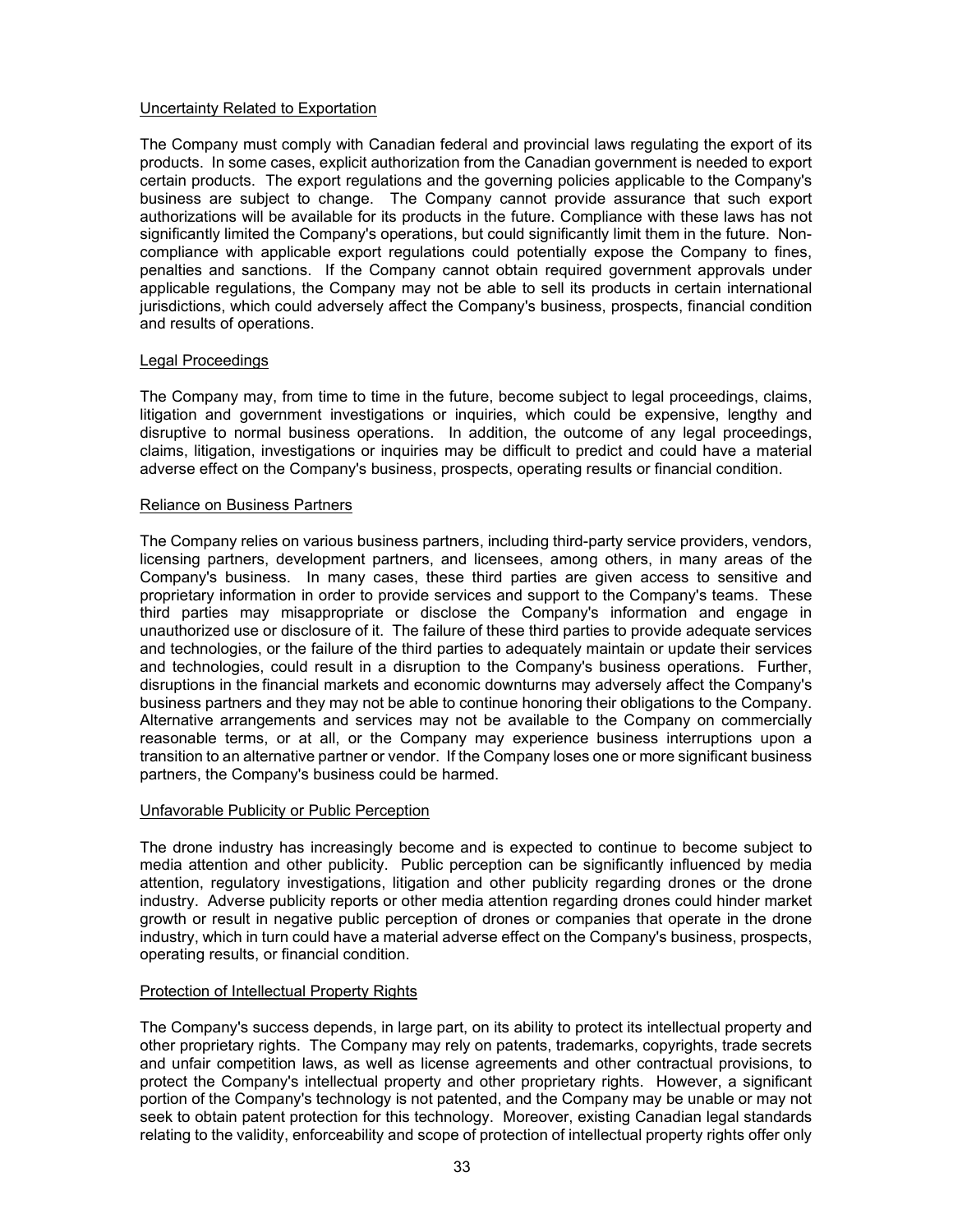limited protection, may not provide the Company with any competitive advantages, and may be challenged by third parties. The laws of countries other than Canada may be even less protective of intellectual property rights. Accordingly, despite its efforts, the Company may be unable to prevent third parties from infringing upon or misappropriating its intellectual property or otherwise gaining access to the Company's technology. Unauthorized third parties may try to copy or reverse engineer the Company's products or portions of its products or otherwise obtain and use the Company's intellectual property. Moreover, the Company's employees may have access to the Company's trade secrets and other intellectual property. If one or more of these employees leave to work for one of the Company's competitors, then they could improperly disclose this proprietary information, which may as a result damage the Company's competitive position. If the Company fails to protect its intellectual property and other proprietary rights, then the Company's business, results of operations or financial condition could be materially harmed. From time to time, the Company may have to initiate lawsuits to protect its intellectual property and other proprietary rights. Pursuing these claims is time consuming and expensive and could adversely impact the Company's business, prospects, financial condition and results of operations.

In addition, affirmatively defending the Company's intellectual property rights and investigating whether the Company is pursuing a product or service development that may violate the rights of others may entail significant expense. Any of the Company's intellectual property rights may be challenged by others or invalidated through administrative processes or litigation. If the Company resorts to legal proceedings to enforce its intellectual property rights or to determine the validity and scope of the intellectual property or other proprietary rights of others, then the proceedings could result in significant expense to the Company and divert the attention and efforts of the Company's management and technical employees, even if the Company prevails.

## Infringement by the Company of Intellectual Property Rights

The Company may become subject to claims that its technologies infringe upon the intellectual property or other proprietary rights of third parties. Any claims, with or without merit, could be timeconsuming and expensive, and could divert the Company's management's attention away from the execution of its business plan. Moreover, any settlement or adverse judgment resulting from these claims could require the Company to pay substantial amounts or obtain a license to continue to use the disputed technology, or otherwise restrict or prohibit the Company's use of the technology. The Company cannot assure that it would be able to obtain a license from the third party asserting the claim on commercially reasonable terms, if at all; that the Company would be able to develop alternative technology on a timely basis, if at all; or that the Company would be able to obtain a license to use a suitable alternative technology to permit the Company to continue offering, and the Company's customers to continue using, the Company's affected products and services. An adverse determination also could prevent the Company from offering its products and services to others. Infringement claims asserted against the Company may have a material adverse effect on its business, products, results of operations or financial condition.

#### International Conflict

International conflict and other geopolitical tensions and events, including war, military action, terrorism, trade disputes, and international responses thereto have historically led to, and may in the future lead to, uncertainty or volatility in global energy and financial markets. Russia's recent invasion of Ukraine has led to sanctions being levied against Russia by the international community and may result in additional sanctions or other international action, any of which may have a destabilizing effect on commodity prices and global economies more broadly. Volatility in commodity prices may adversely affect our business, financial condition and results of operations. Reductions in commodity prices may affect oil and natural gas activity levels and therefore adversely affect the demand for, or price of, our services.

The extent and duration of the current Russian-Ukrainian conflict and related international action cannot be accurately predicted at this time and the effects of such conflict may magnify the impact of the other risks identified in this AIF, including those relating to commodity price volatility and global financial conditions. The situation is rapidly changing and unforeseeable impacts, including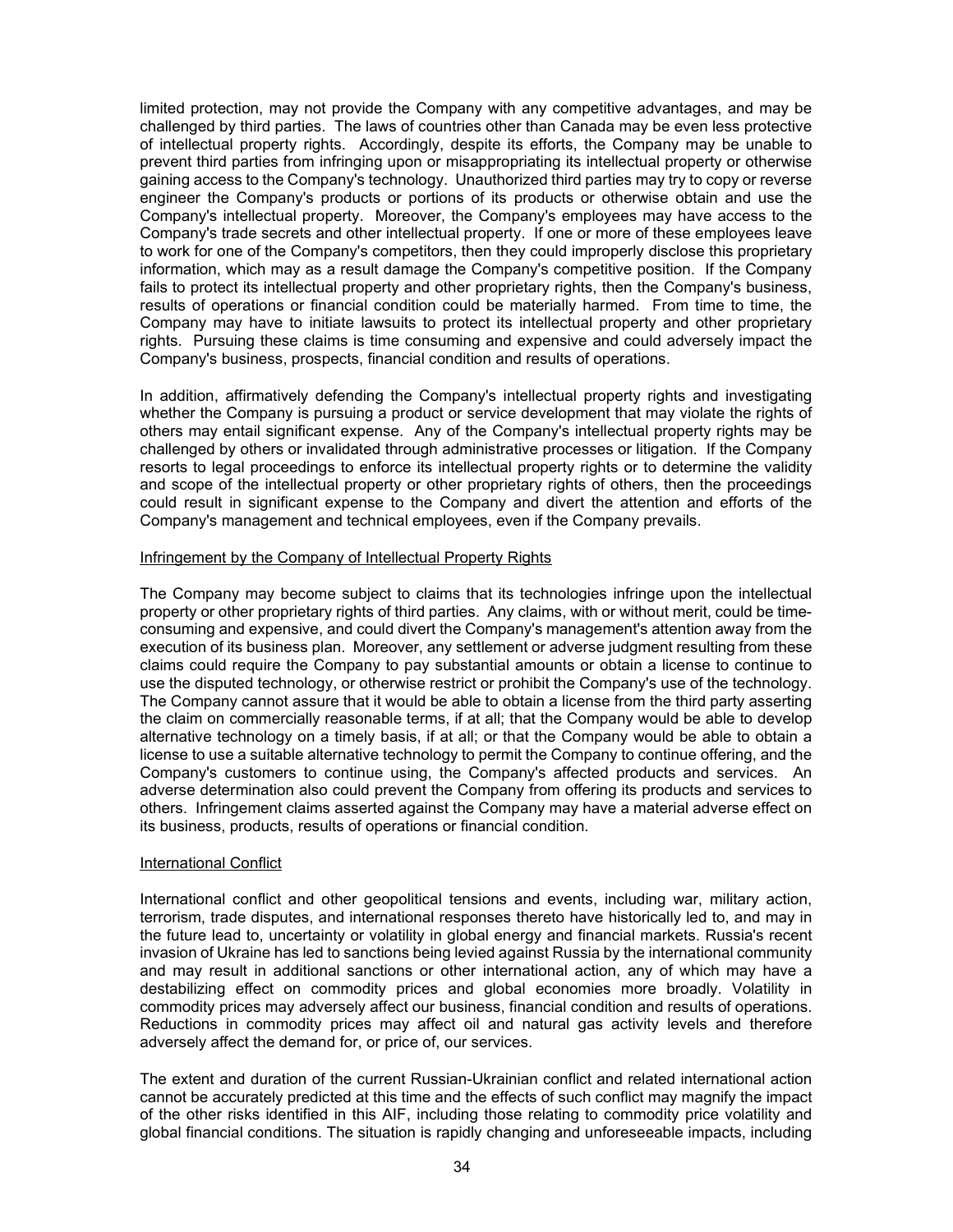on our shareholders and counterparties on which we rely and transact with, may materialize and may have an adverse effect on our business, results of operation and financial condition.

#### **Risks Related to the Securities of the Company**

#### Resale of Shares

There can be no assurance that the publicly-traded market price of the Common Shares will be high enough to create a positive return for shareholders. Further, there can be no assurance that the Common Shares will be sufficiently liquid so as to permit shareholders to sell their equity position in the Company without adversely affecting the stock price. In such event, the probability of resale of the Common Shares would be diminished.

As well, the continued operation of the Company will be dependent upon its ability to procure additional financing in the short term and to generate operating revenues in the longer term. There can be no assurance that any such financing can be obtained or that revenues can be generated. If the Company is unable to obtain such additional financing or generate such revenues, shareholders may be unable to sell their Common Shares and any investment in the Company may be lost.

#### Market for Securities

In recent years, the securities markets in the United States and Canada have experienced a high level of price and volume volatility, and the market prices of securities of many companies have experienced wide fluctuations in price which have not necessarily been related to the operating performance, underlying asset values or prospects of such companies. There can be no assurance that continuing fluctuations in price will not occur. It may be anticipated that any quoted market for the Common Shares will be subject to market trends generally, notwithstanding any potential success of the Company in creating revenues, cash flows or earnings. The value of the Common Shares will be affected by such volatility. An active public market for the Common Shares might not develop or be sustained. If an active public market for the Common Shares does not develop or, if one develops, if it is not sustained, the liquidity of a shareholder's investment in the Common Shares may be limited and the share price may decline.

#### Dividends

To date, the Company has not paid any dividends on its outstanding Common Shares and presently has no intention of paying dividends. Any decision to pay dividends on the Common Shares will be made by the Board on the basis of the Company's earnings, financial requirements and other conditions.

#### Global Financial Conditions

Current global financial conditions have been subject to increased volatility and access to financial markets has been restricted. These factors may impact the ability of the Company to obtain equity or debt financing in the future and, if obtained, on terms favourable to the Company. If these levels of volatility and market instability continue, the Company's operations could be adversely impacted and the value and the price of the Common Shares could continue to be adversely affected.

## **DIVIDENDS AND DISTRIBUTIONS**

The Company has never paid any dividends or distributions on any of its securities and presently has no intention of paying dividends. The future dividend policy will be determined by the Board on the basis of earnings, financial requirements and other relevant factors.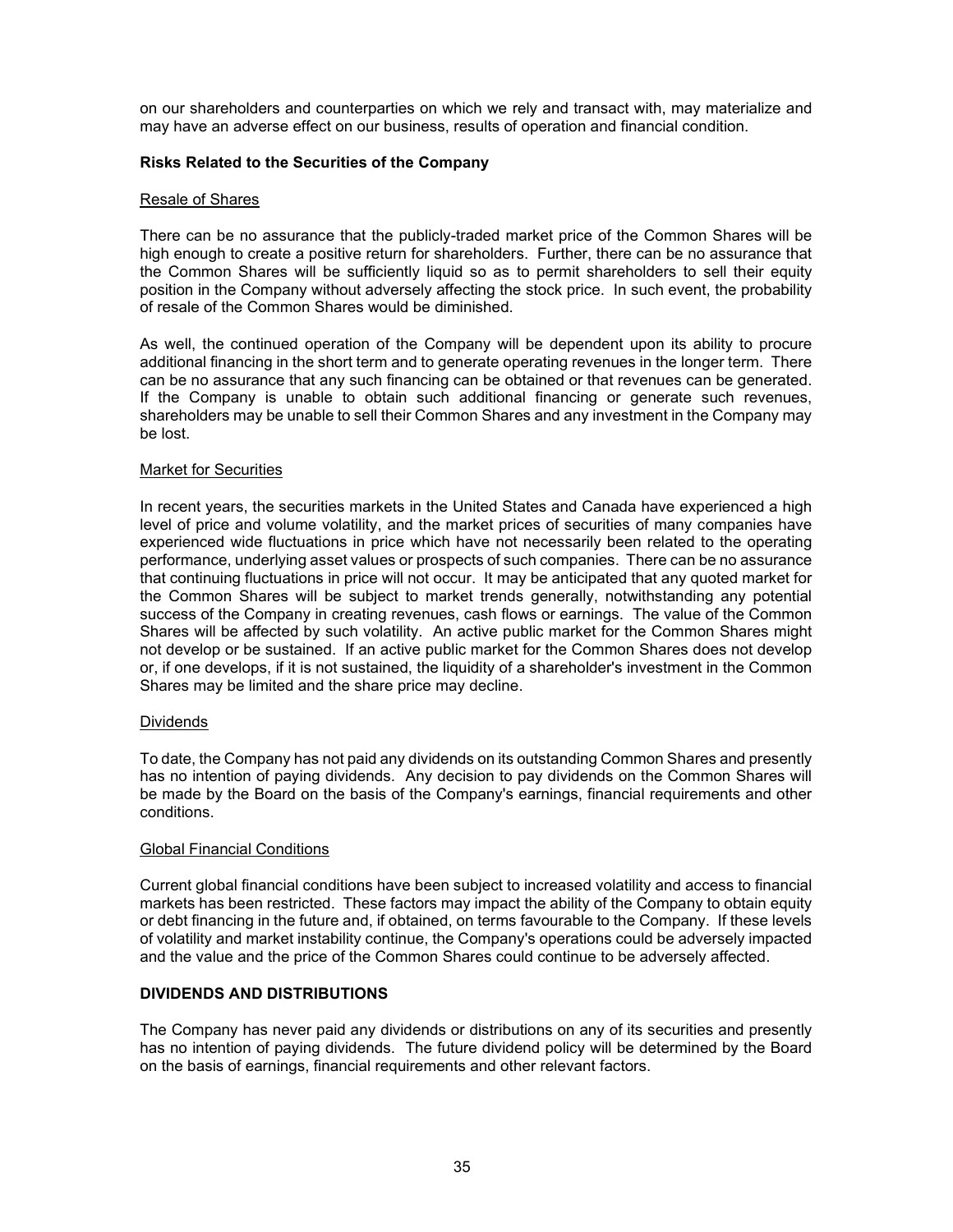## **DESCRIPTION OF CAPITAL STRUCTURE**

## **Common Shares**

The authorized share capital of the Company consists of an unlimited number of Common Shares without par value. As at December 31, 2021, there were 224,199,012 Common Shares issued and outstanding, and as of the date hereof there are 224,199,012 Common Shares issued and outstanding.

All of the Common Shares are of the same class and, once issued, rank equally as to entitlement to dividends, voting powers (one vote per Common Share) and participation in assets of the Company upon dissolution or winding up. No Common Shares have been issued subject to call or assessment.

The Common Shares contain no pre-emptive rights, no conversion or exchange rights, no redemption, retraction, purchase for cancellation or surrender provisions. There are no sinking or purchase fund provisions, no provisions permitting or restricting the issuance of additional securities or any other material restrictions, and there are no provisions which are capable of requiring a securityholder to contribute additional capital.

#### **Warrants**

The Company currently has the following warrants outstanding, each such warrant exercisable for one Common Share, on the terms set out below:

| <b>Number of Warrants</b> | <b>Exercise Price</b> | <b>Expiry Date</b>    |
|---------------------------|-----------------------|-----------------------|
| 5.506.050                 | \$0.95                | <b>August 5, 2022</b> |
| 6.930.630                 | \$1.20                | December 22, 2022     |

#### **Compensation Warrants**

The Company currently has the following compensation warrants outstanding, each such compensation warrant being exercisable for one Common Share and one half of one Common Share purchase warrant of the Company, on the terms set out below:

| Number of Compensation   Exercise Price<br><b>Warrants</b> |        | <b>Expiry Date</b> |
|------------------------------------------------------------|--------|--------------------|
| 436.425                                                    | \$0.70 | August 5, 2022     |
| 658.812                                                    | \$0.88 | December 22, 2022  |

#### **Stock Options**

The Company currently has the following stock options outstanding, each such stock option exercisable for one Common Share, on the terms set out below:

| <b>Number of Stock Options</b> | <b>Exercise Price</b> | <b>Expiry Date</b> |
|--------------------------------|-----------------------|--------------------|
| 600,000                        | \$0.50                | July 20, 2022      |
| 420,000                        | \$1.00                | January 5, 2023    |
| 1,575,000                      | \$1.80                | March 2, 2023      |
| 2,041,670                      | \$1.00                | August 30, 2024    |
| 2,120,001                      | \$0.70                | September 24, 2025 |
| 720,000                        | \$0.70                | November 9, 2025   |
| 200,000                        | \$1.70                | February 2, 2026   |
| 100,000                        | \$1.66                | March 4, 2026      |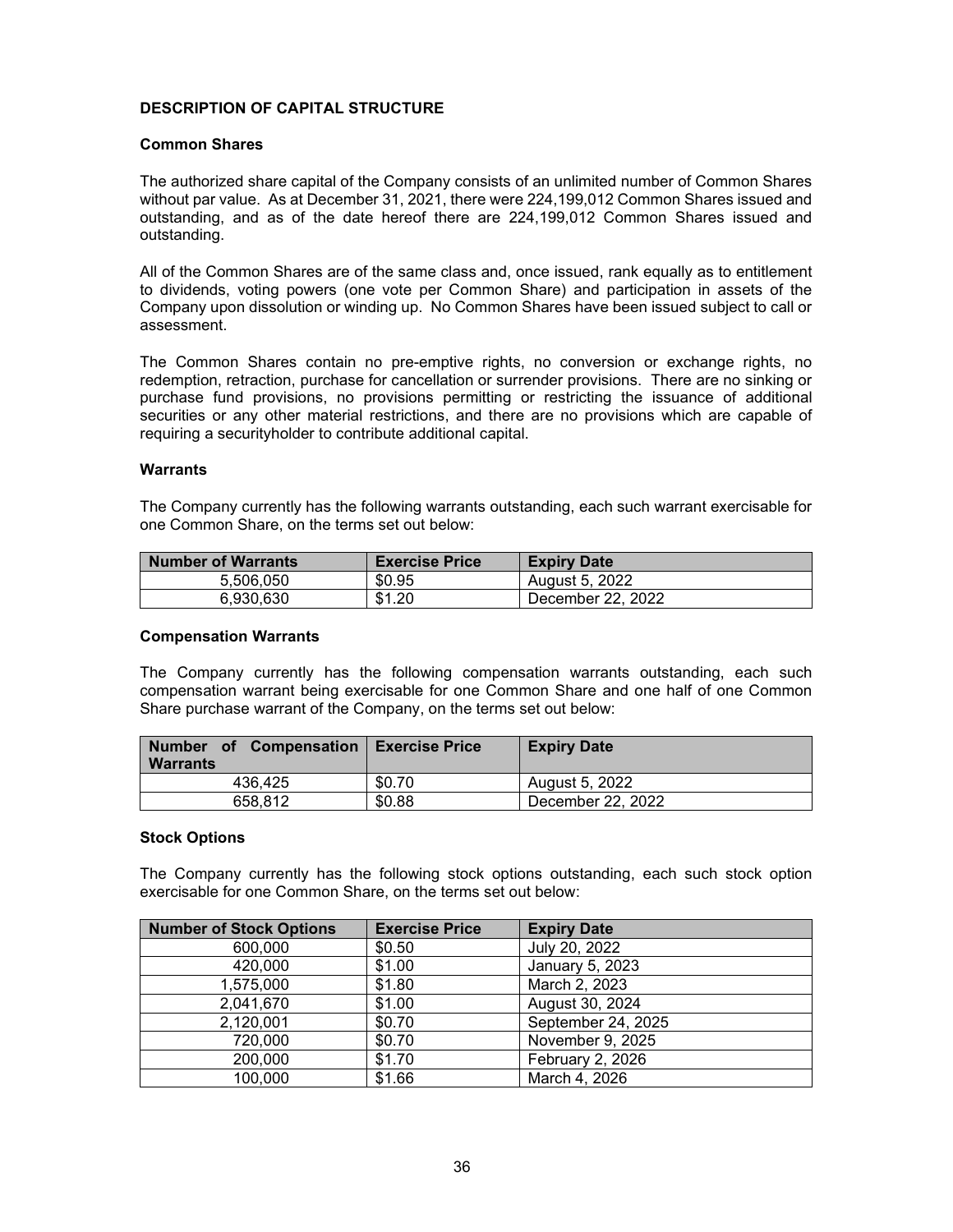#### Stock Option Plan

Options outstanding were issued pursuant to the Company's stock option plan (the "**Stock Option Plan**"). The Stock Option Plan permits the reservation of up to 17,925,508 Common Shares at any given time. The number of Common Shares reserved for issue shall not exceed (i) five percent of the issued and outstanding Common Shares to any one individual in any 12 month period; (ii) two percent of the issued and outstanding Common Shares to any one consultant retained by the Company in any 12 month period; or (iii) two percent of the issued and outstanding Common Shares to any one employee of the Company conducting "Investor Relations Activities" in any 12 month period. The Board determines the price per Common Share and the number of Common Shares which may be allotted to each director, officer, employee and consultant and all of other terms and conditions of the stock option, subject to the rules of the TSXV. The exercise price per Common Share set by the Board shall not be less than the discounted market price of the Common Shares trading on the TSXV or such other principal market on which the Common Shares are traded at the applicable time. Stock options under the Stock Option Plan are non-assignable. Stock options must be exercised within 90 days of termination of employment or cessation of position with the Company, provided that if the cessation of office, directorship, consulting arrangement or employment was by reason of death, the stock option must be exercised within 12 months after such death, subject to the expiry of such stock option.

#### **MARKET FOR SECURITIES**

#### **Trading Price and Volume**

#### Common Shares

| 2021      | $HIGH$ (\$) | <b>LOW (\$)</b> | <b>VOLUME</b> |
|-----------|-------------|-----------------|---------------|
| January   | 1.59        | 0.82            | 62,661,432    |
| February  | 2.55        | 1.33            | 104,147,528   |
| March     | 1.95        | 1.30            | 32,649,933    |
| April     | 1.55        | 1.07            | 20,214,306    |
| May       | 1.42        | 1.13            | 10,530,819    |
| June      | 1.27        | 1.08            | 9,521,954     |
| July      | 1.45        | 1.07            | 15,343,683    |
| August    | 1.37        | 1.17            | 8,303,015     |
| September | 1.19        | 0.92            | 7,850,904     |
| October   | 1.08        | 0.86            | 6,843,907     |
| November  | 1.00        | 0.81            | 6,869,022     |
| December  | 0.94        | 0.74            | 5,702,669     |

The following table sets out the high and low closing market prices and the volume traded of the Common Shares on the TSXV for each month of the financial year ended December 31, 2021:

#### **Prior Sales**

The following table summarizes details of all issuances of securities of the Company, other than Common Shares, in the year ended December 31, 2021, being the most recently completed financial year of the Company:

| <b>Security</b>              | <b>Number of Securities</b> | <b>Issue/Exercise Price</b><br>per Security (\$) | Date of Issue    |
|------------------------------|-----------------------------|--------------------------------------------------|------------------|
| Stock Options <sup>(1)</sup> | 200.000                     | 1.70                                             | February 4, 2021 |
| Stock Options <sup>(1)</sup> | 100.000                     | 1.70                                             | March 4, 2021    |
| $N1 - 4 - -$                 |                             |                                                  |                  |

*Notes:*

*(1) The stock options are exercisable at a price of \$1.70 per Common Share for a period of five years.*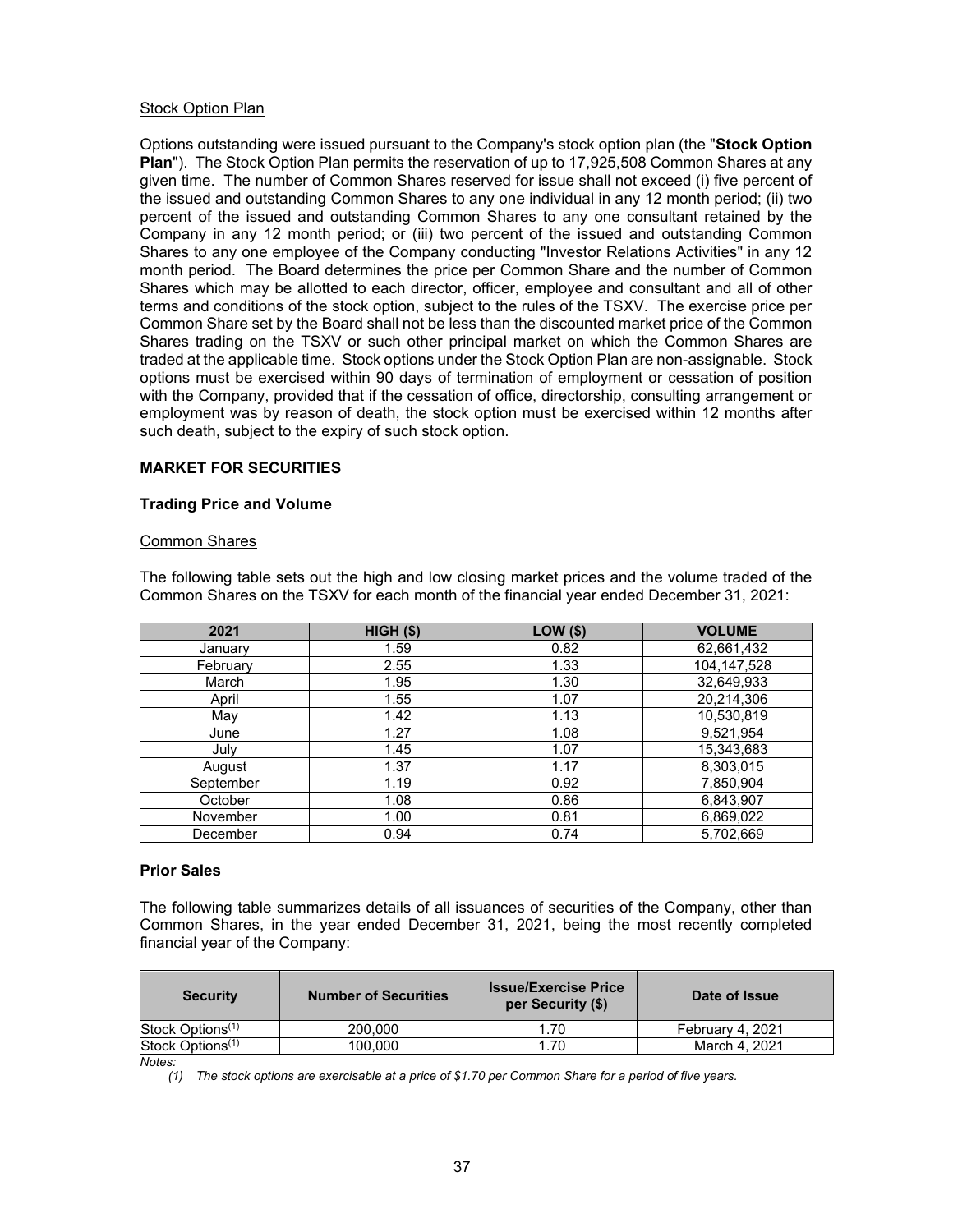## **ESCROWED SECURITIES**

There are no securities of the Company subject to escrow provisions.

## **DIRECTORS AND OFFICERS**

#### **Name, Occupation and Security Holdings**

The following table sets forth all current directors and executive officers of the Company as at the date hereof, their principal occupations or employment, the period or periods of service, and the approximate number of voting securities of the Company beneficially owned, directly or indirectly, or over which control or direction is exercised as of the date hereof. The Board currently consists of seven directors, to be elected annually. The term of office of each director will be from the date of the meeting at which he or she is elected until the next annual meeting, or until his or her successor is elected or appointed.

| Name, Province<br>and Country of<br>Residence,<br><b>Position</b>                                  | <b>Position Since</b> | <b>Number of</b><br>Common<br><b>Shares</b><br><b>Beneficially</b><br>Owned <sup>(1)(2)</sup> | <b>Principal Occupation</b><br><b>During Past Five Years</b>                                                                                                                                                                                                                                                                                                                                                                                                                                                                                           |
|----------------------------------------------------------------------------------------------------|-----------------------|-----------------------------------------------------------------------------------------------|--------------------------------------------------------------------------------------------------------------------------------------------------------------------------------------------------------------------------------------------------------------------------------------------------------------------------------------------------------------------------------------------------------------------------------------------------------------------------------------------------------------------------------------------------------|
| <b>Steve Magirias</b><br>Ontario, Canada<br><b>Chief Executive</b><br>Officer                      | February 22, 2022     | Nil<br>$0\%$                                                                                  | Chief Executive Officer of the Company. Prior<br>thereto, Mr. Magirias worked with both mature<br>and well-established organizations as well as<br>nimble entrepreneurial companies. He has a<br>background<br>manufacturing,<br>in<br>product<br>development, quality control and operations in<br>wholesale, retail and direct to consumer<br>markets for companies like Curtiss Wright -<br>Indal Technologies and Husky Injection<br>Molding, coupled with an engineering degree<br>focused<br>strategic<br>and<br>an<br>MBA<br>on<br>development. |
| <b>Manish Arora</b><br>Ontario, Canada<br><b>Chief Financial</b><br>Officer                        | September 8, 2020     | 10,166<br>0.0045%                                                                             | Chief Financial Officer of the Company. Prior<br>thereto, Mr. Arora was Corporate Controller of<br>Company since August 2019. He<br>the<br>previously served as Corporate Controller for<br>Cardinal Health Canada, a medical and<br>surgical products provider, from August 2017<br>to August 2019. Prior thereto, he was<br>Manager<br>& Senior<br>Manager<br>Financial<br>Reporting with Martinrea International Inc., an<br>auto parts manufacturer from April 2013 to<br>August 2017.                                                             |
| Steve Bogie(7)<br>Ontario, Canada<br>Vice President-<br><b>Flight Operations</b><br>and Technology | November 9, 2020      | Nil<br>0%                                                                                     | Vice President - Flight Operations and<br>Technology of the Company. Prior thereto,<br>was the Principal of SMB Consulting, a firm<br>specializing in aviation and IT consulting from<br>June 2020 to November 2020. Prior thereto,<br>was Managing Director, IT from January 2011<br>to May 2020 with Air Canada.                                                                                                                                                                                                                                     |
| Chris Irwin $(3)$<br>Ontario, Canada                                                               | May 31, 2016          | $425,000^{(5)}$<br>0.19%                                                                      | Corporate and Securities Lawyer, and Partner<br>of Irwin Lowy LLP.                                                                                                                                                                                                                                                                                                                                                                                                                                                                                     |
| <b>Director</b>                                                                                    |                       |                                                                                               |                                                                                                                                                                                                                                                                                                                                                                                                                                                                                                                                                        |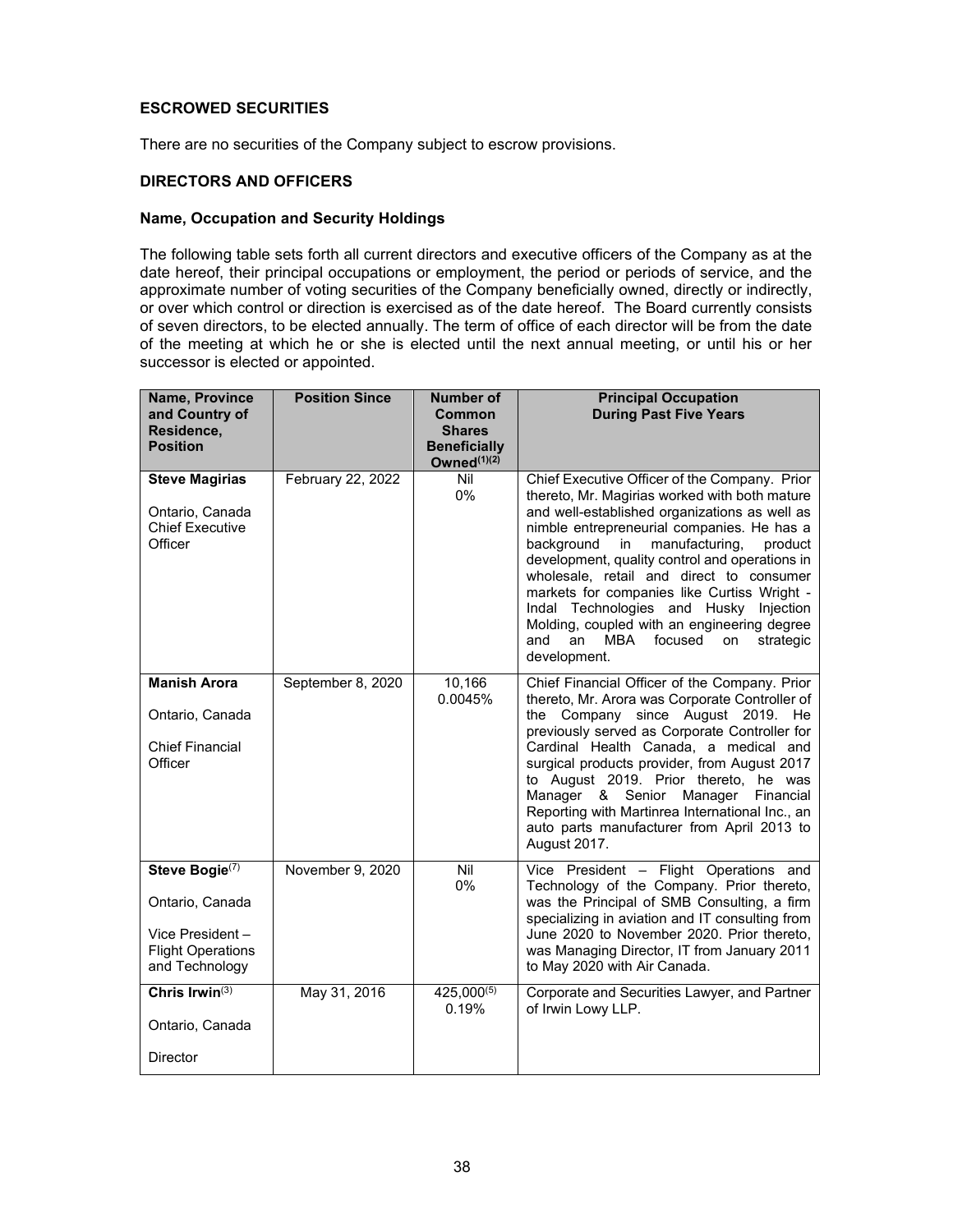| Name, Province<br>and Country of<br>Residence,<br><b>Position</b> | <b>Position Since</b> | <b>Number of</b><br>Common<br><b>Shares</b><br><b>Beneficially</b><br>Owned <sup>(1)(2)</sup> | <b>Principal Occupation</b><br><b>During Past Five Years</b>                                                                                                                                                                                                                                                                                                                                                                                                                                                                                                                                  |
|-------------------------------------------------------------------|-----------------------|-----------------------------------------------------------------------------------------------|-----------------------------------------------------------------------------------------------------------------------------------------------------------------------------------------------------------------------------------------------------------------------------------------------------------------------------------------------------------------------------------------------------------------------------------------------------------------------------------------------------------------------------------------------------------------------------------------------|
| <b>Michael Della</b><br><b>Fortuna</b>                            | May 31, 2016          | 20,000<br>0.0089%                                                                             | Director of Former Drone Inc. since 2014.<br>Chief Executive Officer of Nexeya Canada, a<br>company that designs, manufactures and                                                                                                                                                                                                                                                                                                                                                                                                                                                            |
| Ontario, Canada                                                   |                       |                                                                                               | supports embedded, stand-alone and ground<br>equipment products, integrated systems and                                                                                                                                                                                                                                                                                                                                                                                                                                                                                                       |
| <b>Director</b>                                                   |                       |                                                                                               | system support services for a variety of capital<br>intense and mission critical environments, and<br>partner of nCompass Financial, a finance firm.                                                                                                                                                                                                                                                                                                                                                                                                                                          |
| Kevin Sherkin <sup>(3)</sup>                                      | February 25, 2019     | 15,000<br>0.0067%                                                                             | Mr. Sherkin is a partner at Miller Thomson<br>LLP, a Canadian national law firm. Prior                                                                                                                                                                                                                                                                                                                                                                                                                                                                                                        |
| Ontario, Canada                                                   |                       |                                                                                               | thereto, he was a founding member and<br>managing<br>director<br>of Levine<br>Sherkin                                                                                                                                                                                                                                                                                                                                                                                                                                                                                                         |
| <b>Director</b>                                                   |                       |                                                                                               | Boussidan Professional Corporation, a law<br>firm.                                                                                                                                                                                                                                                                                                                                                                                                                                                                                                                                            |
| <b>Vijay Kanwar</b>                                               | June 10, 2019         | Nil<br>0%                                                                                     | Mr. Kanwar formerly served as Chair of the<br>Board for the Greater Toronto Airport                                                                                                                                                                                                                                                                                                                                                                                                                                                                                                           |
| Ontario, Canada                                                   |                       |                                                                                               | Authority. Mr. Kanwar is Co-Founder of KMH                                                                                                                                                                                                                                                                                                                                                                                                                                                                                                                                                    |
| <b>Director</b>                                                   |                       |                                                                                               | Cardiology and Diagnostics Centres, a<br>provider of nuclear cardiology in North<br>America. Mr. Kanwar is the Chief Executive<br>Officer of Lambardar Group Inc.<br>and<br>Lambardar Zamindar Group Inc., which own<br>and operate commercial real estate and<br>medical facilities, as well as Founder and<br>President of EHLinq Inc., which develops<br>enterprise-level<br>software<br>for<br>medical<br>businesses. Mr. Kanwar also currently sits on<br>the board of Business Development Canada<br>as well as the MLSE Foundation and MLSE<br>LaunchPad.                              |
| Debbie Fischer <sup>(4)</sup>                                     | November 9, 2020      | Nil<br>0%                                                                                     | Debbie Fischer, MHA, CHRE, ICD.d, is an<br>experienced board director and has held                                                                                                                                                                                                                                                                                                                                                                                                                                                                                                            |
| Ontario, Canada                                                   |                       |                                                                                               | positions<br>senior<br>leadership<br>big<br>in<br>-4<br>professional consulting firms, government and                                                                                                                                                                                                                                                                                                                                                                                                                                                                                         |
| <b>Director</b>                                                   |                       |                                                                                               | hospitals. She is currently an Executive-in-<br>Residence at the Rotman<br>School of<br>Management at University of Toronto and she<br>consults on large-scale system transformation<br>in health care and public sectors. She serves<br>on several boards at provincial and national<br>levels in a broad range of industries, including<br>OMERS, North York General Hospital,<br>OntarioMD and Prodemnity. She has served<br>on supply chain company boards including,<br>currently as a member of the Health Care<br>Advisory Board of GS1 Canada,<br>and<br>previously, Plexxus and OECM |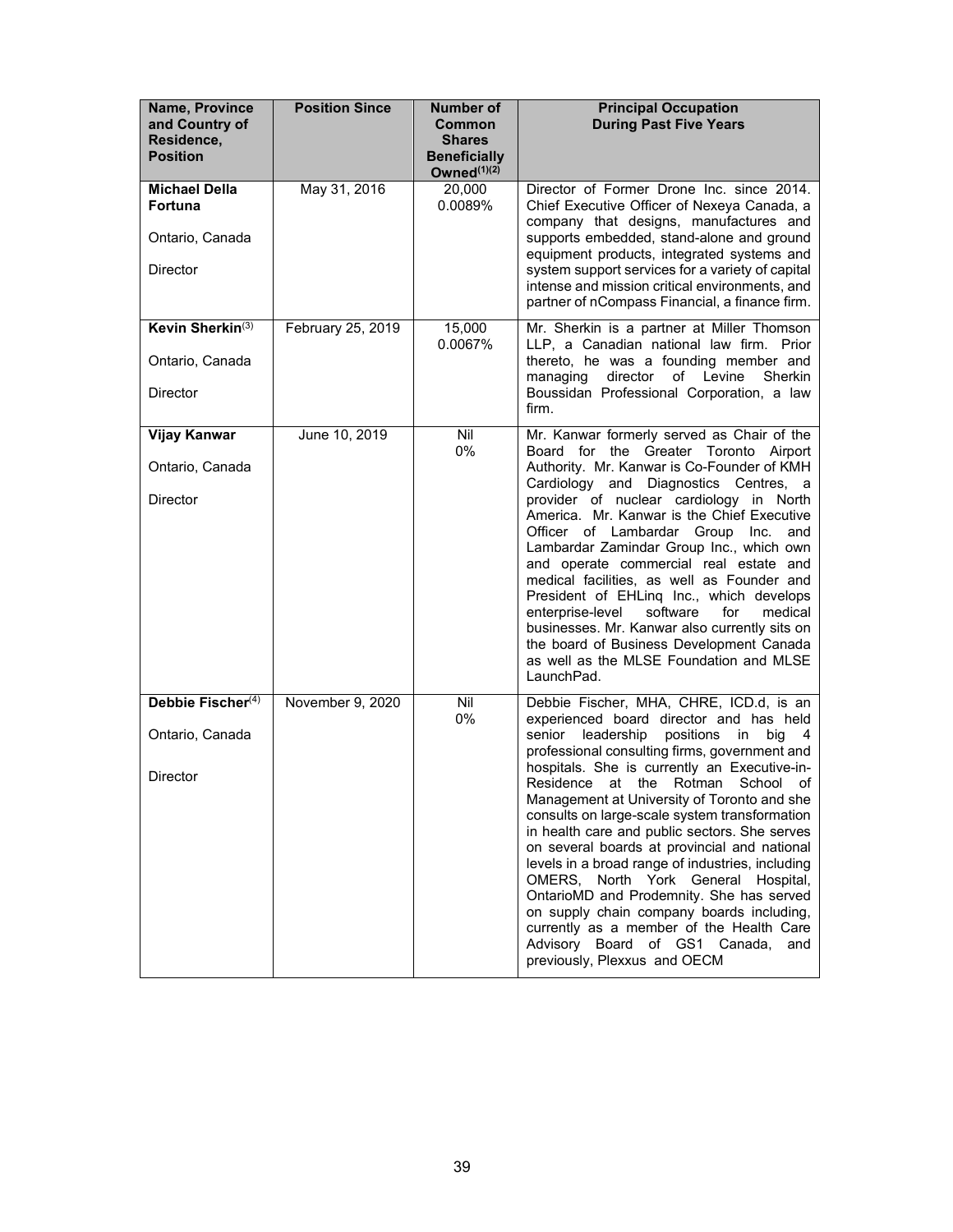| <b>Name, Province</b><br>and Country of<br>Residence,<br><b>Position</b> | <b>Position Since</b> | Number of<br>Common<br><b>Shares</b><br><b>Beneficially</b><br>Owned $(1)(2)$ | <b>Principal Occupation</b><br><b>During Past Five Years</b>                                                                                                                                                                                                                                                                                                                                                                                                                                                                                                                                                                                                                                                                    |
|--------------------------------------------------------------------------|-----------------------|-------------------------------------------------------------------------------|---------------------------------------------------------------------------------------------------------------------------------------------------------------------------------------------------------------------------------------------------------------------------------------------------------------------------------------------------------------------------------------------------------------------------------------------------------------------------------------------------------------------------------------------------------------------------------------------------------------------------------------------------------------------------------------------------------------------------------|
| Larry Taylor $(3)$<br>Ontario, Canada<br><b>Director</b>                 | November 9, 2020      | Nil<br>0%                                                                     | Mr. Taylor has been CEO Group Leader of<br>CEO Global Network since 2011 and<br>President of Taylor Made Solutions since<br>2009. He currently sits as a board member for<br>Continental Bank of Canada and Swarmio<br>Media Inc. (CSE:SWRM). Mr. Taylor is Board<br>Chair for the Green Energy Cooperative of<br>Ontario and Board Chair for Spark Power<br>Group Inc. (TSX: SPG). Mr. Taylor is a<br>Chartered Professional Accountant and a<br>Certified Management Consultant. Mr. Taylor<br>has previously held key senior executive<br>positions with several companies including<br>National Money Mart, Travelex Americas and<br>Cap Gemini Ernst & Young Canada Inc. Mr.<br>Taylor has experience working with private |
|                                                                          |                       |                                                                               | equity firms to identify, acquire and combine<br>companies to create shareholder value                                                                                                                                                                                                                                                                                                                                                                                                                                                                                                                                                                                                                                          |

*Notes:*

- *(1) The information as to voting securities beneficially owned, controlled or directed, not being within the knowledge of the Company, has been furnished by the respective director and or executive officer individually.*
- *(2) Based on 224,199,012 Common Shares issued and outstanding as of the date hereof.*
- *(3) Member of the Audit Committee.*
- *(4) Member of the Governance and Human Resources Committee.*
- *(5) Held by Irwin Professional Corporation, a company controlled by Mr. Irwin.*
- *(6) The directors and executive officers of the Company, as a group, collectively beneficially own, or control or direct, directly or indirectly, 470,166 Common Shares representing 0.21% of the number of Common Shares outstanding as of the date hereof.*
- *(7) Mr. Bogie ceased to be an officer of the Company effective April 6, 2022.*

#### **Cease Trade Orders, Bankruptcies, Penalties or Sanctions**

For the purposes of this section "Order" means:

- (a) a cease trade order;
- (b) an order similar to a cease trade order; or
- (c) an order that denied the relevant company access to any exemption under securities legislation;

that was in effect for more than 30 days.

Other than as set out below, none of the directors or executive officers of the Company or any shareholder holding a sufficient number of securities of the Company to materially affect control of the Company:

- (a) is, as of the date of this AIF, or has been, within 10 years before the date of this AIF, a director or executive officer of any company that:
	- (i) was the subject of an Order that was issued while the director or executive officer was acting in the capacity as director, chief executive officer or chief financial officer;
	- (ii) was subject to an Order that was issued after the director or executive officer ceased to be a director, chief executive officer or chief financial officer and which resulted from an event that occurred while that person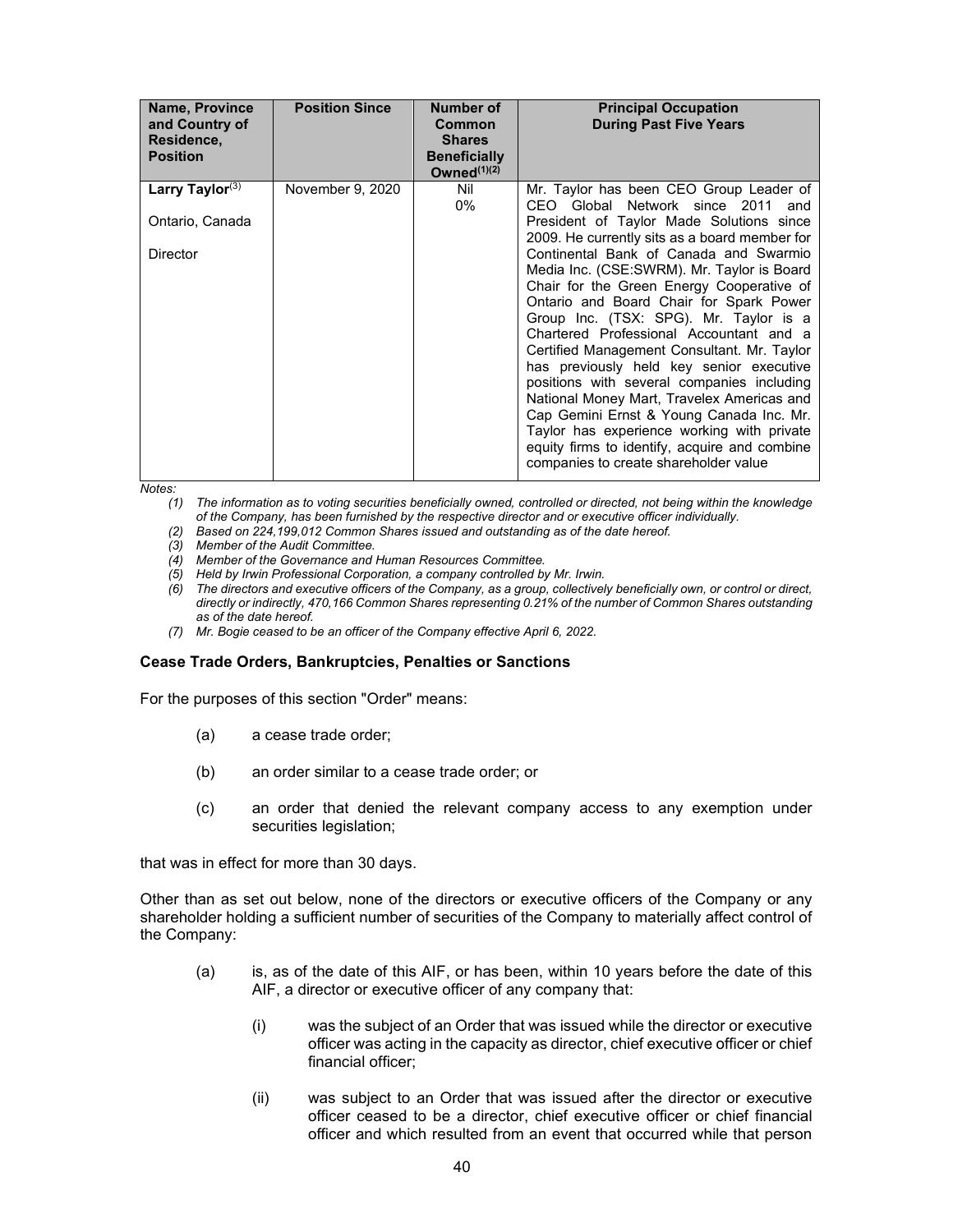was acting in the capacity as director, chief executive officer or chief financial officer; or

- (iii) while that person was acting in that capacity, or within a year of that person ceasing to act in that capacity, became bankrupt, made a proposal under any legislation relating to bankruptcy or insolvency or was subject to or instituted any proceeding, arrangement or compromise with creditors or had a receiver, receiver manager or trustee appointed to hold its assets; or
- (b) has, within the 10 years before the date of this AIF, become bankrupt, made a proposal under any legislation relating to bankruptcy or insolvency, or become subject to or instituted any proceedings, arrangement or compromise with creditors, or had a receiver, receiver manager or trustee appointed to hold the assets of the proposed director.

Mr. Irwin was a director, President and Secretary of Brighter Minds Media Inc. ("**Brighter Minds**") from March 2009 to July 2014. Brighter Minds is subject to cease trade orders resulting from a failure to file financial statements as issued on May 11, 2009 by the British Columbia Securities Commission ("**BCSC**"), May 13, 2009 by the Manitoba Securities Commission, May 8, 2009 and May 20, 2009 by the OSC and August 19, 2009 by the Alberta Securities Commission. As of the date of this AIF, the cease trade orders have not been revoked or rescinded.

Mr. Irwin was a director from June 2015 to December 2017 and an officer from September 2015 to April 2016 of Blocplay Entertainment Inc. (formerly Stompy Bot Corporation) ("**Blocplay**"), which was subject to a management cease trade order resulting from a failure to file financial statements as issued on May 2, 2016 by the BCSC and May 4, 2016 and May 16, 2016 by the OSC. These cease trade orders were revoked on July 5, 2016 by the BCSC and July 6, 2016 by the OSC. Blocplay was subject to a management cease trade order resulting from a failure to file financial statements as issued on May 2, 2017 by the BCSC and May 4, 2017 by the OSC. These cease trade orders were revoked on July 5, 2017 by the BCSC and July 6, 2017 by the OSC.

Mr. Irwin was appointed as the President, Chief Executive President, Secretary and a director of Blocplay on September 28, 2018. Blocplay was subject to a management cease trade order resulting from a failure to file financial statements as issued on December 3, 2018 and amended on December 4, 2018 by the BCSC and December 4, 2018 by the OSC. These cease trade orders were revoked on February 6, 2019.

Mr. Irwin is a director and an officer of Intercontinental Gold and Metals Ltd. ("**Intercontinental**") which was subject to a management cease trade order resulting from a failure to file financial statements as issued by the BCSC on July 30, 2015. The cease trade order was revoked on September 22, 2015.

Mr. Irwin is a director and an officer of Intercontinental which was subject to a management cease trade order resulting from a failure to file financial statements as issued on August 2, 2018 by the BCSC. Intercontinental was subject to a cease trade order from a failure to file financial statements as issued on October 5, 2018 by the BCSC. These cease trade orders were revoked on October 9, 2018.

Mr. Irwin was a director of Wolf's Den Capital Corp., which was subject to a cease trade order issued by the BCSC and the OSC on December 5, 2019 for failure to file its condensed interim financial statements and accompanying management's discussion and analysis for the period ended September 30, 2019, within the prescribed time period under applicable securities laws. These cease trade orders were revoked on January 6, 2020.

None of the directors or executive officers of the Company, or a shareholder holding a sufficient number of securities of the Company to affect materially the control of the Company has, within the last 10 years, been subject to: (i) any penalties or sanctions imposed by a court relating to Canadian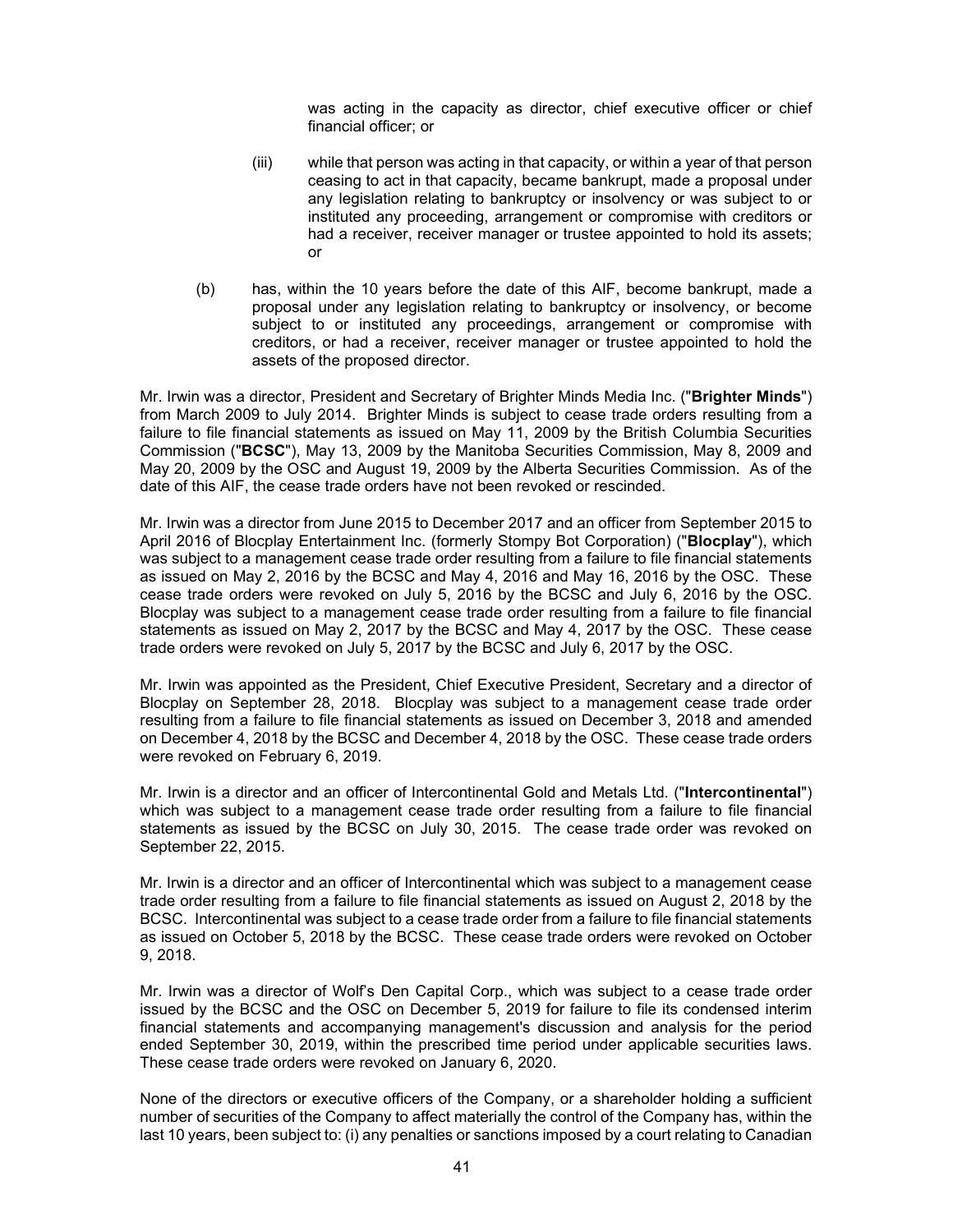securities legislation or by a Canadian securities regulatory authority or has entered a settlement agreement with a Canadian securities regulatory authority; or (ii) any other penalties or sanctions imposed by a court or regulatory body that would be likely to be considered important to a reasonable investor making an investment decision.

## **Conflicts of Interest**

There are no known existing or potential conflicts of interest among the Company and the directors and officers of the Company as a result of their outside business interests except that certain of the directors and officers may serve as directors, officers, promoters and members of management of other companies and therefore it is possible that a conflict may arise between their duties as a director and officer of the Company and their duties as a director, officer, promoter or member of management of such other companies.

The directors and officers of the Company have been advised of the existence of laws governing accountability of directors and officers regarding corporate opportunity and requiring disclosures by directors of conflicts of interest, and the Company will rely upon such laws in respect of any directors' and officers' conflicts of interest or in respect of any breaches of duty by any of the directors or officers. All such conflicts shall be disclosed by such directors or officers and treated in accordance with the applicable laws of British Columbia and the Company's constating documents.

## **LEGAL PROCEEDINGS AND REGULATORY ACTIONS**

The Company was not subject to any material legal proceedings during its most recently completed financial year, nor is the Company or any of its properties a party to or the subject of any such proceedings, and no such proceedings are known to be contemplated. The Company may be involved in routine, non-material litigation arising in the ordinary course of business, from time to time.

There were no penalties or sanctions imposed against the Company by a court relating to provincial and territorial securities legislation or by a securities regulatory authority during its most recently completed financial year, nor have there been any other penalties or sanctions imposed by a court or regulatory body against the Company, and the Company has not entered into any settlement agreements before a court relating to provincial and territorial securities legislation or with a securities regulatory authority.

#### **INTERESTS OF MANAGEMENT IN MATERIAL TRANSACTIONS**

To the knowledge of the management of the Company, no director or executive officer of the Company, person or company that beneficially owns, controls or directs, directly or indirectly, more than 10% of the Common Shares, or any associate or affiliate of any such persons, has or had any material interest, direct or indirect, in any transaction within the Company's three most recently completed financial years or during the current financial year which has materially affected or is reasonably expected to materially affect the Company or any of its subsidiaries other than as set out herein.

## **TRANSFER AGENT AND REGISTRAR**

The registrar and transfer agent of the Company is Computershare Trust Company of Canada, having an address of 8<sup>th</sup> Floor, 100 University Avenue, Toronto, Ontario, Canada M5J 2Y1.

## **MATERIAL CONTRACTS**

The Company did not enter into any material contracts during the year ended December 31, 2021 or before the year ended December 31, 2021 that is still in effect as at the date of this AIF.